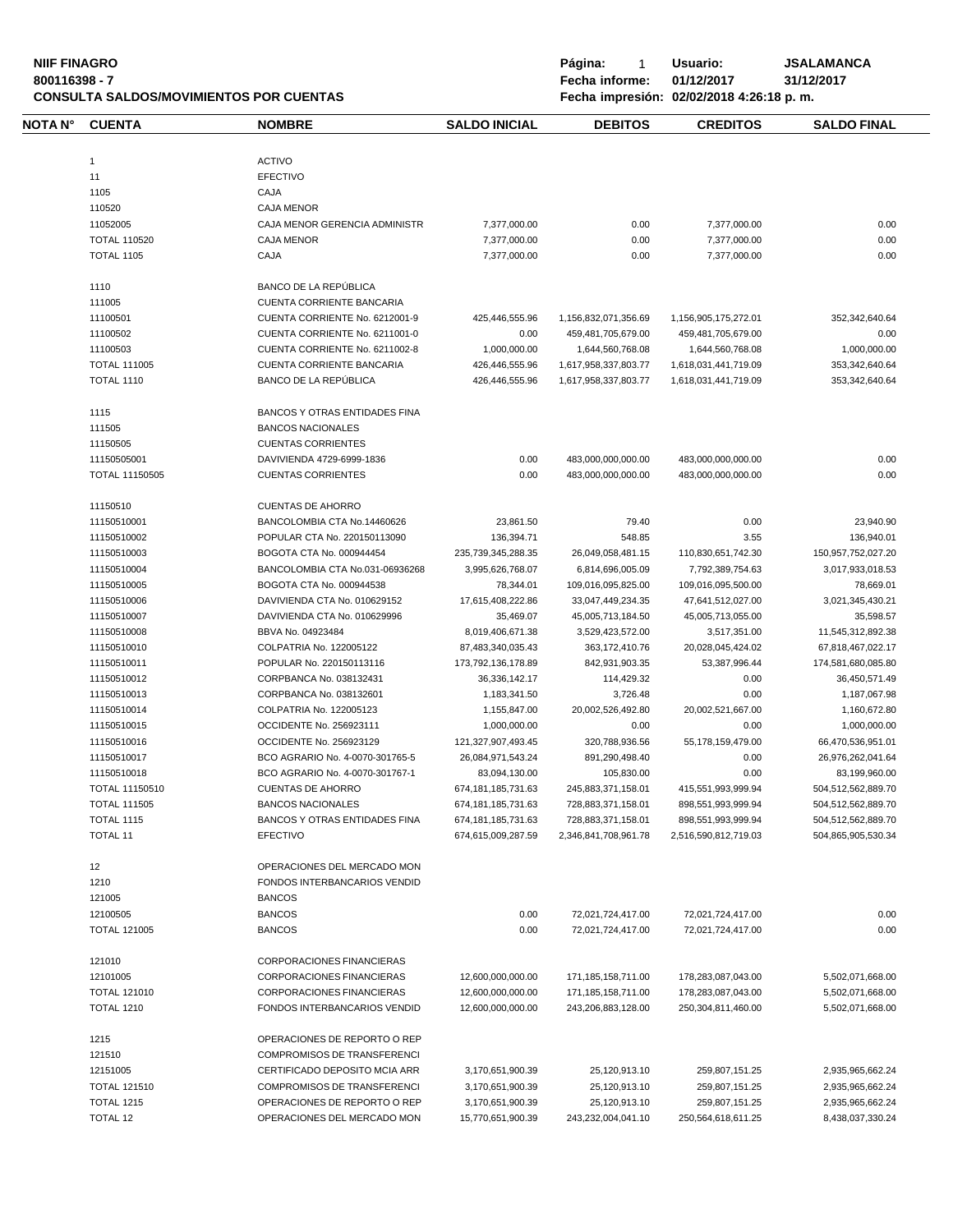| <b>NIIF FINAGRO</b><br>800116398 - 7 |                     | <b>CONSULTA SALDOS/MOVIMIENTOS POR CUENTAS</b> |                      | Página:<br>2<br>Fecha informe: | Usuario:<br>01/12/2017<br>Fecha impresión: 02/02/2018 4:26:18 p.m. | <b>JSALAMANCA</b><br>31/12/2017 |
|--------------------------------------|---------------------|------------------------------------------------|----------------------|--------------------------------|--------------------------------------------------------------------|---------------------------------|
| NOTA N°                              | <b>CUENTA</b>       | <b>NOMBRE</b>                                  | <b>SALDO INICIAL</b> | <b>DEBITOS</b>                 | <b>CREDITOS</b>                                                    | <b>SALDO FINAL</b>              |
|                                      | 13                  | INVERSIONES Y OPERACIONES CON                  |                      |                                |                                                                    |                                 |
|                                      | 1301                | INVERSIONES A VALOR RAZONABLE                  |                      |                                |                                                                    |                                 |
|                                      | 130115              | OTROS EMISORES NACIONALES                      |                      |                                |                                                                    |                                 |
|                                      | 13011505            | TIPS EN PESOS                                  | 1,477,168,887.12     | 8,071,042.34                   | 68,463,865.72                                                      | 1,416,776,063.74                |
|                                      | 13011515            | CERTIFICADO DE DEPOSITO A TERM                 | 1,329,606,025,554.40 | 142,831,435,861.86             | 44,029,455,276.22                                                  | 1,428,408,006,140.04            |
|                                      | 13011520            | <b>BONOS</b>                                   | 60,552,255,000.00    | 30,348,363,266.00              | 94,605,706.00                                                      | 90,806,012,560.00               |
|                                      | <b>TOTAL 130115</b> | OTROS EMISORES NACIONALES                      |                      | 173, 187, 870, 170. 20         |                                                                    |                                 |
|                                      |                     |                                                | 1,391,635,449,441.52 |                                | 44, 192, 524, 847. 94                                              | 1,520,630,794,763.78            |
|                                      | <b>TOTAL 1301</b>   | <b>INVERSIONES A VALOR RAZONABLE</b>           | 1,391,635,449,441.52 | 173, 187, 870, 170. 20         | 44, 192, 524, 847. 94                                              | 1,520,630,794,763.78            |
|                                      | 1302                | INVERSIONES A VALOR RAZONABLE                  |                      |                                |                                                                    |                                 |
|                                      | 130205              | <b>EMISORES NACIONALES</b>                     |                      |                                |                                                                    |                                 |
|                                      | 13020510            | ACCIONES BBVA COLOMBIA                         | 1,531,834.00         | 0.00                           | 0.00                                                               | 1,531,834.00                    |
|                                      | <b>TOTAL 130205</b> | <b>EMISORES NACIONALES</b>                     | 1,531,834.00         | 0.00                           | 0.00                                                               | 1,531,834.00                    |
|                                      | <b>TOTAL 1302</b>   | INVERSIONES A VALOR RAZONABLE                  | 1,531,834.00         | 0.00                           | 0.00                                                               | 1,531,834.00                    |
|                                      | 1303                | INVERSIONES A COSTO AMORTIZAD                  |                      |                                |                                                                    |                                 |
|                                      | 130305              | TITULOS DE TESORERÍA - TES                     |                      |                                |                                                                    |                                 |
|                                      | 13030510            | TITULOS DE TESORERÍA (TES) EN U                | 26, 105, 153, 512.59 | 81,085,270.04                  | 0.00                                                               | 26,186,238,782.63               |
|                                      | <b>TOTAL 130305</b> | TITULOS DE TESORERÍA - TES                     | 26, 105, 153, 512.59 | 81,085,270.04                  | 0.00                                                               | 26, 186, 238, 782. 63           |
|                                      | TOTAL 1303          | <b>INVERSIONES A COSTO AMORTIZAD</b>           | 26, 105, 153, 512.59 | 81,085,270.04                  | 0.00                                                               | 26,186,238,782.63               |
|                                      | TOTAL 13            | INVERSIONES Y OPERACIONES CON                  | 1,417,742,134,788.11 | 173,268,955,440.24             | 44, 192, 524, 847. 94                                              | 1,546,818,565,380.41            |
|                                      | 14                  | CARTERA DE CRÉDITOS Y OPERACI                  |                      |                                |                                                                    |                                 |
|                                      | 1408                | CARTERA Y OPERACIONES DE LEAS                  |                      |                                |                                                                    |                                 |
|                                      | 140805              | CATEGORÍA A RIESGO NORMAL CAR                  | 5,201,915.00         | 0.00                           | 730,706.00                                                         | 4,471,209.00                    |
|                                      | 140825              | CATEGORÍA E RIESGO DE INCOBRA                  | 43,169,712.00        | 0.00                           | 0.00                                                               | 43,169,712.00                   |
|                                      | <b>TOTAL 1408</b>   | CARTERA Y OPERACIONES DE LEAS                  | 48,371,627.00        | 0.00                           | 730,706.00                                                         | 47,640,921.00                   |
|                                      | 1410                | CARTERA Y OPERACIONES DE LEAS                  |                      |                                |                                                                    |                                 |
|                                      | 141005              | CATEGORÍA A RIESGO NORMAL CAR                  |                      |                                |                                                                    |                                 |
|                                      | 14100505            | <b>REDESCUENTO</b>                             |                      |                                |                                                                    |                                 |
|                                      | 1410050505          | <b>BANCOS</b>                                  | 7,956,469,271,161.00 | 323,473,798,290.00             | 236,541,792,668.00                                                 | 8,043,401,276,783.00            |
|                                      |                     |                                                |                      |                                |                                                                    |                                 |
|                                      | 1410050510          | COMPAÑÍAS DE FINANCIAMIENTO C                  | 70,246,806,869.00    | 1,353,096,400.00               | 1,670,464,289.00                                                   | 69,929,438,980.00               |
|                                      | 1410050515          | COOP VIG POR LA SUPER FCIERA D                 | 10,654,186,725.00    | 80,118,384.00                  | 211,939,309.00                                                     | 10,522,365,800.00               |
|                                      | 1410050520          | COOP VIG POR LA SUPER DE ECON                  | 34,779,360,849.00    | 4,388,800,284.00               | 1,131,993,278.00                                                   | 38,036,167,855.00               |
|                                      | TOTAL 14100505      | <b>REDESCUENTO</b>                             | 8,072,149,625,604.00 | 329,295,813,358.00             | 239,556,189,544.00                                                 | 8,161,889,249,418.00            |
|                                      | 14100510            | CAT A RIESGO NORMAL OTRAS GAR                  |                      |                                |                                                                    |                                 |
|                                      | 1410051050          | <b>CARTERA DIRECTA</b>                         | 1,301,986,961.00     | 0.00                           | 47.138.184.00                                                      | 1,254,848,777.00                |
|                                      | TOTAL 14100510      | CAT A RIESGO NORMAL OTRAS GAR                  | 1,301,986,961.00     | 0.00                           | 47,138,184.00                                                      | 1,254,848,777.00                |
|                                      | <b>TOTAL 141005</b> | CATEGORÍA A RIESGO NORMAL CAR                  | 8,073,451,612,565.00 | 329,295,813,358.00             | 239,603,327,728.00                                                 | 8,163,144,098,195.00            |
|                                      | 141010              | CAT B RIESGO ACEP CRÉD OP LEA                  |                      |                                |                                                                    |                                 |
|                                      | 14101010            | CAT B RIESGO ACEPTABLE OTRAS                   |                      |                                |                                                                    |                                 |
|                                      | 1410101050          | CARTERA DIRECTA                                | 3,507,580,816.00     | 0.00                           | 82,500,000.00                                                      | 3,425,080,816.00                |
|                                      | TOTAL 14101010      | CAT B RIESGO ACEPTABLE OTRAS                   | 3,507,580,816.00     | 0.00                           | 82,500,000.00                                                      | 3,425,080,816.00                |
|                                      | <b>TOTAL 141010</b> | CAT B RIESGO ACEP CRÉD OP LEA                  | 3,507,580,816.00     | 0.00                           | 82,500,000.00                                                      | 3,425,080,816.00                |
|                                      | 141025              | CATEGORIA E RIESGO INCOBRABILI                 |                      |                                |                                                                    |                                 |
|                                      | 14102510            | CAT E RIESGO INCOBRABILIDAD OT                 |                      |                                |                                                                    |                                 |
|                                      | 1410251050          | <b>CARTERA DIRECTA</b>                         | 1,337,859,981.00     | 0.00                           | 0.00                                                               | 1,337,859,981.00                |
|                                      | TOTAL 14102510      | CAT E RIESGO INCOBRABILIDAD OT                 | 1,337,859,981.00     | 0.00                           | 0.00                                                               | 1,337,859,981.00                |
|                                      | <b>TOTAL 141025</b> | CATEGORIA E RIESGO INCOBRABILI                 | 1,337,859,981.00     | 0.00                           | 0.00                                                               | 1,337,859,981.00                |
|                                      | <b>TOTAL 1410</b>   | CARTERA Y OPERACIONES DE LEAS                  | 8,078,297,053,362.00 | 329,295,813,358.00             | 239,685,827,728.00                                                 | 8,167,907,038,992.00            |
|                                      |                     | PRÉSTAMOS A EMPLEADOS                          |                      |                                |                                                                    |                                 |
|                                      | 1414                |                                                |                      |                                |                                                                    |                                 |
|                                      | 141460              | CATEGORÍA A RIESGO NORMAL, CO                  |                      |                                |                                                                    |                                 |
|                                      | 14146005            | PRESTAMOS DE LIBRE INVERSION                   | 1,525,317,734.00     | 169,431,071.47                 | 147,573,155.24                                                     | 1,547,175,650.23                |
|                                      | 14146010            | <b>CREDITO EDUCATIVO</b>                       | 111,769,755.00       | 19,926,014.00                  | 29,689,469.00                                                      | 102,006,300.00                  |
|                                      | <b>TOTAL 141460</b> | CATEGORÍA A RIESGO NORMAL, CO                  | 1,637,087,489.00     | 189,357,085.47                 | 177,262,624.24                                                     | 1,649,181,950.23                |
|                                      | <b>TOTAL 1414</b>   | PRÉSTAMOS A EMPLEADOS                          | 1,637,087,489.00     | 189,357,085.47                 | 177,262,624.24                                                     | 1,649,181,950.23                |
|                                      | 1487                | DETERIORO COMPONENTE CONTRA                    |                      |                                |                                                                    |                                 |
|                                      | 148710              | CRÉDITOS Y OPERACIONES DE LEA                  | 12,459,461,285.00    | 11,711,725.00                  | 282,350,675.00                                                     | 12,730,100,235.00               |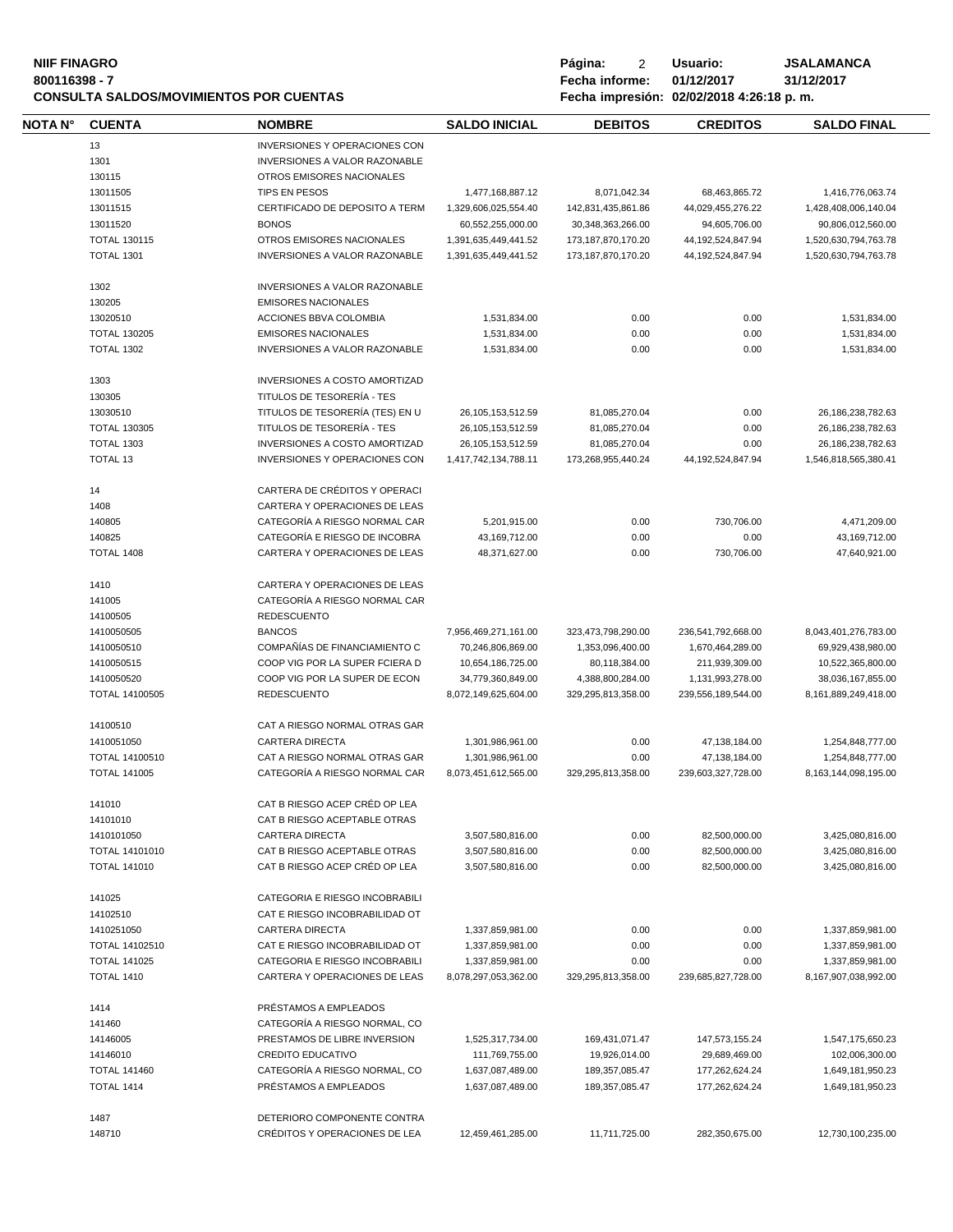#### **NIIF FINAGRO P á g i n a :** 3 **U s u a r i o : JSALAMANCA 800116398 - 7 Fecha informe: 01/12/2017 31/12/2017 CONSULTA SALDOS/MOVIMIENTOS POR CUENTAS Fecha impresión: 02/02/2018 4:26:18 p. m.**

**NOTA N° CUENTA NOMBRE SALDO INICIAL D E B I T O S C R E D I T O S SALDO FINAL** TOTAL 1487 DETERIORO COMPONENTE CONTRA 12,459,461,285.00 11,711,725.00 282,350,675.00 12,730,100,235.00 DETERIORO (PROVISIÓN) PRÉSTAM CATEGORÍA A RIESGO NORMAL, CO CREDITOS LIBRE INVERSION 31,069,063.00 1,376,316.00 1,720,766.00 31,413,513.00 TOTAL 148860 CATEGORÍA A RIESGO NORMAL, CO 31,069,063.00 1,376,316.00 1,720,766.00 31,413,513.00 TOTAL 1488 DETERIORO (PROVISIÓN) PRÉSTAM 31,069,063.00 1,376,316.00 1,720,766.00 31,413,513.00 DETERIORO (PROVISIÓN) CARTERA CATEGORÍA E - CRÉDITO IRRECUPE CREDITOS DIRECTOS 43,169,712.00 0.00 0.00 43,169,712.00 TOTAL 149125 CATEGORÍA E - CRÉDITO IRRECUPE 43,169,712.00 0.00 0.00 43,169,712.00 TOTAL 1491 DETERIORO (PROVISIÓN) CARTERA 43,169,712.00 0.00 0.00 43,169,712.00 DETERIORO (PROVISIÓN) CRÉDITOS CATEGORÍA A - CRÉDITO NORMAL CATEGORÍA A - CRÉDITO NORMAL 82,696,021,172.00 91,475,507.00 1,122,523,104.00 83,727,068,769.00 CARTERA DIRECTA - OTRAS GARAN 1,301,986,961.00 47,138,184.00 0.00 1,254,848,777.00 TOTAL 149505 CATEGORÍA A - CRÉDITO NORMAL 83,998,008,133.00 138,613,691.00 1,122,523,104.00 84,981,917,546.00 CAT B - CRÉDITO ACEPTABLE, OTRA CARTERA DIRECTA - OTRAS GARAN 3,507,580,816.00 82,500,000.00 0.00 3,425,080,816.00 TOTAL 149510 CAT B - CRÉDITO ACEPTABLE, OTRA 3,507,580,816.00 82,500,000.00 0.00 3,425,080,816.00 CATEGORÍA E - CRÉDITO IRRECUPE CARTERA DIRECTA - OTRAS GARAN 1,337,859,981.00 0.00 0.00 1,337,859,981.00 TOTAL 149525 CATEGORÍA E - CRÉDITO IRRECUPE 1,337,859,981.00 0.00 0.00 1,337,859,981.00 TOTAL 1495 DETERIORO (PROVISIÓN) CRÉDITOS 88,843,448,930.00 221,113,691.00 1,122,523,104.00 89,744,858,343.00 TOTAL 14 CARTERA DE CRÉDITOS Y OPERACI 7,978,605,363,488.00 329,719,372,175.47 241,270,415,603.24 8,067,054,320,060.23 CUENTAS POR COBRAR INTERESES CATEGORÍA A RIESGO NORMAL, CO CATEGORÍA A RIESGO NORMAL, CO CARTERA EXFUNCIONARIOS 12,267.00 34,209.00 44,560.00 1,916.00 TOTAL 16052005 CATEGORÍA A RIESGO NORMAL, CO 12,267.00 34,209.00 44,560.00 1,916.00 TOTAL 160520 CATEGORÍA A RIESGO NORMAL, CO 12,267.00 34,209.00 44,560.00 1,916.00 CATEG. E RIESGO INCOBRABILIDAD CATEG. E RIESGO INCOBRABILIDAD CARTERA EXFUNCIONARIOS 1,397,754.00 0.00 0.00 1,397,754.00 TOTAL 16052805 CATEG. E RIESGO INCOBRABILIDAD 1,397,754.00 0.00 0.00 1,397,754.00 TOTAL 160528 CATEG. E RIESGO INCOBRABILIDAD 1,397,754.00 0.00 0.00 1,397,754.00 CATEGORÍA A RIESGO NORMAL, CO CATEGORÍA A RIESGO NORMAL, CO BANCOS 96,813,472,234.00 30,104,138,154.00 37,660,719,334.00 89,256,891,054.00 COMPAÑIAS DE FINANCIAMIENTO C 986,869,644.00 393,749,871.00 573,518,383.00 807,101,132.00 COOP VIG SUPERFINANCIERA 115,553,490.00 32,992,169.00 36,611,479.00 111,934,180.00 COOP VIG SUPERSOLIDARIA 384,395,734.00 144,065,818.00 170,520,284.00 357,941,268.00 SUBSIDIOS DE TASA 425,087,835.67 39,952,935.00 21,898,850.00 443,141,920.67 CARTERA DIRECTA 23,208,851.00 12,313,312.00 9,946,220.00 25,575,943.00 TOTAL 16054005 CATEGORÍA A RIESGO NORMAL, CO 98,748,587,788.67 30,727,212,259.00 38,473,214,550.00 91,002,585,497.67 TOTAL 160540 CATEGORÍA A RIESGO NORMAL, CO 98,748,587,788.67 30,727,212,259.00 38,473,214,550.00 91,002,585,497.67 CATEGORÍA B RIESGO ACEPTABLE, CATEGORÍA B RIESGO ACEPTABLE, CARTERA DIRECTA 44,683,109.00 36,035,510.00 72,479,882.00 8,238,737.00 TOTAL 16054205 CATEGORÍA B RIESGO ACEPTABLE, 44,683,109.00 36,035,510.00 72,479,882.00 8,238,737.00 TOTAL 160542 CATEGORÍA B RIESGO ACEPTABLE, 44,683,109.00 36,035,510.00 72,479,882.00 8,238,737.00 CATEGORÍA E RIESGO DE INCOBRA CATEGORÍA E RIESGO DE INCOBRA CARTERA DIRECTA 2,359,321.00 12,585,574.00 12,585,574.00 2,359,321.00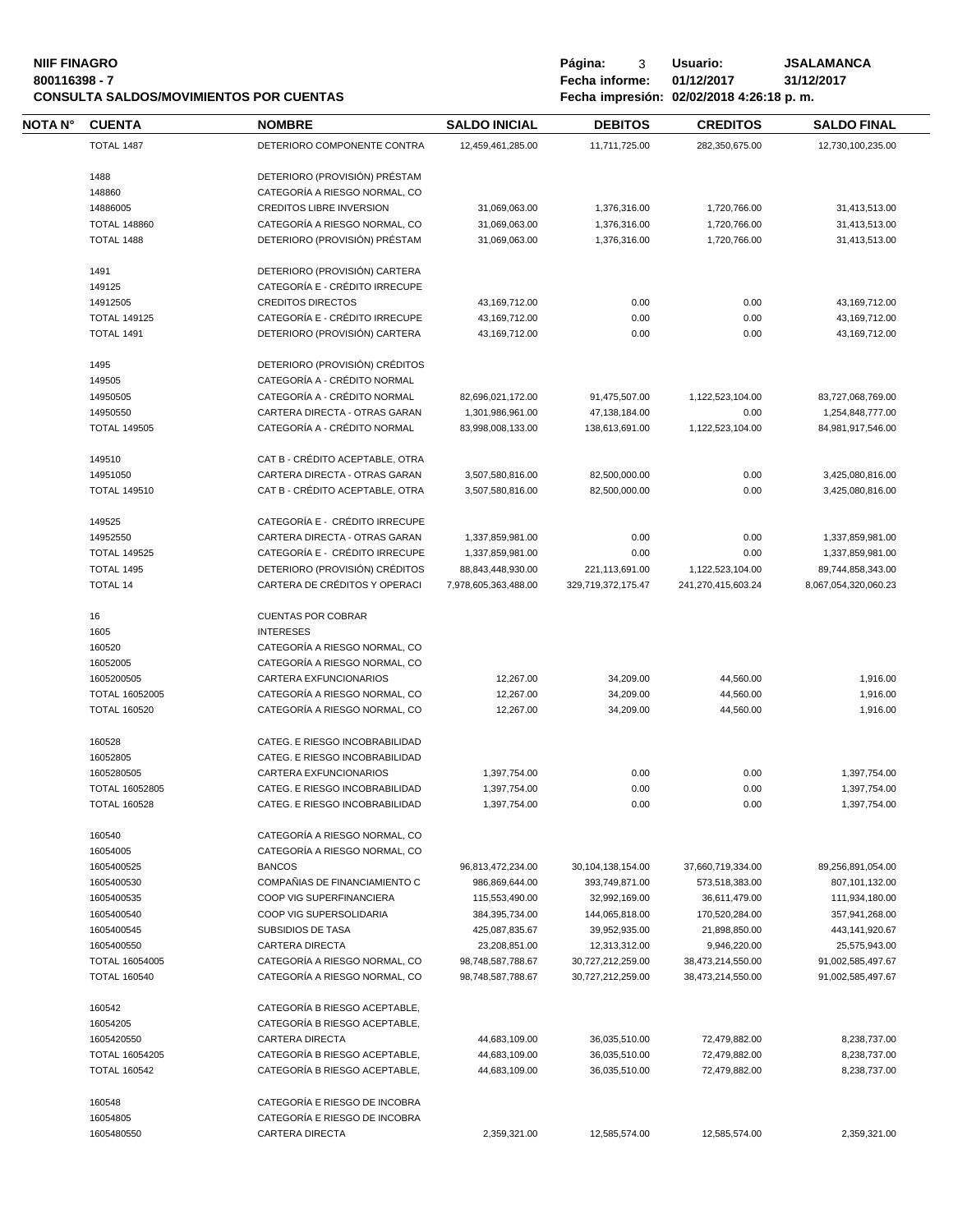### **800116398 - 7 Fecha informe: 01/12/2017 31/12/2017 CONSULTA SALDOS/MOVIMIENTOS POR CUENTAS**

| NIIF FINAGRO                            | Página:        | Usuario:                                 | <b>JSALAMANCA</b> |
|-----------------------------------------|----------------|------------------------------------------|-------------------|
| 800116398 - 7                           | Fecha informe: | 01/12/2017                               | 31/12/2017        |
| CONSULTA SALDOS/MOVIMIENTOS POR CUENTAS |                | Fecha impresión: 02/02/2018 4:26:18 p.m. |                   |
|                                         |                |                                          |                   |

| <b>NOTA N°</b> | <b>CUENTA</b>                            | <b>NOMBRE</b>                             | <b>SALDO INICIAL</b>           | <b>DEBITOS</b>                 | <b>CREDITOS</b>                | <b>SALDO FINAL</b>       |
|----------------|------------------------------------------|-------------------------------------------|--------------------------------|--------------------------------|--------------------------------|--------------------------|
|                | TOTAL 16054805                           | CATEGORÍA E RIESGO DE INCOBRA             | 2,359,321.00                   | 12,585,574.00                  | 12,585,574.00                  | 2,359,321.00             |
|                | <b>TOTAL 160548</b>                      | CATEGORÍA E RIESGO DE INCOBRA             | 2,359,321.00                   | 12,585,574.00                  | 12,585,574.00                  | 2,359,321.00             |
|                | <b>TOTAL 1605</b>                        | <b>INTERESES</b>                          | 98,797,040,239.67              | 30,775,867,552.00              | 38,558,324,566.00              | 91,014,583,225.67        |
|                |                                          |                                           |                                |                                |                                |                          |
|                | 1630                                     | <b>IMPUESTOS</b>                          |                                |                                |                                |                          |
|                | 163005                                   | ANTICIPOS DE IMPUESTOS DE RENT            |                                |                                |                                |                          |
|                | 16300505                                 | ANTICIPO IMPUESTORENTACOMPLE              | 1,495,560,000.00               | 0.00                           | 1,495,560,000.00               | 0.00                     |
|                | 16300515                                 | ANTICIPO SOBRETASA RENTA                  | 5,943,490,000.00               | 0.00                           | 5,943,490,000.00               | 0.00                     |
|                | <b>TOTAL 163005</b>                      | ANTICIPOS DE IMPUESTOS DE RENT            | 7.439.050.000.00               | 0.00                           | 7,439,050,000.00               | 0.00                     |
|                |                                          |                                           |                                |                                |                                |                          |
|                | 163015                                   | RETENCIÓN EN LA FUENTE                    |                                |                                |                                |                          |
|                | 16301505                                 | AUTORRETENCIONES DE RENTA                 |                                |                                |                                |                          |
|                | 1630150505                               | AUT RETFTE SOBRE REND FINANC              | 462,805,937.00                 | 30,030,144.00                  | 492,836,081.00                 | 0.00                     |
|                | 1630150510                               | AUTERETENCION REND CARTERA 2.             | 9,623,672,546.00               | 768,406,956.00                 | 10,392,079,502.00              | 0.00                     |
|                | 1630150515                               | AUTERETENCION INTERBANCARIOS              | 28,591,644.00                  | 2,050,101.00                   | 30,641,745.00                  | 0.00                     |
|                | 1630150525                               | AUTORETENCION REND PORTAFOLI              | 2,890,051,767.00               | 291,989,437.00                 | 3,182,041,204.00               | 0.00                     |
|                | 1630150530                               | AUTORRETENCION RENTA 0.8%                 | 4,055,948,715.00               | 382,135,281.00                 | 4,438,083,996.00               | 0.00                     |
|                | TOTAL 16301505                           | AUTORRETENCIONES DE RENTA                 | 17,061,070,609.00              | 1,474,611,919.00               | 18,535,682,528.00              | 0.00                     |
|                |                                          |                                           |                                |                                |                                |                          |
|                | 16301510                                 | OTRAS RETENCIONES                         |                                |                                |                                |                          |
|                | 1630151005                               | SERVICIOS DE ADMINISTRACION               | 837,456,934.00                 | 76,947,452.00                  | 914,404,386.00                 | 0.00                     |
|                | 1630151010                               | RENDIMIENTOS FINANCIEROS                  | 1,278,493,244.90               | 141,796,556.67                 | 1,420,289,801.57               | 0.00                     |
|                | TOTAL 16301510                           | OTRAS RETENCIONES                         | 2,115,950,178.90               | 218,744,008.67                 | 2,334,694,187.57               | 0.00                     |
|                | <b>TOTAL 163015</b>                      | RETENCIÓN EN LA FUENTE                    | 19,177,020,787.90              | 1,693,355,927.67               | 20,870,376,715.57              | 0.00                     |
|                | <b>TOTAL 1630</b>                        | <b>IMPUESTOS</b>                          | 26,616,070,787.90              | 1,693,355,927.67               | 28,309,426,715.57              | 0.00                     |
|                |                                          |                                           |                                |                                |                                |                          |
|                | 1632                                     | ANTICIPOS A CONTRATOS Y PROVE             |                                |                                |                                |                          |
|                | 163200                                   | ANTICIPOS A CONTRATOS Y PROVE             |                                |                                |                                |                          |
|                | 16320005                                 | ANTICIPOS A CONTRATOS Y PROVE             | 48,543,007.00                  | 0.00                           | 0.00                           | 48,543,007.00            |
|                | <b>TOTAL 163200</b>                      | ANTICIPOS A CONTRATOS Y PROVE             | 48,543,007.00                  | 0.00                           | 0.00                           | 48,543,007.00            |
|                | <b>TOTAL 1632</b>                        | ANTICIPOS A CONTRATOS Y PROVE             | 48,543,007.00                  | 0.00                           | 0.00                           | 48,543,007.00            |
|                |                                          |                                           |                                |                                |                                |                          |
|                | 1634                                     | A EMPLEADOS                               |                                |                                |                                |                          |
|                | 163495                                   | <b>ANTICIPOS LABORALES</b>                |                                |                                |                                |                          |
|                | 16349505                                 | <b>VACACIONES</b>                         | 395,928.00                     | 24,000.00                      | 131,976.00                     | 287,952.00               |
|                | 16349510                                 | <b>GASTOS DE VIAJE</b>                    | 34,707,121.00                  | 18,287,416.00                  | 52,994,537.00                  | 0.00                     |
|                | <b>TOTAL 163495</b><br><b>TOTAL 1634</b> | <b>ANTICIPOS LABORALES</b><br>A EMPLEADOS | 35,103,049.00<br>35,103,049.00 | 18,311,416.00<br>18.311.416.00 | 53,126,513.00<br>53,126,513.00 | 287,952.00<br>287.952.00 |
|                |                                          |                                           |                                |                                |                                |                          |
|                | 1639                                     | PAGOS POR CUENTA DE CLIENTES,             |                                |                                |                                |                          |
|                | 163925                                   | CATEGORIA E RIESGO DE INCOBRA             |                                |                                |                                |                          |
|                | 16392505                                 | SEGUROS DE VIDA                           | 20,184,070.00                  | 5,284,547.00                   | 18,960,000.00                  | 6,508,617.00             |
|                | 16392515                                 | <b>COMISIONES GARANTIAS FAG</b>           | 0.00                           | 3,838,850.00                   | 0.00                           | 3,838,850.00             |
|                | <b>TOTAL 163925</b>                      | CATEGORIA E RIESGO DE INCOBRA             | 20,184,070.00                  | 9,123,397.00                   | 18,960,000.00                  | 10,347,467.00            |
|                | <b>TOTAL 1639</b>                        | PAGOS POR CUENTA DE CLIENTES.             | 20,184,070.00                  | 9,123,397.00                   | 18,960,000.00                  | 10,347,467.00            |
|                |                                          |                                           |                                |                                |                                |                          |
|                | 1690                                     | <b>DIVERSAS</b>                           |                                |                                |                                |                          |
|                | 169010                                   | RECLAMOS A COMPAÑÍAS ASEGURA              |                                |                                |                                |                          |
|                | 16901005                                 | RECLAMOS A COMPAÑÍAS ASEGURA              | 7,352,025,837.00               | 0.00                           | 0.00                           | 7,352,025,837.00         |
|                | <b>TOTAL 169010</b>                      | RECLAMOS A COMPAÑÍAS ASEGURA              | 7,352,025,837.00               | 0.00                           | 0.00                           | 7,352,025,837.00         |
|                |                                          |                                           |                                |                                |                                |                          |
|                | 169095                                   | <b>OTRAS</b>                              |                                |                                |                                |                          |
|                | 16909505                                 | PROGRAMAS ADMINISTRADOS                   | 5,556,265,205.38               | 43,723,964,321.35              | 38,012,950,559.22              | 11,267,278,967.51        |
|                | 16909590                                 | <b>OTRAS</b>                              | 729,237,378.82                 | 4,919,382,660.00               | 4,990,221,250.00               | 658,398,788.82           |
|                | <b>TOTAL 169095</b>                      | <b>OTRAS</b>                              | 6,285,502,584.20               | 48,643,346,981.35              | 43,003,171,809.22              | 11,925,677,756.33        |
|                | <b>TOTAL 1690</b>                        | <b>DIVERSAS</b>                           | 13,637,528,421.20              | 48,643,346,981.35              | 43,003,171,809.22              | 19,277,703,593.33        |
|                |                                          |                                           |                                |                                |                                |                          |
|                | 1694                                     | DETERIORO (PROVISIÓN) CUENTAS             |                                |                                |                                |                          |
|                | 169452                                   | CATEGORÍA A - CRÉDITO NORMAL, I           |                                |                                |                                |                          |
|                | 16945210                                 | CARTERA DIRECTA, INTERESES                | 23,208,851.00                  | 751,713.00                     | 3,118,805.00                   | 25,575,943.00            |
|                | <b>TOTAL 169452</b>                      | CATEGORÍA A - CRÉDITO NORMAL, I           | 23,208,851.00                  | 751,713.00                     | 3,118,805.00                   | 25,575,943.00            |
|                |                                          |                                           |                                |                                |                                |                          |
|                | 169453                                   | CATEGORÍA B - CRÉDITO ACEPTABL            |                                |                                |                                |                          |
|                | 16945310                                 | CARTERA DIRECTA, INTERESES                | 44,683,109.00                  | 36,444,372.00                  | 0.00                           | 8,238,737.00             |
|                |                                          |                                           |                                |                                |                                |                          |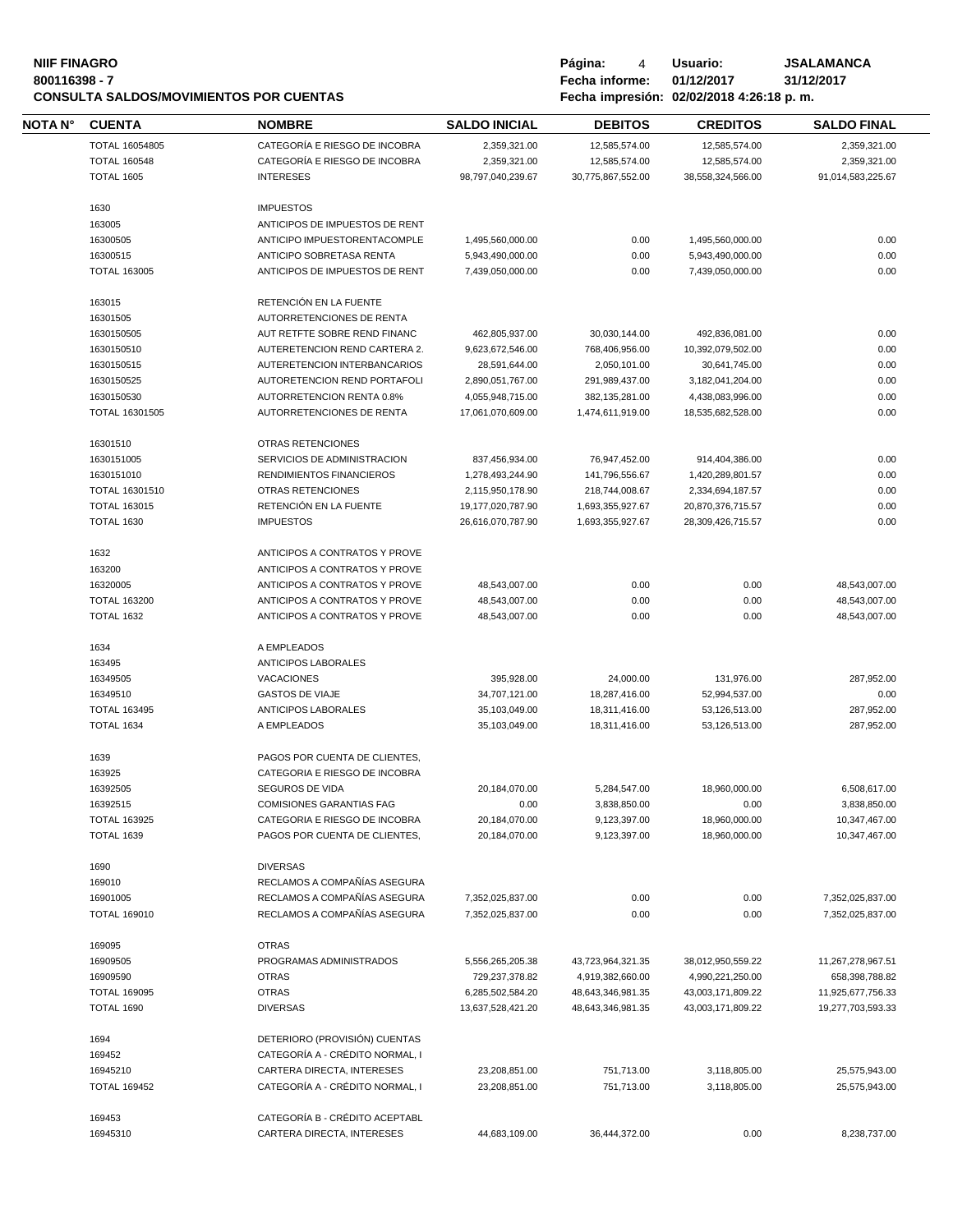## **NIIF FINAGRO P á g i n a :** 5 **U s u a r i o : JSALAMANCA CONSULTA SALDOS/MOVIMIENTOS POR CUENTAS**

| <b>NOTA N°</b> | <b>CUENTA</b>       | <b>NOMBRE</b>                                         | <b>SALDO INICIAL</b> | <b>DEBITOS</b>    | <b>CREDITOS</b>    | <b>SALDO FINAL</b> |
|----------------|---------------------|-------------------------------------------------------|----------------------|-------------------|--------------------|--------------------|
|                | <b>TOTAL 169453</b> | CATEGORÍA B - CRÉDITO ACEPTABL                        | 44,683,109.00        | 36,444,372.00     | 0.00               | 8,238,737.00       |
|                | 169457              | CATEGORÍA E - CRÉDITO IRRECUPE                        |                      |                   |                    |                    |
|                | 16945715            | CARTERA DIRECTA, INTERESES                            | 2,359,321.00         | 0.00              | 0.00               | 2,359,321.00       |
|                | <b>TOTAL 169457</b> | CATEGORÍA E - CRÉDITO IRRECUPE                        | 2,359,321.00         | 0.00              | 0.00               | 2,359,321.00       |
|                |                     |                                                       |                      |                   |                    |                    |
|                | TOTAL 1694          | DETERIORO (PROVISIÓN) CUENTAS                         | 70,251,281.00        | 37,196,085.00     | 3,118,805.00       | 36,174,001.00      |
|                | 1696                | DETERIORO (PROVISIÓN) CTAS X C                        |                      |                   |                    |                    |
|                | 169657              | CATEG. E CRÉDITO IRRECUPERABL                         |                      |                   |                    |                    |
|                | 16965705            | CATEG. E CRÉDITO IRRECUPERABL                         | 1,397,754.00         | 0.00              | 0.00               | 1,397,754.00       |
|                | <b>TOTAL 169657</b> | CATEG. E CRÉDITO IRRECUPERABL                         | 1,397,754.00         | 0.00              | 0.00               | 1,397,754.00       |
|                | TOTAL 1696          | DETERIORO (PROVISIÓN) CTAS X C                        | 1,397,754.00         | 0.00              | 0.00               | 1,397,754.00       |
|                | 1698                | DETERIORO (PROVISIONES) OTRAS                         |                      |                   |                    |                    |
|                | 169895              | <b>OTRAS</b>                                          |                      |                   |                    |                    |
|                | 16989505            | <b>OTRAS</b>                                          | 367,755,192.83       | 0.00              | 3,838,850.00       | 371,594,042.83     |
|                |                     |                                                       |                      |                   |                    |                    |
|                | 16989510            | SEGUROS DE VIDA DEUDORES                              | 20,184,070.00        | 14,220,000.00     | 544,547.00         | 6,508,617.00       |
|                | <b>TOTAL 169895</b> | <b>OTRAS</b>                                          | 387,939,262.83       | 14,220,000.00     | 4,383,397.00       | 378,102,659.83     |
|                | TOTAL 1698          | DETERIORO (PROVISIONES) OTRAS                         | 387,939,262.83       | 14,220,000.00     | 4,383,397.00       | 378,102,659.83     |
|                | <b>TOTAL 16</b>     | <b>CUENTAS POR COBRAR</b>                             | 138,694,881,276.94   | 81,191,421,359.02 | 109,950,511,805.79 | 109,935,790,830.17 |
|                | 17                  | ACTIVOS NO CORRIENTES MANTENI                         |                      |                   |                    |                    |
|                | 1701                | <b>BIENES RECIBIDOS EN PAGO</b>                       |                      |                   |                    |                    |
|                | 170105              | <b>BIENES MUEBLES</b>                                 | 855,680,055.00       | 0.00              | 0.00               | 855,680,055.00     |
|                | 170115              | BIENES INMUEBLES DIFERENTES A                         | 53,956,000.00        | 0.00              | 0.00               | 53,956,000.00      |
|                | <b>TOTAL 1701</b>   | BIENES RECIBIDOS EN PAGO                              | 909,636,055.00       | 0.00              | 0.00               | 909,636,055.00     |
|                | 1775                | DETERIORO ACTIVOS NO CORRIENT                         |                      |                   |                    |                    |
|                |                     |                                                       |                      |                   |                    |                    |
|                | 177505              | BIENES RECIBIDOS EN DACION DE P                       |                      |                   |                    |                    |
|                | 17750505            | PROV BIENES RECIBIDOS EN PAGO-I                       | 909,636,055.00       | 0.00              | 0.00               | 909,636,055.00     |
|                | <b>TOTAL 177505</b> | BIENES RECIBIDOS EN DACION DE P                       | 909,636,055.00       | 0.00              | 0.00               | 909,636,055.00     |
|                | <b>TOTAL 1775</b>   | DETERIORO ACTIVOS NO CORRIENT                         | 909,636,055.00       | 0.00              | 0.00               | 909,636,055.00     |
|                | 18                  | <b>ACTIVOS MATERIALES</b>                             |                      |                   |                    |                    |
|                | 1801                | PROPIEDAD, PLANTA Y EQUIPO                            |                      |                   |                    |                    |
|                | 180104              | <b>EDIFICIOS</b>                                      |                      |                   |                    |                    |
|                | 18010405            | <b>EDIFICIOS</b>                                      | 17,932,951,266.51    | 0.00              | 0.00               | 17,932,951,266.51  |
|                | 18010410            | <b>DEPOSITOS</b>                                      | 22,518,000.00        | 0.00              | 0.00               | 22,518,000.00      |
|                | 18010415            | <b>GARAJES</b>                                        | 703,184,123.00       | 0.00              | 0.00               | 703,184,123.00     |
|                | <b>TOTAL 180104</b> |                                                       |                      |                   |                    |                    |
|                |                     | <b>EDIFICIOS</b>                                      | 18,658,653,389.51    | 0.00              | 0.00               | 18,658,653,389.51  |
|                | 180112              | <b>VEHÍCULOS</b>                                      |                      |                   |                    |                    |
|                | 18011205            | VEHÍCULOS                                             | 196,975,012.00       | 0.00              | 0.00               | 196,975,012.00     |
|                | <b>TOTAL 180112</b> | <b>VEHÍCULOS</b>                                      | 196,975,012.00       | 0.00              | 0.00               | 196,975,012.00     |
|                | 180122              | <b>EQUIPO DE OFICINA</b>                              |                      |                   |                    |                    |
|                | 18012205            | <b>EQUIPO DE OFICINA</b>                              | 40,523,141.19        | 607,025.00        | 0.00               | 41,130,166.19      |
|                | 18012210            | <b>MUEBLES Y ENSERES</b>                              | 126,831,677.96       | 0.00              | 0.00               | 126,831,677.96     |
|                | <b>TOTAL 180122</b> | <b>EQUIPO DE OFICINA</b>                              | 167,354,819.15       | 607,025.00        | 0.00               | 167,961,844.15     |
|                |                     |                                                       |                      |                   |                    |                    |
|                | 180124              | <b>EQUIPO INFORMÁTICO</b><br><b>EQUIPO DE COMPUTO</b> |                      |                   |                    |                    |
|                | 18012405            |                                                       | 149,616,769.70       | 16,620,000.00     | 0.00               | 166,236,769.70     |
|                | <b>TOTAL 180124</b> | <b>EQUIPO INFORMÁTICO</b>                             | 149,616,769.70       | 16,620,000.00     | 0.00               | 166,236,769.70     |
|                | 180126              | EQUIPO DE REDES Y COMUNICACIÓ                         |                      |                   |                    |                    |
|                | 18012605            | <b>EQUIPOS DE COMUNICACION</b>                        | 806,086,235.36       | 4,869,460.00      | 0.00               | 810,955,695.36     |
|                | <b>TOTAL 180126</b> | EQUIPO DE REDES Y COMUNICACIÓ                         | 806,086,235.36       | 4,869,460.00      | 0.00               | 810,955,695.36     |
|                | 180160              | REVALUACIÓN PROPIEDAD, PLANTA                         |                      |                   |                    |                    |
|                | 18016005            | <b>EDIFICIOS</b>                                      | 1,768,138,518.00     | 0.00              | 0.00               | 1,768,138,518.00   |
|                | <b>TOTAL 180160</b> | REVALUACIÓN PROPIEDAD, PLANTA                         | 1,768,138,518.00     | 0.00              | 0.00               | 1,768,138,518.00   |
|                |                     |                                                       |                      |                   |                    |                    |
|                |                     |                                                       |                      |                   |                    |                    |
|                | 180162<br>18016205  | DEPRECIACIÓN Y AGOTAMIENTO PP<br><b>EDIFICIOS</b>     |                      |                   |                    |                    |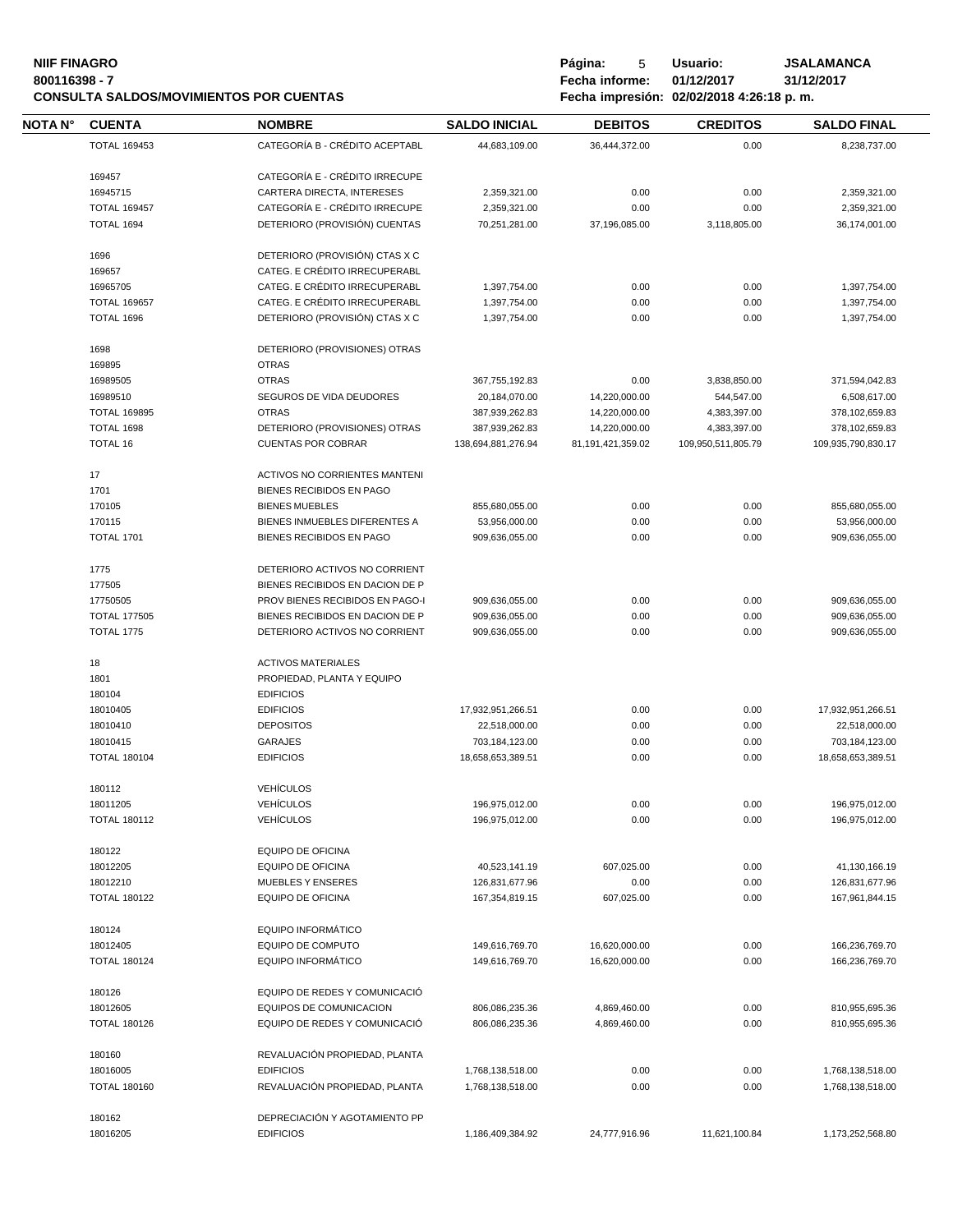## **NIIF FINAGRO P á g i n a :** 6 **U s u a r i o : JSALAMANCA CONSULTA SALDOS/MOVIMIENTOS POR CUENTAS**

| <b>CUENTA</b>                   | <b>NOMBRE</b>                   | <b>SALDO INICIAL</b>           | <b>DEBITOS</b>           | <b>CREDITOS</b>                | <b>SALDO FINAL</b>                |
|---------------------------------|---------------------------------|--------------------------------|--------------------------|--------------------------------|-----------------------------------|
| 18016210                        | EQUIPO. MUEBLES Y ENSERES DE O  | 332,802,072.56                 | 285,048.01               | 17,402,952.63                  | 349,919,977.18                    |
| 18016215                        | EQUIPO DE COMPUTACIÓN           | 146,453,076.48                 | 0.00                     | 1,522,067.50                   | 147,975,143.98                    |
| 18016220                        | <b>VEHÍCULOS</b>                | 70,113,712.99                  | 0.00                     | 2,344,940.63                   | 72,458,653.62                     |
| <b>TOTAL 180162</b>             | DEPRECIACIÓN Y AGOTAMIENTO PP   | 1,735,778,246.95               | 25,062,964.97            | 32,891,061.60                  | 1,743,606,343.58                  |
| <b>TOTAL 1801</b>               | PROPIEDAD, PLANTA Y EQUIPO      | 20,011,046,496.77              | 47, 159, 449. 97         | 32,891,061.60                  | 20,025,314,885.14                 |
|                                 |                                 |                                |                          |                                |                                   |
| 1818                            | MEJORAS PROPIEDADES AJENAS      |                                |                          |                                |                                   |
| 181805                          | MEJORAS PROPIEDADES AJENAS      |                                |                          |                                |                                   |
| 18180505                        | MEJORAS PROPIEDADES AJENAS      | 389,209,138.09                 | 0.00                     | 0.00                           | 389,209,138.09                    |
| <b>TOTAL 181805</b>             | MEJORAS PROPIEDADES AJENAS      | 389,209,138.09                 | 0.00                     | 0.00                           | 389,209,138.09                    |
| 181897                          | DEPRECIACION AMORTIZACION ACU   |                                |                          |                                |                                   |
| 18189705                        | DEPRECIACION AMORTIZACION ACU   | 389,209,138.09                 | 0.00                     | 0.00                           | 389,209,138.09                    |
| <b>TOTAL 181897</b>             | DEPRECIACION AMORTIZACION ACU   | 389,209,138.09                 | 0.00                     | 0.00                           | 389,209,138.09                    |
| <b>TOTAL 18</b>                 | <b>ACTIVOS MATERIALES</b>       | 20,011,046,496.77              | 47,159,449.97            | 32,891,061.60                  | 20,025,314,885.14                 |
|                                 |                                 |                                |                          |                                |                                   |
| 19                              | OTROS ACTIVOS                   |                                |                          |                                |                                   |
| 1910                            | <b>IMPUESTO DIFERIDO</b>        |                                |                          |                                |                                   |
| 191000                          | <b>IMPUESTO DIFERIDO</b>        |                                |                          |                                |                                   |
| 19100010                        | CARTERA Y CUENTAS POR COBRAR    | 126,156,923.00                 | 65,359,594.24            | 0.00                           | 191,516,517.24                    |
| 19100011                        | <b>ACTIVOS INTANGIBLES</b>      | 687,433,893.00                 | 0.00                     | 316,415,337.61                 | 371,018,555.39                    |
| 19100020                        | OTROS ACTIVOS                   | 6,186,537,407.00               | 1,330,137,174.97         | 0.00                           | 7,516,674,581.97                  |
| 19100030                        | <b>CUENTAS POR PAGAR</b>        | 26,603,661.00                  | 0.00                     | 19,917,088.34                  | 6,686,572.66                      |
| <b>TOTAL 191000</b>             | <b>IMPUESTO DIFERIDO</b>        | 7,026,731,884.00               | 1,395,496,769.21         | 336, 332, 425. 95              | 8,085,896,227.26                  |
| <b>TOTAL 1910</b>               | <b>IMPUESTO DIFERIDO</b>        | 7,026,731,884.00               | 1,395,496,769.21         | 336,332,425.95                 | 8,085,896,227.26                  |
| 1911                            | <b>ACTIVOS INTANGIBLES</b>      |                                |                          |                                |                                   |
| 191130                          | <b>LICENCIAS</b>                |                                |                          |                                |                                   |
| 19113005                        | <b>LICENCIAS</b>                | 641,469,302.89                 | 0.00                     | 45,058,248.99                  | 596,411,053.90                    |
| <b>TOTAL 191130</b>             | <b>LICENCIAS</b>                | 641,469,302.89                 | 0.00                     | 45,058,248.99                  | 596,411,053.90                    |
|                                 |                                 |                                |                          |                                |                                   |
| 191135                          | PROGRAMAS Y APLICACIONES INFO   |                                |                          |                                |                                   |
| 19113510                        | PROGRAMAS Y APLICACIONES DES    | 4,448,060,232.69               | 0.00                     | 276,858,304.39                 | 4,171,201,928.30                  |
| <b>TOTAL 191135</b>             | PROGRAMAS Y APLICACIONES INFO   | 4,448,060,232.69               | 0.00                     | 276,858,304.39                 | 4,171,201,928.30                  |
| <b>TOTAL 1911</b>               | <b>ACTIVOS INTANGIBLES</b>      | 5,089,529,535.58               | 0.00                     | 321,916,553.38                 | 4,767,612,982.20                  |
| 1925                            | GASTOS PAGADOS POR ANTICIPAD    |                                |                          |                                |                                   |
| 192505                          | <b>SEGUROS</b>                  |                                |                          |                                |                                   |
| 19250505                        | <b>MANEJO</b>                   | 0.00                           | 4,165,000.00             | 347,083.33                     | 3,817,916.67                      |
| 19250510                        | <b>CUMPLIMIENTO</b>             | 0.00                           | 835,082,500.00           | 69,590,208.34                  | 765,492,291.66                    |
| 19250515                        | <b>CORRIENTE DEBIL</b>          | 0.00                           | 9,062,620.00             | 755,218.33                     | 8,307,401.67                      |
| 19250520                        | VIDA COLECTIVA                  | 0.00                           | 47,481,401.00            | 4,150,443.84                   | 43,330,957.16                     |
| 19250530                        | INFIDELIDAD Y RIESGOS FINANCIER | 0.00                           | 809,200,000.00           | 67,433,333.33                  | 741,766,666.67                    |
| 19250550                        | <b>INCENDIO</b>                 | 0.00                           | 52,825,594.00            | 4,402,132.83                   | 48,423,461.17                     |
| 19250555                        | <b>SUSTRACCION</b>              | 0.00                           | 2,285,140.00             | 190,428.33                     | 2,094,711.67                      |
| 19250560                        | <b>VEHICULOS</b>                | 0.00                           | 15,849,610.00            | 1,320,800.83                   | 14,528,809.17                     |
|                                 |                                 |                                |                          |                                | 19,400,546.92                     |
| 19250565                        | <b>TERREMOTO</b>                | 0.00                           | 21,164,233.00            | 1,763,686.08                   |                                   |
| 19250595<br><b>TOTAL 192505</b> | <b>OTROS</b><br><b>SEGUROS</b>  | 38,405,542.66<br>38,405,542.66 | 0.00<br>1,797,116,098.00 | 9,601,385.67<br>159,554,720.91 | 28,804,156.99<br>1,675,966,919.75 |
|                                 |                                 |                                |                          |                                |                                   |
| 192595                          | <b>OTROS</b>                    |                                |                          |                                |                                   |
| 19259505                        | CONTRIBUCIONES Y AFILIACIONES   | 130,543,344.91                 | 0.00                     | 130,543,344.91                 | 0.00                              |
| 19259515                        | SERVICIOS INFORMACION FINANCIE  | 0.00                           | 20,818,000.00            | 6,939,333.33                   | 13,878,666.67                     |
| <b>TOTAL 192595</b>             | <b>OTROS</b>                    | 130,543,344.91                 | 20,818,000.00            | 137,482,678.24                 | 13,878,666.67                     |
| TOTAL 1925                      | GASTOS PAGADOS POR ANTICIPAD    | 168,948,887.57                 | 1,817,934,098.00         | 297,037,399.15                 | 1,689,845,586.42                  |
| 1960                            | <b>DIVERSOS</b>                 |                                |                          |                                |                                   |
| 196095                          | <b>OTROS</b>                    |                                |                          |                                |                                   |
| 19609510                        | DESEMBOLSOS CARTERA (CTA PTE)   |                                |                          |                                |                                   |
|                                 |                                 | 0.00                           | 328,911,064,807.00       | 328,911,064,807.00             | 0.00                              |
| 1960951005                      | DESEMBOLSOS CARTERA (CTA PTE)   |                                |                          |                                |                                   |
| TOTAL 19609510                  | DESEMBOLSOS CARTERA (CTA PTE)   | 0.00                           | 328,911,064,807.00       | 328,911,064,807.00             | 0.00                              |
| 19609515                        | RECAUDOS CARTERA (CTA PTE)      |                                |                          |                                |                                   |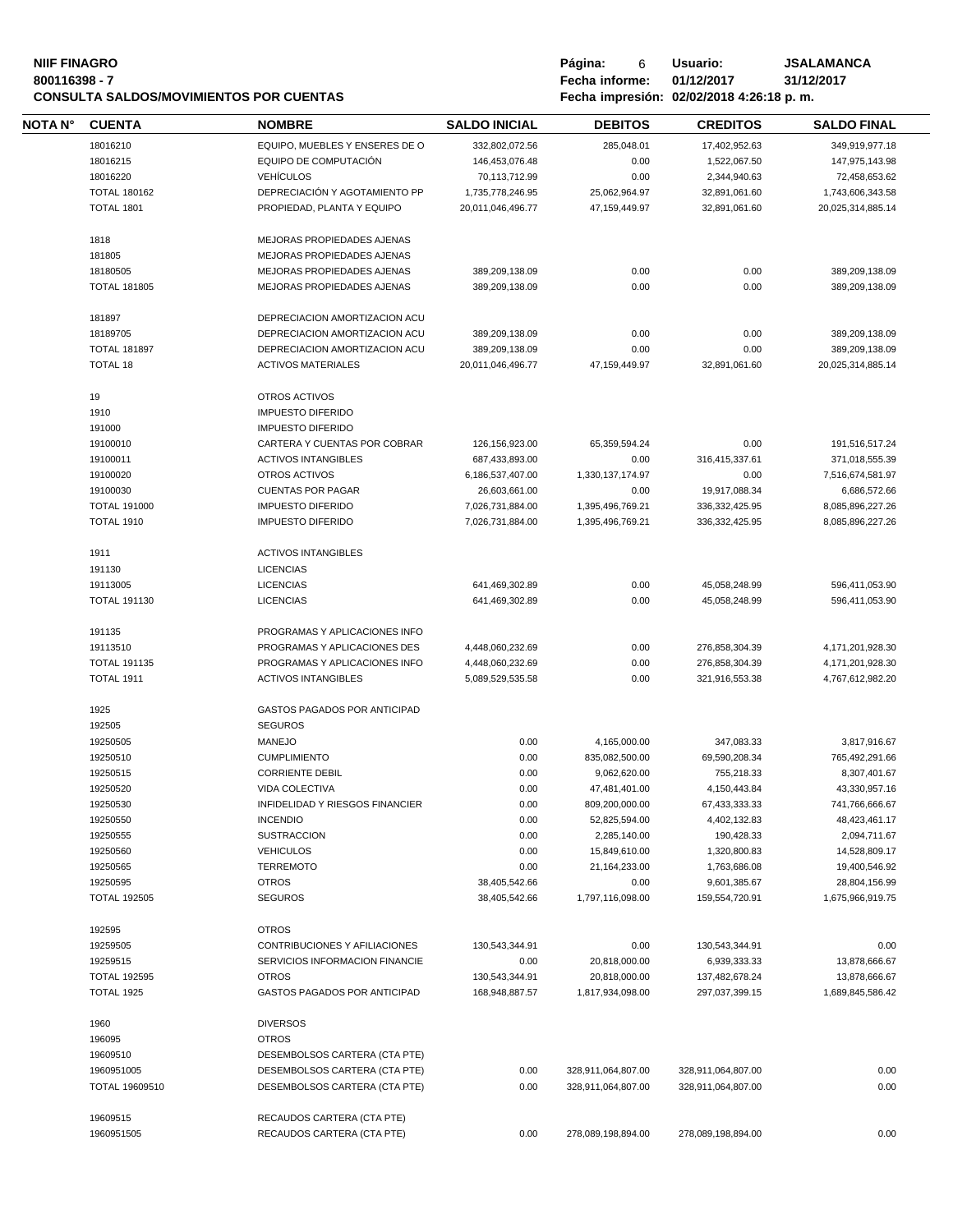### **NIIF FINAGRO P á g i n a :** 7 **U s u a r i o : JSALAMANCA 800116398 - 7 Fecha informe: 01/12/2017 31/12/2017**

|         |                     | <b>CONSULTA SALDOS/MOVIMIENTOS POR CUENTAS</b> | Fecha impresión: 02/02/2018 4:26:18 p.m. |                        |                      |                       |  |
|---------|---------------------|------------------------------------------------|------------------------------------------|------------------------|----------------------|-----------------------|--|
| NOTA N° | <b>CUENTA</b>       | <b>NOMBRE</b>                                  | <b>SALDO INICIAL</b>                     | <b>DEBITOS</b>         | <b>CREDITOS</b>      | <b>SALDO FINAL</b>    |  |
|         | TOTAL 19609515      | RECAUDOS CARTERA (CTA PTE)                     | 0.00                                     | 278,089,198,894.00     | 278,089,198,894.00   | 0.00                  |  |
|         | 19609520            | AJUSTE CARTERA (CTA PTE)                       |                                          |                        |                      |                       |  |
|         | 1960952005          | AJUSTE CARTERA (CTA PTE)                       | 0.00                                     | 5,284,547.00           | 5,284,547.00         | 0.00                  |  |
|         | TOTAL 19609520      | AJUSTE CARTERA (CTA PTE)                       | 0.00                                     | 5,284,547.00           | 5,284,547.00         | 0.00                  |  |
|         |                     |                                                |                                          |                        |                      |                       |  |
|         | 19609550            | PREPAGADOS - BENEFICIOS A EMPL                 |                                          |                        |                      |                       |  |
|         | 1960955005          | PREPAGADOS - BENEFICIOS A EMPL                 | 511,289,540.67                           | 34,628,942.24          | 29,194,460.00        | 516,724,022.91        |  |
|         | TOTAL 19609550      | PREPAGADOS - BENEFICIOS A EMPL                 | 511,289,540.67                           | 34,628,942.24          | 29,194,460.00        | 516,724,022.91        |  |
|         | 19609580            | PROGRAMAS DE REFORESTACION                     |                                          |                        |                      |                       |  |
|         | 1960958005          | REFORESTADORA DE LA COSTA SA                   | 401,889,776.51                           | 0.00                   | 0.00                 | 401,889,776.51        |  |
|         | 1960958010          | MONTERRYE FORESTAL LTDA.                       | 4,532,813,314.21                         | 0.00                   | 0.00                 | 4,532,813,314.21      |  |
|         | 1960958015          | CORMAGDALENA                                   | 411,193,669.07                           | 0.00                   | 0.00                 | 411,193,669.07        |  |
|         | 1960958020          | REFORESTADORA INDUSTRIAL ANTI                  | 119,838,403.36                           | 0.00                   | 0.00                 | 119,838,403.36        |  |
|         | 1960958025          | <b>CONIF</b>                                   | 2,893,142,181.41                         | 0.00                   | 0.00                 | 2,893,142,181.41      |  |
|         | 1960958030          | <b>GESTION AMBIENTAL Y FORESTAL S</b>          | 105,352,445.00                           | 46,009,615.00          | 0.00                 | 151,362,060.00        |  |
|         |                     |                                                |                                          |                        |                      | 101,447,230.00        |  |
|         | 1960958095          | ANTICIPOS PROYECTOS FORESTAL                   | 81,768,070.00                            | 87,238,794.00          | 67,559,634.00        |                       |  |
|         | TOTAL 19609580      | PROGRAMAS DE REFORESTACION                     | 8,545,997,859.56                         | 133,248,409.00         | 67,559,634.00        | 8,611,686,634.56      |  |
|         | <b>TOTAL 196095</b> | <b>OTROS</b>                                   | 9,057,287,400.23                         | 607, 173, 425, 599. 24 | 607,102,302,342.00   | 9,128,410,657.47      |  |
|         | TOTAL 1960          | <b>DIVERSOS</b>                                | 9,057,287,400.23                         | 607, 173, 425, 599. 24 | 607,102,302,342.00   | 9,128,410,657.47      |  |
|         | <b>TOTAL 19</b>     | OTROS ACTIVOS                                  | 21,342,497,707.38                        | 610,386,856,466.45     | 608,057,588,720.48   | 23,671,765,453.35     |  |
|         | <b>TOTAL 1</b>      | <b>ACTIVO</b>                                  | 10,266,781,584,945.18                    | 3,784,687,477,894.03   | 3,770,659,363,369.33 | 10,280,809,699,469.88 |  |
|         | $\sqrt{2}$          | PASIVO                                         |                                          |                        |                      |                       |  |
|         | 21                  | <b>INSTRUMENTOS FINANCIEROS A CO</b>           |                                          |                        |                      |                       |  |
|         | 2122                | FONDOS INTERBANCARIOS COMPR                    |                                          |                        |                      |                       |  |
|         | 212205              | <b>BANCOS</b>                                  | 0.00                                     | 175,500,000,000.00     | 175,500,000,000.00   | 0.00                  |  |
|         | <b>TOTAL 2122</b>   | FONDOS INTERBANCARIOS COMPR                    | 0.00                                     | 175,500,000,000.00     | 175,500,000,000.00   | 0.00                  |  |
|         | 2130                | TÍTULOS DE INVERSIÓN EN CIRCULA                |                                          |                        |                      |                       |  |
|         | 213018              | TIT DESARROLLO AGROPECUARIO                    |                                          |                        |                      |                       |  |
|         |                     |                                                | 5,832,923,125,491.50                     | 301,857,000.00         | 301,857,000.00       | 5,832,923,125,491.50  |  |
|         | 213019              | TIT DESARROLLO AGROPECUARIO                    | 3,285,287,296,622.88                     | 513,972,000.00         | 513,972,000.00       | 3,285,287,296,622.88  |  |
|         | <b>TOTAL 2130</b>   | TÍTULOS DE INVERSIÓN EN CIRCULA                | 9,118,210,422,114.38                     | 815,829,000.00         | 815,829,000.00       | 9,118,210,422,114.38  |  |
|         | <b>TOTAL 21</b>     | INSTRUMENTOS FINANCIEROS A CO                  | 9,118,210,422,114.38                     | 176,315,829,000.00     | 176,315,829,000.00   | 9,118,210,422,114.38  |  |
|         | 25                  | <b>CUENTAS POR PAGAR</b>                       |                                          |                        |                      |                       |  |
|         | 2501                | <b>COMISIONES Y HONORARIOS</b>                 |                                          |                        |                      |                       |  |
|         | 250105              | <b>HONORARIOS</b>                              | 212,933,328.00                           | 726,107,790.00         | 2,214,569,257.00     | 1,701,394,795.00      |  |
|         | 250110              | <b>COMISIONES</b>                              | 289,848,152.84                           | 289,848,152.84         | 299,508,231.04       | 299,508,231.04        |  |
|         | <b>TOTAL 2501</b>   | <b>COMISIONES Y HONORARIOS</b>                 | 502,781,480.84                           | 1,015,955,942.84       | 2,514,077,488.04     | 2,000,903,026.04      |  |
|         | 2502                | COSTOS Y GASTOS POR PAGAR                      |                                          |                        |                      |                       |  |
|         | 250225              | <b>GASTOS FINANCIEROS</b>                      |                                          |                        |                      |                       |  |
|         | 25022505            | OP DE MERCADO MONETARIO Y REL                  |                                          |                        |                      |                       |  |
|         | 2502250505          | FDOS INTERBANCARIOS COMPRAD                    | 0.00                                     | 24,521,097.00          | 24,521,097.00        | 0.00                  |  |
|         | TOTAL 25022505      | OP DE MERCADO MONETARIO Y REL                  | 0.00                                     | 24,521,097.00          | 24,521,097.00        | 0.00                  |  |
|         | 25022510            | TITULOS DE DESARROLLO AGROPE                   |                                          |                        |                      |                       |  |
|         |                     |                                                |                                          |                        |                      |                       |  |
|         | 2502251005          | TITULOS DE DESARROLLO AGROPE                   | 0.00                                     | 16,819,654,907.16      | 16,819,654,907.16    | 0.00                  |  |
|         | 2502251010          | TIT DE DESARROLLO AGROPECUARI                  | 8,024,114,413.06                         | 0.00                   | 7,258,413,108.15     | 15,282,527,521.21     |  |
|         | 2502251015          | TIT DE DESARROLLO AGROPECUARI                  | 10,430,879,387.97                        | 0.00                   | 9,438,374,927.90     | 19,869,254,315.87     |  |
|         | TOTAL 25022510      | TITULOS DE DESARROLLO AGROPE                   | 18,454,993,801.03                        | 16,819,654,907.16      | 33,516,442,943.21    | 35, 151, 781, 837.08  |  |
|         | <b>TOTAL 250225</b> | <b>GASTOS FINANCIEROS</b>                      | 18,454,993,801.03                        | 16,844,176,004.16      | 33,540,964,040.21    | 35, 151, 781, 837.08  |  |
|         | <b>TOTAL 2502</b>   | COSTOS Y GASTOS POR PAGAR                      | 18,454,993,801.03                        | 16,844,176,004.16      | 33,540,964,040.21    | 35, 151, 781, 837.08  |  |
|         | 2503                | <b>IMPUESTOS</b>                               |                                          |                        |                      |                       |  |
|         | 250305              | RENTA Y COMPLEMENTARIOS                        |                                          |                        |                      |                       |  |
|         | 25030505            | <b>RENTA Y COMPLEMENTARIOS</b>                 | 51,057,850,999.42                        | 24,522,538,911.32      | 0.00                 | 26,535,312,088.10     |  |
|         | 25030515            | SOBRETASA IMPUESTO DE RENTA                    | 9,010,209,000.00                         | 4,553,056,996.00       | 0.00                 | 4,457,152,004.00      |  |
|         | <b>TOTAL 250305</b> | RENTA Y COMPLEMENTARIOS                        | 60,068,059,999.42                        | 29,075,595,907.32      | 0.00                 | 30,992,464,092.10     |  |
|         | 250310              | <b>INDUSTRIA Y COMERCIO</b>                    |                                          |                        |                      |                       |  |
|         |                     |                                                |                                          |                        |                      |                       |  |
|         | 25031005            | INDUSTRIA Y COMERCIO                           | 390,569,000.00                           | 0.00                   | 435,810,000.00       | 826,379,000.00        |  |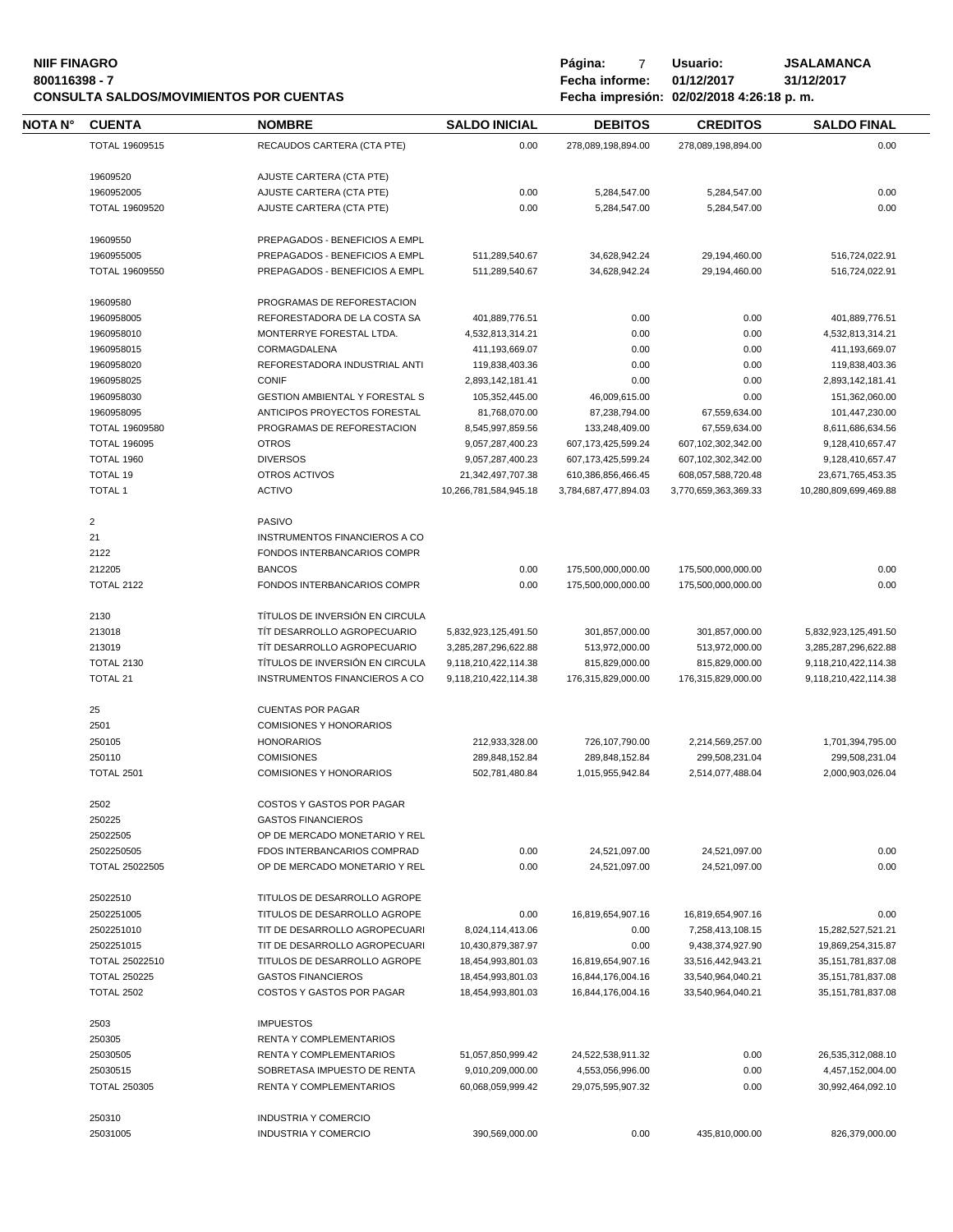#### **NIIF FINAGRO P á g i n a :** 8 **U s u a r i o : JSALAMANCA 800116398 - 7 Fecha informe: 01/12/2017 31/12/2017 CONSULTA SALDOS/MOVIMIENTOS POR CUENTAS Fecha impresión: 02/02/2018 4:26:18 p. m.**

| Página:        | 8 | Usuario:                         |
|----------------|---|----------------------------------|
| Fecha informe: |   | 01/12/2017                       |
|                |   | Fecha impresión: 02/02/2018 4:26 |

| NOTA N° | <b>CUENTA</b>              | <b>NOMBRE</b>                          | <b>SALDO INICIAL</b> | <b>DEBITOS</b>    | <b>CREDITOS</b>   | <b>SALDO FINAL</b> |
|---------|----------------------------|----------------------------------------|----------------------|-------------------|-------------------|--------------------|
|         | <b>TOTAL 250310</b>        | <b>INDUSTRIA Y COMERCIO</b>            | 390,569,000.00       | 0.00              | 435,810,000.00    | 826,379,000.00     |
|         | <b>TOTAL 2503</b>          | <b>IMPUESTOS</b>                       | 60,458,628,999.42    | 29,075,595,907.32 | 435,810,000.00    | 31,818,843,092.10  |
|         |                            |                                        |                      |                   |                   |                    |
|         | 2505                       | <b>ARRENDAMIENTOS</b>                  |                      |                   |                   |                    |
|         | 250500                     | ARRENDAMIENTOS                         |                      |                   |                   |                    |
|         | 25050005                   | <b>ARRENDAMIENTOS</b>                  | 309,595,349.00       | 177,983,943.00    | 290,132,462.00    | 421,743,868.00     |
|         | <b>TOTAL 250500</b>        | ARRENDAMIENTOS                         | 309,595,349.00       | 177,983,943.00    | 290,132,462.00    | 421,743,868.00     |
|         | <b>TOTAL 2505</b>          | ARRENDAMIENTOS                         | 309,595,349.00       | 177,983,943.00    | 290,132,462.00    | 421,743,868.00     |
|         | 2507                       | PROMETIENTES COMPRADORES               |                      |                   |                   |                    |
|         | 250710                     | <b>BIENES MUEBLES</b>                  | 4,317,668.00         | 0.00              | 0.00              | 4,317,668.00       |
|         | <b>TOTAL 2507</b>          | PROMETIENTES COMPRADORES               | 4,317,668.00         | 0.00              | 0.00              | 4,317,668.00       |
|         | 2511                       | PROVEEDORES Y SERVICIOS POR P          |                      |                   |                   |                    |
|         | 251105                     | <b>PROVEEDORES</b>                     |                      |                   |                   |                    |
|         | 25110505                   | <b>PROVEEDORES</b>                     | 744,129,735.00       | 3,214,329,708.00  | 3,816,843,131.00  | 1,346,643,158.00   |
|         | <b>TOTAL 251105</b>        | <b>PROVEEDORES</b>                     | 744,129,735.00       | 3,214,329,708.00  | 3,816,843,131.00  | 1,346,643,158.00   |
|         |                            |                                        |                      |                   |                   |                    |
|         | 251195                     | <b>OTROS</b>                           |                      |                   |                   |                    |
|         | 25119505                   | PROVEEDORES (ESTIMADOS)                | 201,759,445.00       | 201,759,445.00    | 18,071,818.00     | 18,071,818.00      |
|         | <b>TOTAL 251195</b>        | <b>OTROS</b>                           | 201,759,445.00       | 201,759,445.00    | 18,071,818.00     | 18,071,818.00      |
|         | <b>TOTAL 2511</b>          | PROVEEDORES Y SERVICIOS POR P          | 945,889,180.00       | 3,416,089,153.00  | 3,834,914,949.00  | 1,364,714,976.00   |
|         | 2514                       | CONTRIBUCIONES, AFILIACIONES Y         |                      |                   |                   |                    |
|         | 251495                     | <b>OTRAS</b>                           | 48,382,074,159.00    | 0.00              | 27,111,236,638.00 | 75,493,310,797.00  |
|         | <b>TOTAL 2514</b>          | CONTRIBUCIONES, AFILIACIONES Y         | 48,382,074,159.00    | 0.00              | 27,111,236,638.00 | 75,493,310,797.00  |
|         | 2519                       | RETENCIONES Y APORTES LABORA           |                      |                   |                   |                    |
|         | 251905                     | RETENCIONES EN LA FUENTE               |                      |                   |                   |                    |
|         | 25190505                   | A TITULO DE RENTA                      |                      |                   |                   |                    |
|         | 2519050502                 | <b>EMPLEADOS</b>                       |                      |                   |                   |                    |
|         | 251905050202               | ASALARIADOS ART 383 E. T.              | 108,671,877.00       | 108,672,000.00    | 139,091,500.00    | 139,091,377.00     |
|         | 251905050204               | EMPL ART. 383 E. T. DECL               | 450,138.71           | 450,000.00        | 6,505,290.00      | 6,505,428.71       |
|         | 251905050206               | EMPL ART. 383 E. T. NO DECL            | 1,929,136.27         | 1,929,000.00      | 1,970,798.00      | 1,970,934.27       |
|         | 251905050208               | EMPL ART. 384 E. T. DECL               | $-191.37$            | 0.00              | 1,922,372.00      | 1,922,180.63       |
|         | TOTAL 2519050502           | <b>EMPLEADOS</b>                       | 111,050,960.61       | 111,051,000.00    | 149,489,960.00    | 149,489,920.61     |
|         |                            |                                        |                      |                   |                   |                    |
|         | 2519050504                 | <b>HONORARIOS</b>                      |                      |                   |                   |                    |
|         | 251905050402               | HONORARIOS 11% DECL                    | 17,394,217.89        | 17,394,000.00     | 231,384,895.00    | 231,385,112.89     |
|         | 251905050404               | HONORARIOS 10% NO DECL                 | $-462.00$            | 0.00              | 0.00              | $-462.00$          |
|         | TOTAL 2519050504           | <b>HONORARIOS</b>                      | 17,393,755.89        | 17,394,000.00     | 231,384,895.00    | 231,384,650.89     |
|         | 2519050506                 | <b>COMISIONES</b>                      |                      |                   |                   |                    |
|         | 251905050602               | COMISIONES 11% DECL                    | 355.00               | 0.00              | 0.00              | 355.00             |
|         | TOTAL 2519050506           | <b>COMISIONES</b>                      | 355.00               | 0.00              | 0.00              | 355.00             |
|         | 2519050508                 | <b>SERVICIOS</b>                       |                      |                   |                   |                    |
|         | 251905050802               | SERV GEN 4% DECL                       | 947,599.81           | 948,000.00        | 6,329,660.00      | 6,329,259.81       |
|         | 251905050804               | SERV GEN 6% NO DECL                    | $-1.00$              | 0.00              | 1,589,400.00      | 1,589,399.00       |
|         | 251905050806               | SERV GEN 4% DECL C. M.                 | $-68.00$             | 0.00              | 0.00              | $-68.00$           |
|         | 251905050808               | SERV GEN 6% NO DECL C. M.              | -40.00               | 0.00              | 0.00              | $-40.00$           |
|         | 251905050810               | SERV TRANSP DE CARGA 1%                | 400.00               | 0.00              | 0.00              | 400.00             |
|         | 251905050812               | SERV TRANSP NAL TERR PASAJ 3.5         | 148,823.00           | 149,000.00        | 38,150.00         | 37,973.00          |
|         | 251905050818               | SERV ASEO Y VIGILANCIA 2%              | $-306.00$            | 0.00              | 0.00              | $-306.00$          |
|         | 251905050820               | <b>SERV TEMPORALES 1%</b>              | 46,329.00            | 46,000.00         | 56,022.00         | 56,351.00          |
|         | 251905050822               | SERV HOTEL RESTAUR 2.5% DECL           | 162,201.00           | 162,000.00        | 319,342.00        | 319,543.00         |
|         | 251905050824               | SERV HOTEL RESTAUR 3.5% NO DE          | 30.00                | 0.00              | 0.00              | 30.00              |
|         | 251905050826               | SERV HOTEL REST 2.5% DECL C. M.        | $-36,426.00$         | 0.00              | 36,000.00         | $-426.00$          |
|         | 251905050828               | SERV HOTEL REST 3.5% NO DECL C.        | 433.00               | 0.00              | 0.00              | 433.00             |
|         | 251905050830               | SERV MANTENIM SOFTWARE 3.5%            | 2,220,915.00         | 2,221,000.00      | 5,449,073.00      | 5,448,988.00       |
|         | TOTAL 2519050508           | <b>SERVICIOS</b>                       | 3,489,889.81         | 3,526,000.00      | 13,817,647.00     | 13,781,536.81      |
|         |                            |                                        |                      |                   |                   |                    |
|         | 2519050510<br>251905051002 | ARRENDAMIENTOS<br>ARREN INMUEBLES 3.5% | 38,743.00            | 39,000.00         | 39,550.00         | 39,293.00          |
|         |                            |                                        |                      |                   |                   |                    |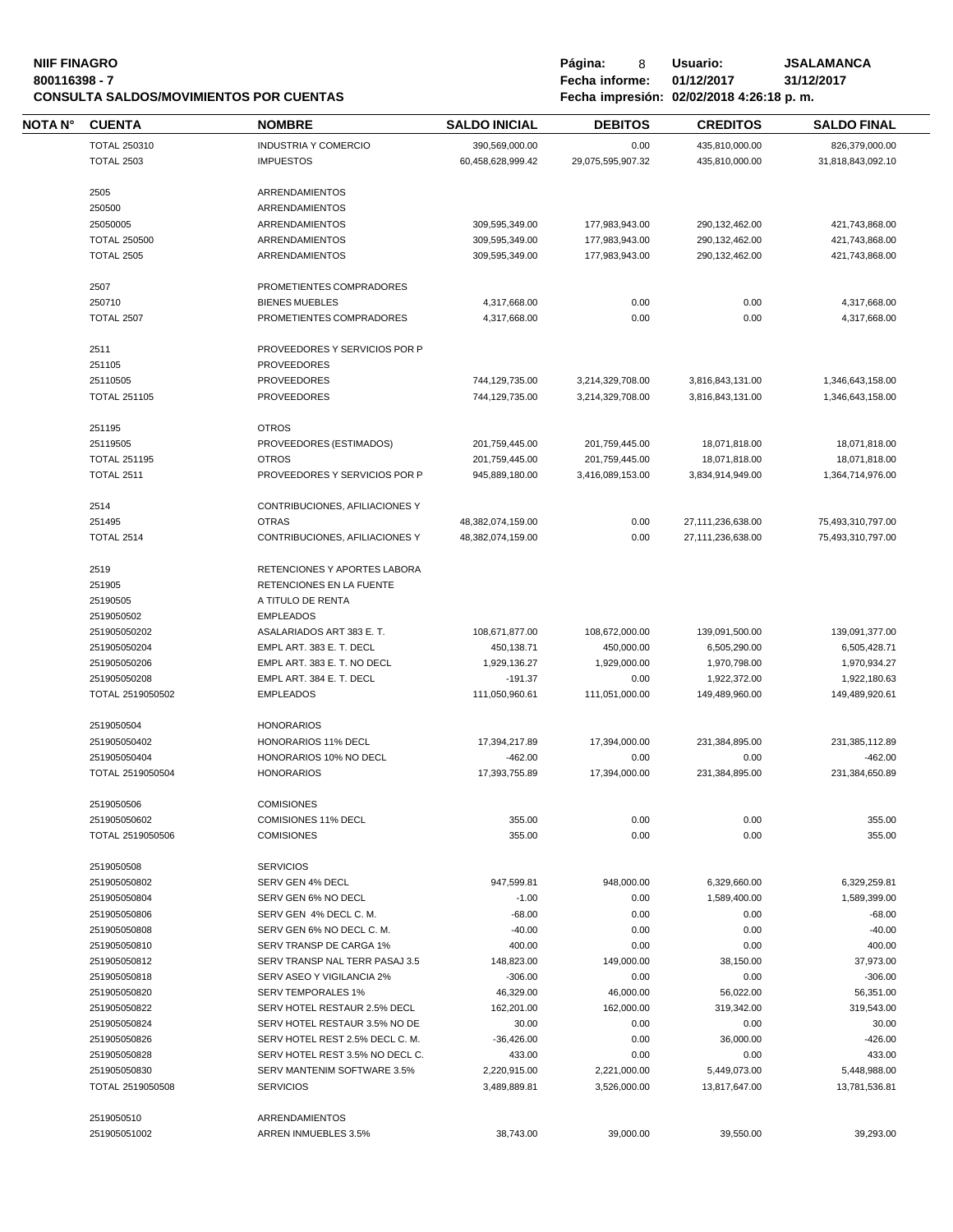## **NIIF FINAGRO P á g i n a :** 9 **U s u a r i o : JSALAMANCA CONSULTA SALDOS/MOVIMIENTOS POR CUENTAS**

**80011639 - Fecha informe: 01/12/2017** - **81/12/**<br>**8001184:26:18 p.m.** 

| NOTA N° | <b>CUENTA</b>    | <b>NOMBRE</b>                     | <b>SALDO INICIAL</b> | <b>DEBITOS</b>   | <b>CREDITOS</b>  | <b>SALDO FINAL</b> |
|---------|------------------|-----------------------------------|----------------------|------------------|------------------|--------------------|
|         | 251905051004     | <b>ARREN MUEBLES 4%</b>           | 487,400.00           | 487,000.00       | 593,001.00       | 593,401.00         |
|         | 251905051008     | ARREN MUEBLES 4% C.M.             | 200.00               | 0.00             | 0.00             | 200.00             |
|         | TOTAL 2519050510 | ARRENDAMIENTOS                    | 526,343.00           | 526,000.00       | 632,551.00       | 632,894.00         |
|         | 2519050512       | <b>COMPRAS</b>                    |                      |                  |                  |                    |
|         | 251905051202     | COMP GEN DECL 2.5%                | 1,159,960.29         | 1,160,000.00     | 2,663,865.00     | 2,663,825.29       |
|         | 251905051204     | COMP GEN NO DECL 3.5%             | 31,700.00            | 32,000.00        | 0.00             | $-300.00$          |
|         | 251905051206     | COMP COMBUSTIBLES 0.1%            | 2,187.00             | 2,000.00         | 2,291.00         | 2,478.00           |
|         | 251905051208     | COMP GEN 2.5% DECL C. M.          | $-130.00$            | 0.00             | 0.00             | $-130.00$          |
|         | TOTAL 2519050512 | <b>COMPRAS</b>                    | 1,193,717.29         | 1,194,000.00     | 2,666,156.00     | 2,665,873.29       |
|         | 2519050514       | OTROS INGRESOS TRIBUTARIOS        |                      |                  |                  |                    |
|         | 251905051402     | OTROS ING TRIB 2.5% DECL          | 25.00                | 0.00             | 0.00             | 25.00              |
|         | 251905051406     | OTROS ING TRIB 2.5% DECL C. M.    | $-241.00$            | 0.00             | 0.00             | $-241.00$          |
|         | TOTAL 2519050514 | OTROS INGRESOS TRIBUTARIOS        | $-216.00$            | 0.00             | 0.00             | $-216.00$          |
|         | 2519050516       | PAGOS AL EXTERIOR                 |                      |                  |                  |                    |
|         | 251905051602     | SERVICIOS DESDE EL EXTERIOR 10    | 1,641.40             | 2,000.00         | 59,380.00        | 59,021.40          |
|         | 251905051604     | <b>COMPRAS EN EL EXTERIOR 33%</b> | 288.00               | 0.00             | 0.00             | 288.00             |
|         | 251905051606     | PAGOS AL EXTERIOR 15%             | 426,252.00           | 427,000.00       | 3,971,200.00     | 3,970,452.00       |
|         | TOTAL 2519050516 | PAGOS AL EXTERIOR                 | 428,181.40           | 429.000.00       | 4,030,580.00     | 4,029,761.40       |
|         |                  |                                   |                      |                  |                  |                    |
|         | 2519050518       | CONTRATOS DE CONSTRUCCION Y       |                      |                  |                  |                    |
|         | 251905051802     | CONTRATOS DE CONSTRUCCION 2       | $-283.00$            | 0.00             | 0.00             | $-283.00$          |
|         | TOTAL 2519050518 | CONTRATOS DE CONSTRUCCION Y       | $-283.00$            | 0.00             | 0.00             | $-283.00$          |
|         | TOTAL 25190505   | A TITULO DE RENTA                 | 134,082,704.00       | 134,120,000.00   | 402,021,789.00   | 401,984,493.00     |
|         | 25190510         | AUTORRETENCIONES DE RENTA         |                      |                  |                  |                    |
|         | 2519051002       | <b>RENDIMIENTOS FINANCIEROS</b>   |                      |                  |                  |                    |
|         | 251905100202     | <b>REND FINANCIEROS 4%</b>        | 273,073,126.60       | 273,073,000.00   | 291,989,437.00   | 291,989,563.60     |
|         | 251905100204     | <b>REND FINANCIEROS 7%</b>        | 43,787,984.99        | 43,788,000.00    | 30,030,144.00    | 30,030,128.99      |
|         | 251905100206     | REND CARTERA 2.5%                 | 791,224,149.90       | 791,224,000.00   | 768,406,956.00   | 768,407,105.90     |
|         | 251905100208     | REND INTERBANCARIOS 2.5%          | 3,240,401.40         | 3,240,000.00     | 2,050,101.00     | 2,050,502.40       |
|         | TOTAL 2519051002 | RENDIMIENTOS FINANCIEROS          | 1,111,325,662.89     | 1,111,325,000.00 | 1,092,476,638.00 | 1,092,477,300.89   |
|         | TOTAL 25190510   | AUTORRETENCIONES DE RENTA         | 1,111,325,662.89     | 1,111,325,000.00 | 1,092,476,638.00 | 1,092,477,300.89   |
|         | 25190520         | AUTORETENCION RENTA 0.8%          |                      |                  |                  |                    |
|         | 2519052002       | AUTORETENCION RENTA 0.8%          |                      |                  |                  |                    |
|         | 251905200202     | AUTORETENCION RENTA 0.8%          | 435,707,715.00       | 435,708,000.00   | 382,135,281.00   | 382,134,996.00     |
|         | TOTAL 2519052002 | AUTORETENCION RENTA 0.8%          | 435,707,715.00       | 435,708,000.00   | 382,135,281.00   | 382,134,996.00     |
|         | TOTAL 25190520   | AUTORETENCION RENTA 0.8%          | 435.707.715.00       | 435,708,000.00   | 382,135,281.00   | 382,134,996.00     |
|         | 25190535         | RETENCIONES EN LA FUENTE DE IV    |                      |                  |                  |                    |
|         | 2519053502       | RETENCIONES EN LA FUENTE DE IV    |                      |                  |                  |                    |
|         | 251905350202     | RETEIVA 15% SOBRE IVA 16% BIENE   | 26.00                | 0.00             | 0.00             | 26.00              |
|         | 251905350204     | RETEIVA 15% SOBRE IVA 16% SERV    | 1,660,553.00         | 1,688,373.00     | 28,945,169.00    | 28,917,349.00      |
|         | 251905350206     | RETEIVA 15% SOBRE IVA 5% BIENES   | $-819.00$            | 0.00             | 13,078.00        | 12,259.00          |
|         | 251905350208     | RETEIVA 15% SOBRE IVA 5% SERV     | $-246.00$            | 0.00             | 0.00             | $-246.00$          |
|         | 251905350210     | RETEIVA 15% IVA 16% BIENES C.M.   | $-124.00$            | 0.00             | 0.00             | $-124.00$          |
|         | 251905350212     | RETEIVA 15% IVA 16% SERV C.M.     | 357.00               | 0.00             | 0.00             | 357.00             |
|         | 251905350218     | RETEIVA 100% IVA 16% BIENES       | 449.00               | 0.00             | 0.00             | 449.00             |
|         | 251905350219     | RETEIVA 15% IVA 19% BIENES        | 1,599,332.00         | 1,599,000.00     | 3,135,171.00     | 3,135,503.00       |
|         | 251905350220     | RETEIVA 15% IVA 19% SERVICIOS     | 6,776,591.02         | 6,777,000.00     | 34,046,015.00    | 34,045,606.02      |
|         | 251905350221     | RETEIVA 15% IVA 19% BIENES C.M.   | $-213.00$            | 0.00             | 0.00             | $-213.00$          |
|         | 251905350222     | RETEIVA 15% IVA 19% SERVICIOS C.  | 364.00               | 0.00             | 0.00             | 364.00             |
|         | TOTAL 2519053502 | RETENCIONES EN LA FUENTE DE IV    | 10,036,270.02        | 10,064,373.00    | 66,139,433.00    | 66,111,330.02      |
|         | TOTAL 25190535   | RETENCIONES EN LA FUENTE DE IV    | 10,036,270.02        | 10,064,373.00    | 66,139,433.00    | 66,111,330.02      |
|         |                  |                                   |                      |                  |                  |                    |
|         | 25190540         | RETENCIONES EN LA FUENTE DE IC    |                      |                  |                  |                    |
|         | 2519054002       | RETENCIONES EN LA FUENTE DE IC    |                      |                  |                  |                    |
|         | 251905400202     | TARIFA 4.14X1000 BIENES           | 10,699.00            | 0.00             | 128,543.00       | 139,242.00         |
|         | 251905400204     | TARIFA 4.14X1000 SERVICIOS        | 35,768.00            | 0.00             | 66,140.00        | 101,908.00         |
|         | 251905400208     | TARIFA 6.9X1000 SERVICIOS         | 2,110,074.00         | 73,906.00        | 14,891,528.00    | 16,927,696.00      |
|         | 251905400210     | TARIFA 9.66X1000 BIENES           | $-28.00$             | 0.00             | 0.00             | $-28.00$           |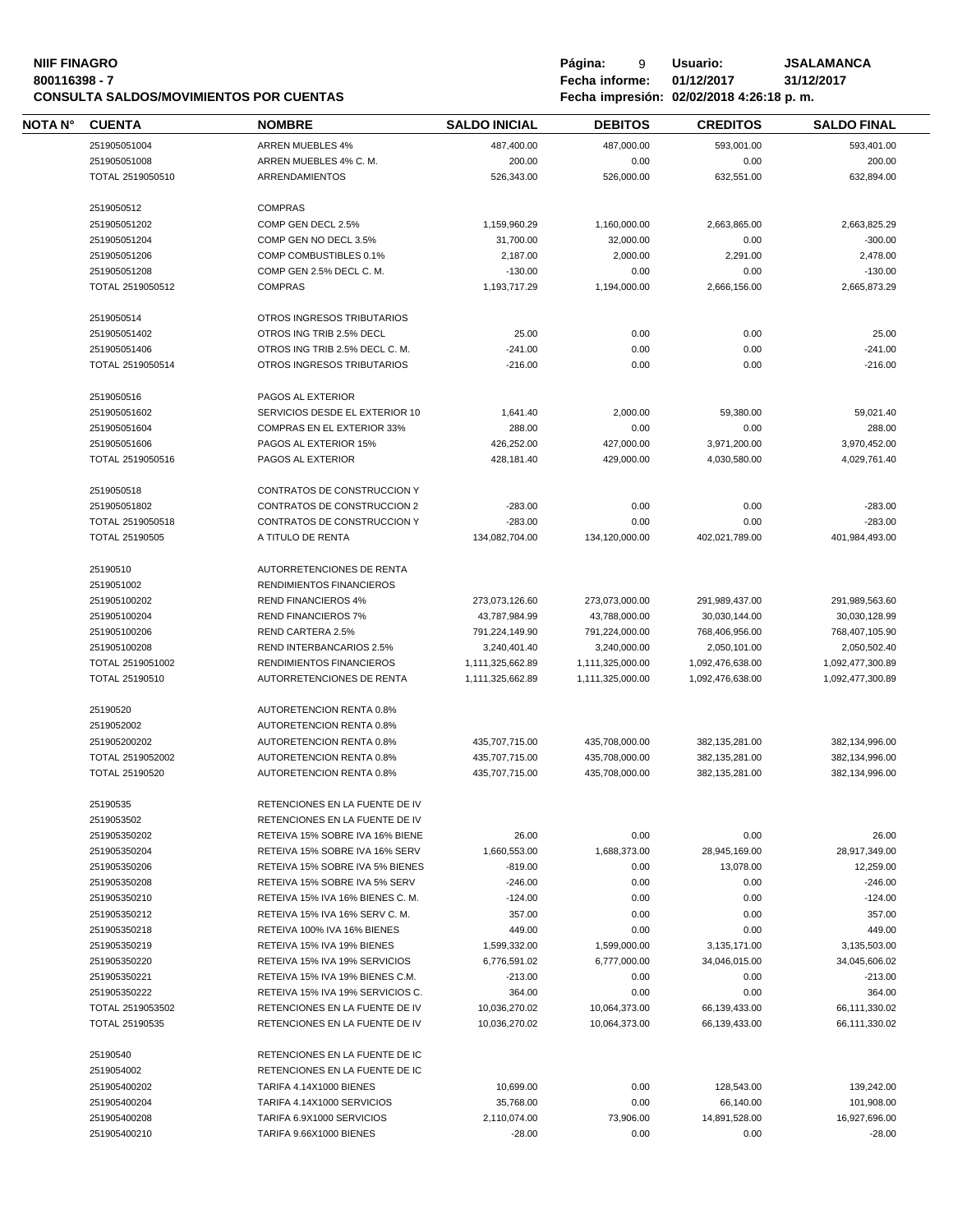## **NIIF FINAGRO P á g i n a :** 10 **U s u a r i o : JSALAMANCA CONSULTA SALDOS/MOVIMIENTOS POR CUENTAS**

| NOTA N° | <b>CUENTA</b>                   | <b>NOMBRE</b>                           | <b>SALDO INICIAL</b>             | <b>DEBITOS</b>                           | <b>CREDITOS</b>                          | <b>SALDO FINAL</b>               |
|---------|---------------------------------|-----------------------------------------|----------------------------------|------------------------------------------|------------------------------------------|----------------------------------|
|         | 251905400212                    | TARIFA 9.66X1000 SERVICIOS              | 741,529.00                       | 0.00                                     | 4,499,126.00                             | 5,240,655.00                     |
|         | 251905400214                    | TARIFA 11.04X1000 BIENES                | 462,036.00                       | 0.00                                     | 1,041,513.00                             | 1,503,549.00                     |
|         | 251905400216                    | TARIFA 11.04X1000 SERVICIOS             | $-97.00$                         | 0.00                                     | 0.00                                     | $-97.00$                         |
|         | 251905400218                    | TARIFA 13.8X1000 BIENES                 | 3,849.00                         | 0.00                                     | 27,716.00                                | 31,565.00                        |
|         | 251905400220                    | TARIFA 13.8X1000 SERVICIOS              | 447.00                           | 0.00                                     | 71,070.00                                | 71,517.00                        |
|         | 251905400224                    | TARIFA 4.14X1000 SERVICIOS C. M.        | $-10.00$                         | 0.00                                     | 0.00                                     | $-10.00$                         |
|         | 251905400228                    | TARIFA 6.9X1000 SERVICIOS C. M.         | $-6.00$                          | 0.00                                     | 0.00                                     | $-6.00$                          |
|         | 251905400230                    |                                         |                                  |                                          | 0.00                                     |                                  |
|         |                                 | TARIFA 9.66X1000 BIENES C. M.           | 57.00                            | 0.00                                     |                                          | 57.00                            |
|         | 251905400236                    | TARIFA 11.04X1000 SERV C. M.            | 5,145.00                         | 0.00                                     | 2,870.00                                 | 8,015.00                         |
|         | 251905400240                    | TARIFA 13.8X1000 SERVICIOS C. M.        | 2,223.00                         | 0.00                                     | 2,981.00                                 | 5,204.00                         |
|         | TOTAL 2519054002                | RETENCIONES EN LA FUENTE DE IC          | 3,371,686.00                     | 73,906.00                                | 20,731,487.00                            | 24,029,267.00                    |
|         | TOTAL 25190540                  | RETENCIONES EN LA FUENTE DE IC          | 3,371,686.00                     | 73,906.00                                | 20,731,487.00                            | 24,029,267.00                    |
|         | <b>TOTAL 251905</b>             | RETENCIONES EN LA FUENTE                | 1,694,524,037.91                 | 1,691,291,279.00                         | 1,963,504,628.00                         | 1,966,737,386.91                 |
|         | 251910                          | <b>JUDICIALES</b>                       |                                  |                                          |                                          |                                  |
|         | 25191005                        | <b>EMBARGOS</b>                         |                                  |                                          |                                          |                                  |
|         | 2519100505                      | <b>EMBARGOS</b>                         | 0.00                             | 2,161,732.00                             | 2,161,732.00                             | 0.00                             |
|         | <b>TOTAL 25191005</b>           | <b>EMBARGOS</b>                         | 0.00                             | 2,161,732.00                             | 2,161,732.00                             | 0.00                             |
|         | <b>TOTAL 251910</b>             | <b>JUDICIALES</b>                       |                                  |                                          |                                          | 0.00                             |
|         |                                 |                                         | 0.00                             | 2,161,732.00                             | 2,161,732.00                             |                                  |
|         | 251925                          | <b>FONDO DE EMPLEADOS</b>               |                                  |                                          |                                          |                                  |
|         | 25192505                        | APORTES Y AHORRO EN FONDOS D            |                                  |                                          |                                          |                                  |
|         | 2519250505                      | APORTES Y AHORRO EN FONDOS D            | 22,267,817.00                    | 21,097,779.00                            | 1,989,953.00                             | 3,159,991.00                     |
|         | <b>TOTAL 25192505</b>           | APORTES Y AHORRO EN FONDOS D            | 22,267,817.00                    | 21,097,779.00                            | 1,989,953.00                             | 3,159,991.00                     |
|         | <b>TOTAL 251925</b>             | <b>FONDO DE EMPLEADOS</b>               | 22,267,817.00                    | 21.097.779.00                            | 1,989,953.00                             | 3,159,991.00                     |
|         |                                 |                                         |                                  |                                          |                                          |                                  |
|         | 251935                          | CAJA COMPENSACIÓN FAMILIAR, IC          |                                  |                                          |                                          |                                  |
|         | 25193505                        | CAJA COMPENSACIÓN FAMILIAR, IC          |                                  |                                          |                                          |                                  |
|         | 2519350505                      | CAJA DE COMPENSACIÓN FAMILIAR           | 54,045,100.00                    | 111,196,500.00                           | 57,151,400.00                            | 0.00                             |
|         | 2519350510                      | <b>SENA</b>                             | 14,368,900.00                    | 40,620,800.00                            | 26,251,900.00                            | 0.00                             |
|         | 2519350515                      | <b>ICBF</b>                             | 21,551,300.00                    | 60,924,600.00                            | 39,373,300.00                            | 0.00                             |
|         | TOTAL 25193505                  | CAJA COMPENSACIÓN FAMILIAR, IC          | 89,965,300.00                    | 212,741,900.00                           | 122,776,600.00                           | 0.00                             |
|         | <b>TOTAL 251935</b>             | CAJA COMPENSACIÓN FAMILIAR, IC          | 89,965,300.00                    | 212,741,900.00                           | 122,776,600.00                           | 0.00                             |
|         |                                 |                                         |                                  |                                          |                                          |                                  |
|         | 251940                          | <b>FONDOS DE PENSIONES</b>              |                                  |                                          |                                          |                                  |
|         | 25194005                        | <b>FONDOS DE PENSIONES</b>              | 226,702,400.00                   | 478,162,500.00                           | 251,460,100.00                           | 0.00                             |
|         | <b>TOTAL 251940</b>             | <b>FONDOS DE PENSIONES</b>              | 226,702,400.00                   | 478,162,500.00                           | 251,460,100.00                           | 0.00                             |
|         | 251945                          | RETENCIONES Y APORTES DE NOMI           |                                  |                                          |                                          |                                  |
|         | 25194505                        | APORTES OBLIGATORIOS SALUD              | 116,899,600.00                   |                                          |                                          |                                  |
|         |                                 |                                         |                                  | 290,410,800.00                           | 173,583,000.00                           | 71,800.00                        |
|         | 25194510                        | <b>APORTES ARL</b>                      | 6,975,300.00                     | 14,490,600.00                            | 7,515,300.00                             | 0.00                             |
|         | 25194515                        | APORTES VOLUNTARIOS FONDOS D            | 0.00                             | 24,781,633.00                            | 24,781,633.00                            | 0.00                             |
|         | 25194520                        | APORTES A CUENTAS AFC                   | 0.00                             | 66,789,333.00                            | 66,789,333.00                            | 0.00                             |
|         | 25194525                        | PLANES COMPLEM MEDICINA ODON            | 6,048,521.00                     | 219,007,354.00                           | 223,515,406.00                           | 10,556,573.00                    |
|         | 25194530                        | <b>LIBRANZAS</b>                        | 0.00                             | 52,369,287.00                            | 52,369,287.00                            | 0.00                             |
|         | 25194535                        | OTROS DESCUENTOS DE NOMINA              | 0.00                             | 151,954,074.00                           | 151,954,074.00                           | 0.00                             |
|         | <b>TOTAL 251945</b>             | RETENCIONES Y APORTES DE NOMI           | 129,923,421.00                   | 819,803,081.00                           | 700,508,033.00                           | 10,628,373.00                    |
|         | <b>TOTAL 2519</b>               | RETENCIONES Y APORTES LABORA            | 2,163,382,975.91                 | 3,225,258,271.00                         | 3,042,401,046.00                         | 1,980,525,750.91                 |
|         | 2558                            | PASIVOS POR IMPUESTOS DIFERIDO          |                                  |                                          |                                          |                                  |
|         | 255805                          | PASIVOS POR IMPUESTOS DIFERIDO          |                                  |                                          |                                          |                                  |
|         | 25580505                        | PROPIEDADES PLANTA Y EQUIPO             | 6,484,185,380.00                 | 731,289,507.26                           | 0.00                                     | 5,752,895,872.74                 |
|         | 25580510                        | <b>CUENTAS POR PAGAR</b>                |                                  |                                          |                                          | 48,822.98                        |
|         |                                 |                                         | 376,056,027.00                   | 376,007,204.02                           | 0.00                                     |                                  |
|         | 25580515                        | RETENCIONES Y APORTES LABORA            | 0.00                             | 0.00                                     | 441,082.18                               | 441,082.18                       |
|         | 25580525                        | BENEFICIO A EMPLEADOS                   | 137,220,826.00                   | 137,220,826.00                           | 0.00                                     | 0.00                             |
|         | <b>TOTAL 255805</b>             | PASIVOS POR IMPUESTOS DIFERIDO          | 6,997,462,233.00                 | 1,244,517,537.28                         | 441,082.18                               | 5,753,385,777.90                 |
|         | <b>TOTAL 2558</b>               | PASIVOS POR IMPUESTOS DIFERIDO          | 6,997,462,233.00                 | 1,244,517,537.28                         | 441,082.18                               | 5,753,385,777.90                 |
|         | 2590                            | <b>DIVERSAS</b>                         |                                  |                                          |                                          |                                  |
|         | 259095                          | <b>OTRAS</b>                            |                                  |                                          |                                          |                                  |
|         | 25909535                        |                                         |                                  |                                          |                                          |                                  |
|         |                                 | ANTICIPOS GASTOS DE VIAJE               | 10,696,087.00                    | 23,554,454.00                            | 31,792,037.00                            | 18,933,670.00                    |
|         | 25909540                        | PROGRAMAS ADMINISTRADOS                 | 10,138.00                        | 30,010,613,138.00                        | 30,793,606,495.78                        | 783,003,495.78                   |
|         |                                 |                                         |                                  |                                          |                                          |                                  |
|         | 25909595<br><b>TOTAL 259095</b> | OTRAS CUENTAS POR PAGAR<br><b>OTRAS</b> | 169,222,816.98<br>179,929,041.98 | 108,788,801,529.58<br>138,822,969,121.58 | 108,781,590,836.58<br>139,606,989,369.36 | 162,012,123.98<br>963,949,289.76 |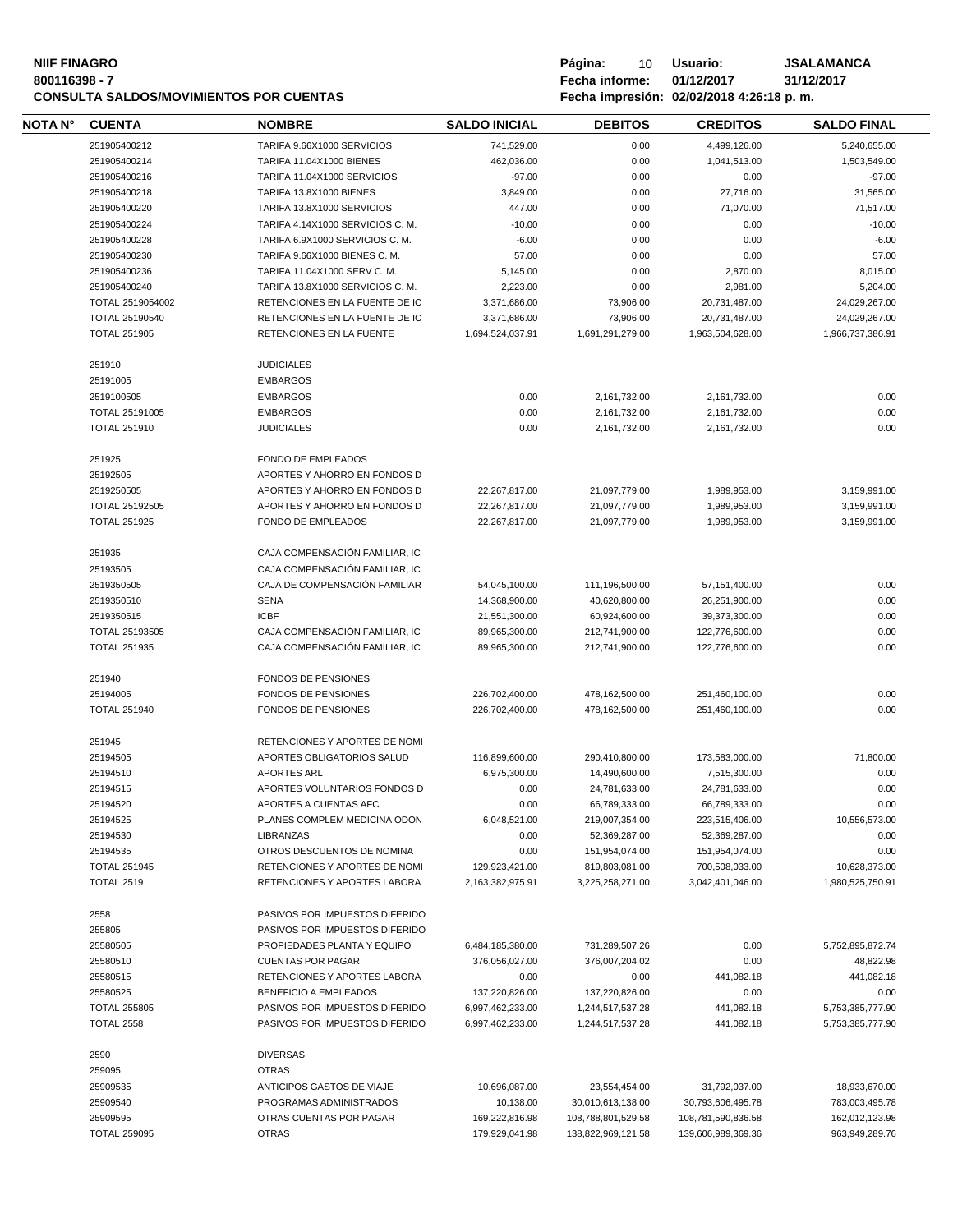### **NIIF FINAGRO**<br> **Página:** 11 Usuario: JSALAMANCA<br>
Pecha informe: 01/12/2017 31/12/2017 **800116398 - 7 Fecha informe: 01/12/2017 31/12/2017 CONSULTA SALDOS/MOVIMIENTOS POR CUENTAS**

| Pagina:        | 11 | Usı |
|----------------|----|-----|
| Fecha informe: |    | 01/ |

| NOTA N° | <b>CUENTA</b>                            | <b>NOMBRE</b>                                  | <b>SALDO INICIAL</b>             | <b>DEBITOS</b>                | <b>CREDITOS</b>    | <b>SALDO FINAL</b>               |
|---------|------------------------------------------|------------------------------------------------|----------------------------------|-------------------------------|--------------------|----------------------------------|
|         | <b>TOTAL 2590</b>                        | <b>DIVERSAS</b>                                | 179,929,041.98                   | 138,822,969,121.58            | 139,606,989,369.36 | 963,949,289.76                   |
|         | <b>TOTAL 25</b>                          | <b>CUENTAS POR PAGAR</b>                       | 138,399,054,888.18               | 193,822,545,880.18            | 210,376,967,074.79 | 154,953,476,082.79               |
|         | 27                                       | OBLIGACIONES LABORALES                         |                                  |                               |                    |                                  |
|         | 2705                                     | NOMINA POR PAGAR                               |                                  |                               |                    |                                  |
|         | 270500                                   | NOMINA POR PAGAR                               | 0.00                             | 2,003,179,818.00              | 2,003,179,818.00   | 0.00                             |
|         | <b>TOTAL 2705</b>                        | NOMINA POR PAGAR                               | 0.00                             | 2,003,179,818.00              | 2,003,179,818.00   | 0.00                             |
|         |                                          |                                                |                                  |                               |                    |                                  |
|         | 2710                                     | <b>CESANTÍAS</b>                               |                                  |                               |                    |                                  |
|         | 271000                                   | <b>CESANTÍAS</b>                               | 674,324,248.00                   | 743,275,591.00                | 807,834,256.00     | 738,882,913.00                   |
|         | <b>TOTAL 2710</b>                        | <b>CESANTÍAS</b>                               | 674,324,248.00                   | 743,275,591.00                | 807,834,256.00     | 738,882,913.00                   |
|         | 2715                                     | INTERESES SOBRE CESANTIAS                      |                                  |                               |                    |                                  |
|         | 271500                                   | INTERESES SOBRE CESANTIAS                      | 73,492,286.00                    | 88,184,229.00                 | 102,756,763.00     | 88,064,820.00                    |
|         | <b>TOTAL 2715</b>                        | INTERESES SOBRE CESANTIAS                      | 73,492,286.00                    | 88,184,229.00                 | 102,756,763.00     | 88,064,820.00                    |
|         |                                          |                                                |                                  |                               |                    |                                  |
|         | 2720<br>272000                           | <b>VACACIONES</b><br><b>VACACIONES</b>         | 2,283,283,456.00                 | 2,397,834,371.00              | 2,367,868,573.00   | 2,253,317,658.00                 |
|         | <b>TOTAL 2720</b>                        | <b>VACACIONES</b>                              |                                  |                               |                    |                                  |
|         |                                          |                                                | 2,283,283,456.00                 | 2,397,834,371.00              | 2,367,868,573.00   | 2,253,317,658.00                 |
|         | 2725                                     | PRIMA LEGAL                                    |                                  |                               |                    |                                  |
|         | 272500                                   | PRIMA LEGAL                                    | 309,638,483.00                   | 378,330,525.00                | 68,692,042.00      | 0.00                             |
|         | <b>TOTAL 2725</b>                        | PRIMA LEGAL                                    | 309,638,483.00                   | 378,330,525.00                | 68,692,042.00      | 0.00                             |
|         | 2730                                     | PRIMAS EXTRALEGAL                              |                                  |                               |                    |                                  |
|         | 273000                                   | PRIMAS EXTRALEGAL                              |                                  |                               |                    |                                  |
|         | 27300005                                 | PRIMA DE VACACIONES                            | 586,621,500.00                   | 622,995,523.00                | 616,321,603.00     | 579,947,580.00                   |
|         | 27300010                                 | PRIMA EXTRALEGAL DE SERVICIOS                  | 455,080,878.00                   | 500,495,242.00                | 45,414,364.00      | 0.00                             |
|         | 27300015                                 | PRIMA DE ANTIGÜEDAD                            | 184,480,517.00                   | 217,056,048.00                | 227,153,959.00     | 194,578,428.00                   |
|         | <b>TOTAL 273000</b>                      | PRIMAS EXTRALEGAL                              | 1,226,182,895.00                 | 1,340,546,813.00              | 888,889,926.00     | 774,526,008.00                   |
|         | <b>TOTAL 2730</b>                        | PRIMAS EXTRALEGAL                              | 1,226,182,895.00                 | 1,340,546,813.00              | 888,889,926.00     | 774,526,008.00                   |
|         | 2750                                     | PROVIS NO CORRIENTES POR BENE                  |                                  |                               |                    |                                  |
|         | 275000                                   | PROV NO CORRIENTE POR BENEFIC                  |                                  |                               |                    |                                  |
|         | 27500005                                 | QUINQUENIOS A EMPLEADOS                        | 288,221,507.00                   | 298,730,322.00                | 307,153,051.00     | 296,644,236.00                   |
|         | <b>TOTAL 275000</b>                      | PROV NO CORRIENTE POR BENEFIC                  | 288,221,507.00                   | 298,730,322.00                | 307,153,051.00     | 296,644,236.00                   |
|         | <b>TOTAL 2750</b>                        | PROVIS NO CORRIENTES POR BENE                  | 288,221,507.00                   | 298.730.322.00                | 307.153.051.00     | 296,644,236.00                   |
|         | <b>TOTAL 27</b>                          | OBLIGACIONES LABORALES                         | 4,855,142,875.00                 | 7,250,081,669.00              | 6,546,374,429.00   | 4,151,435,635.00                 |
|         |                                          |                                                |                                  |                               |                    |                                  |
|         | 28                                       | <b>PROVISIONES</b>                             |                                  |                               |                    |                                  |
|         | 2814                                     | MULTAS Y SANCIONES, LITIGIOS, IN               |                                  |                               |                    |                                  |
|         | 281420                                   | DEMANDAS LABORALES                             |                                  |                               |                    |                                  |
|         | 28142005                                 | <b>DEMANDAS LABORALES</b>                      | 0.00                             | 0.00                          | 1,326,811.00       | 1,326,811.00                     |
|         | <b>TOTAL 281420</b>                      | <b>DEMANDAS LABORALES</b>                      | 0.00                             | 0.00                          | 1,326,811.00       | 1,326,811.00                     |
|         | 281435                                   | OTROS LITIGIOS EN PROCESO ADMI                 |                                  |                               |                    |                                  |
|         | 28143505                                 | OTROS LITIGIOS EN PROCESO ADMI                 | 124,288,980.00                   | 0.00                          | 101,359,522.00     | 225,648,502.00                   |
|         | <b>TOTAL 281435</b>                      | OTROS LITIGIOS EN PROCESO ADMI                 | 124,288,980.00                   | 0.00                          | 101,359,522.00     | 225,648,502.00                   |
|         | <b>TOTAL 2814</b>                        | MULTAS Y SANCIONES, LITIGIOS, IN               | 124,288,980.00                   | 0.00                          | 102,686,333.00     | 226,975,313.00                   |
|         | <b>TOTAL 28</b>                          | <b>PROVISIONES</b>                             | 124,288,980.00                   | 0.00                          | 102,686,333.00     | 226,975,313.00                   |
|         | 29                                       | <b>OTROS PASIVOS</b>                           |                                  |                               |                    |                                  |
|         | 2990                                     | <b>DIVERSOS</b>                                |                                  |                               |                    |                                  |
|         | 299005                                   | ABONOS PARA APLICAR A OBLIGACI                 |                                  |                               |                    |                                  |
|         | 29900570                                 | ABONOS PARA APLICAR A OBLIG AL                 | 31,545,574.00                    | 31,545,574.00                 | 0.00               | 0.00                             |
|         | 29900595                                 | RECURSOS RECIBIDOS POR APLICA                  | 11,740,000.00                    | 10,354,073.00                 | 0.00               | 1,385,927.00                     |
|         | <b>TOTAL 299005</b>                      | ABONOS PARA APLICAR A OBLIGACI                 | 43,285,574.00                    | 41,899,647.00                 | 0.00               | 1,385,927.00                     |
|         |                                          |                                                |                                  |                               |                    |                                  |
|         | 299095                                   | <b>OTROS</b>                                   |                                  |                               |                    |                                  |
|         | 29909540                                 | SALDOS A FAVOR ENTIDADES EN LI<br><b>OTROS</b> | 128,393,544.00                   | 8,753,341.00                  | 0.00               | 119,640,203.00                   |
|         | <b>TOTAL 299095</b><br><b>TOTAL 2990</b> | <b>DIVERSOS</b>                                | 128,393,544.00<br>171,679,118.00 | 8,753,341.00<br>50,652,988.00 | 0.00<br>0.00       | 119,640,203.00                   |
|         | <b>TOTAL 29</b>                          | <b>OTROS PASIVOS</b>                           | 171,679,118.00                   | 50,652,988.00                 | 0.00               | 121,026,130.00<br>121,026,130.00 |
|         | <b>TOTAL 2</b>                           | PASIVO                                         | 9,261,760,587,975.56             | 377,439,109,537.18            | 393,341,856,836.79 | 9,277,663,335,275.17             |
|         |                                          |                                                |                                  |                               |                    |                                  |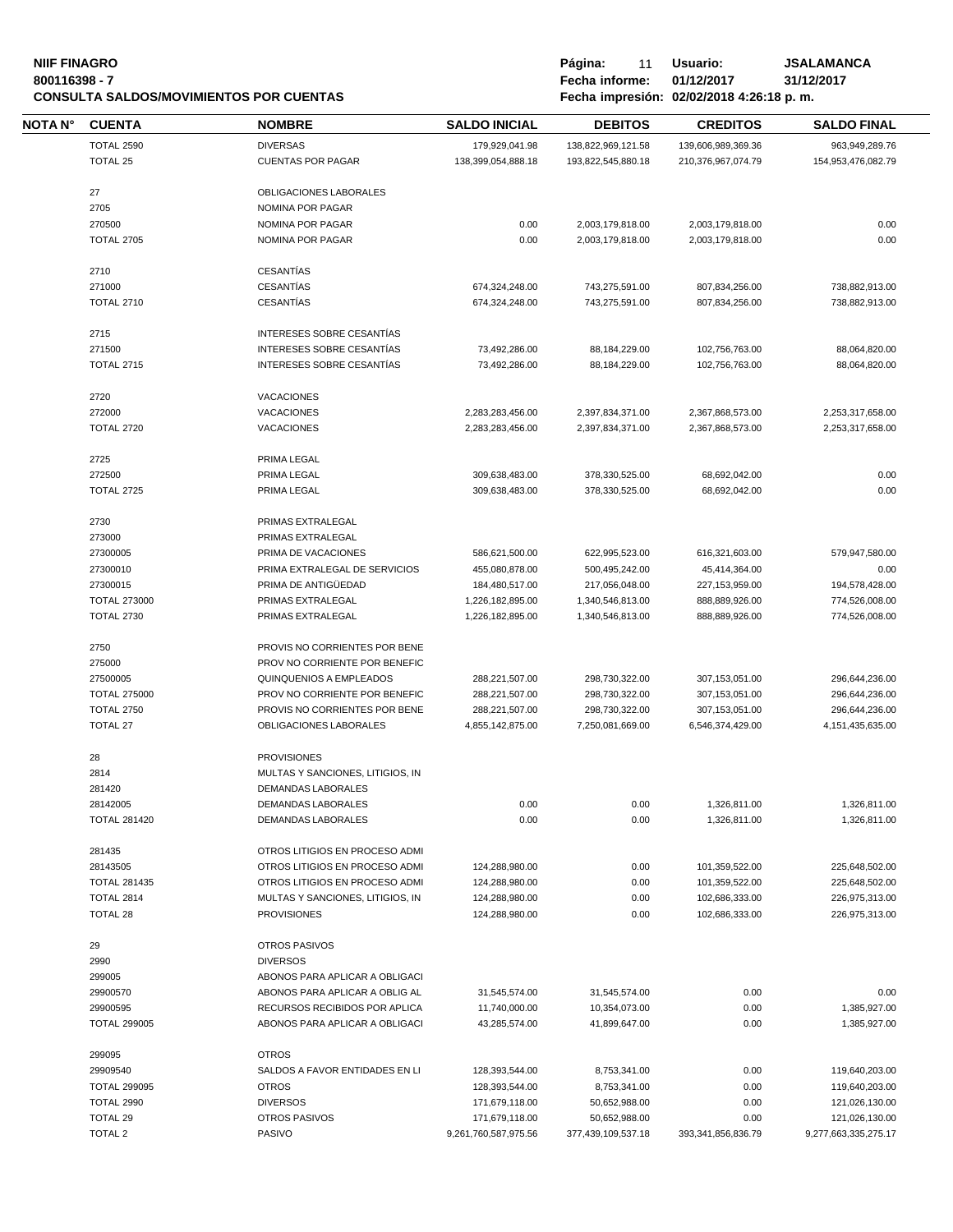| <b>NIIF FINAGRO</b><br>800116398 - 7 |                     | <b>CONSULTA SALDOS/MOVIMIENTOS POR CUENTAS</b> |                      | Página:<br>12<br>Fecha informe: | Usuario:<br>01/12/2017<br>Fecha impresión: 02/02/2018 4:26:18 p.m. | <b>JSALAMANCA</b><br>31/12/2017 |
|--------------------------------------|---------------------|------------------------------------------------|----------------------|---------------------------------|--------------------------------------------------------------------|---------------------------------|
| <b>NOTA N°</b>                       | <b>CUENTA</b>       | <b>NOMBRE</b>                                  | <b>SALDO INICIAL</b> | <b>DEBITOS</b>                  | <b>CREDITOS</b>                                                    | <b>SALDO FINAL</b>              |
|                                      |                     |                                                |                      |                                 |                                                                    |                                 |
|                                      | 3                   | <b>PATRIMONIO</b>                              |                      |                                 |                                                                    |                                 |
|                                      | 31                  | <b>CAPITAL SOCIAL</b>                          |                      |                                 |                                                                    |                                 |
|                                      | 3105                | CAPITAL SUSCRITO Y PAGADO                      |                      |                                 |                                                                    |                                 |
|                                      | 310505              | CAPITAL AUTORIZADO                             | 450,000,000,000.00   | 0.00                            | 0.00                                                               | 450,000,000,000.00              |
|                                      | 310510              | CAPITAL POR SUSCRIBIR                          | 69,207,176,000.00    | 0.00                            | 0.00                                                               | 69,207,176,000.00               |
|                                      | <b>TOTAL 3105</b>   | CAPITAL SUSCRITO Y PAGADO                      | 380,792,824,000.00   | 0.00                            | 0.00                                                               | 380,792,824,000.00              |
|                                      | <b>TOTAL 31</b>     | <b>CAPITAL SOCIAL</b>                          | 380,792,824,000.00   | 0.00                            | 0.00                                                               | 380,792,824,000.00              |
|                                      | 32                  | <b>RESERVAS</b>                                |                      |                                 |                                                                    |                                 |
|                                      | 3205                | RESERVA LEGAL                                  |                      |                                 |                                                                    |                                 |
|                                      | 320505              | APROPIACIÓN DE UTILIDADES LIQUI                | 89,107,558,205.02    | 0.00                            | 0.00                                                               | 89,107,558,205.02               |
|                                      | <b>TOTAL 3205</b>   | RESERVA LEGAL                                  | 89,107,558,205.02    | 0.00                            | 0.00                                                               | 89,107,558,205.02               |
|                                      | 3215                | RESERVAS OCASIONALES                           |                      |                                 |                                                                    |                                 |
|                                      | 321530              | POR DISPOSICIONES FISCALES                     |                      |                                 |                                                                    |                                 |
|                                      | 32153005            | D.2336/95 VALOR INV.RENTA FIJA                 | 1,116,932,491.00     | 0.00                            | 0.00                                                               | 1,116,932,491.00                |
|                                      | <b>TOTAL 321530</b> | POR DISPOSICIONES FISCALES                     | 1,116,932,491.00     | 0.00                            | 0.00                                                               | 1,116,932,491.00                |
|                                      | 321595              | <b>OTRAS</b>                                   |                      |                                 |                                                                    |                                 |
|                                      | 32159505            | RESERVA PROG CRED PEQUEÑOS P                   | 4,529,180,000.00     | 0.00                            | 0.00                                                               | 4,529,180,000.00                |
|                                      | <b>TOTAL 321595</b> | <b>OTRAS</b>                                   | 4,529,180,000.00     | 0.00                            | 0.00                                                               | 4,529,180,000.00                |
|                                      | TOTAL 3215          | RESERVAS OCASIONALES                           | 5,646,112,491.00     | 0.00                            | 0.00                                                               | 5,646,112,491.00                |
|                                      | TOTAL 32            | <b>RESERVAS</b>                                | 94,753,670,696.02    | 0.00                            | 0.00                                                               | 94,753,670,696.02               |
|                                      | 38                  | SUPERÁVIT O DÉFICIT                            |                      |                                 |                                                                    |                                 |
|                                      | 3805                | PRIMA EN COLOCACIÓN DE ACCION                  |                      |                                 |                                                                    |                                 |
|                                      | 380505              | PRIMA EN COLOCACIÓN DE ACCION                  | 435,980,201,413.60   | 0.00                            | 0.00                                                               | 435,980,201,413.60              |
|                                      | <b>TOTAL 3805</b>   | PRIMA EN COLOCACIÓN DE ACCION                  | 435,980,201,413.60   | 0.00                            | 0.00                                                               | 435,980,201,413.60              |
|                                      | 3815                | GANANCIAS O PÉRDIDAS NO REALI                  |                      |                                 |                                                                    |                                 |
|                                      | 381505              | REVALORIZACIÓN ACTIVOS                         |                      |                                 |                                                                    |                                 |
|                                      | 38150505            | REVALORIZACIÓN ACTIVOS                         | 13,608,612,498.00    | 15,642,083.00                   | 0.00                                                               | 13,592,970,415.00               |
|                                      | <b>TOTAL 381505</b> | REVALORIZACIÓN ACTIVOS                         | 13,608,612,498.00    | 15,642,083.00                   | 0.00                                                               | 13,592,970,415.00               |
|                                      | <b>TOTAL 3815</b>   | GANANCIAS O PÉRDIDAS NO REALI                  | 13,608,612,498.00    | 15,642,083.00                   | 0.00                                                               | 13,592,970,415.00               |
|                                      | TOTAL 38            | SUPERÁVIT O DÉFICIT                            | 449,588,813,911.60   | 15,642,083.00                   | 0.00                                                               | 449,573,171,828.60              |
|                                      | 39                  | <b>GANANCIAS O PÉRDIDAS</b>                    |                      |                                 |                                                                    |                                 |
|                                      | 3905                | <b>GANANCIAS ACUMULADAS EJERCICI</b>           |                      |                                 |                                                                    |                                 |
|                                      | 390500              | <b>GANANCIAS ACUMULADAS EJERCICI</b>           |                      |                                 |                                                                    |                                 |
|                                      | 39050005            | <b>GANANCIAS ACUMULADAS EJERCICI</b>           | -124,481,758.61      | 0.00                            | 0.00                                                               | -124,481,758.61                 |
|                                      | 39050010            | <b>GANANCIAS EJERCICIOS ANTERIOR</b>           | 861,248,210.00       | 0.00                            | 15,642,083.00                                                      | 876,890,293.00                  |
|                                      | <b>TOTAL 390500</b> | GANANCIAS ACUMULADAS EJERCICI                  | 736,766,451.39       | 0.00                            | 15,642,083.00                                                      | 752,408,534.39                  |
|                                      | <b>TOTAL 3905</b>   | <b>GANANCIAS ACUMULADAS EJERCICI</b>           | 736,766,451.39       | 0.00                            | 15,642,083.00                                                      | 752,408,534.39                  |
|                                      | 3915                | <b>GANANCIA DEL EJERCICIO</b>                  |                      |                                 |                                                                    |                                 |
|                                      | 391500              | <b>GANANCIA DEL EJERCICIO</b>                  | 84,557,330,298.05    | 1,874,632,774.91                | 0.00                                                               | 82,682,697,523.14               |
|                                      | TOTAL 3915          | <b>GANANCIA DEL EJERCICIO</b>                  | 84,557,330,298.05    | 1,874,632,774.91                | 0.00                                                               | 82,682,697,523.14               |
|                                      | 3930                | RESULTADOS ACUMULADOS PROCE                    |                      |                                 |                                                                    |                                 |
|                                      | 393010              | PÉRDIDA                                        |                      |                                 |                                                                    |                                 |
|                                      | 39301011            | <b>DISPONIBLE</b>                              |                      |                                 |                                                                    |                                 |
|                                      | 3930101195          | PROVISIÓN DEL DISPONIBLE                       | $-2,574,423.08$      | 0.00                            | 0.00                                                               | $-2,574,423.08$                 |
|                                      | TOTAL 39301011      | <b>DISPONIBLE</b>                              | $-2,574,423.08$      | 0.00                            | 0.00                                                               | $-2,574,423.08$                 |
|                                      | 39301016            | <b>CUENTAS POR COBRAR</b>                      |                      |                                 |                                                                    |                                 |
|                                      | 3930101698          | OTRAS PROVISIONES CUENTAS PO                   | 283,946,738.00       | 0.00                            | 0.00                                                               | 283,946,738.00                  |
|                                      | TOTAL 39301016      | <b>CUENTAS POR COBRAR</b>                      | 283,946,738.00       | 0.00                            | 0.00                                                               | 283,946,738.00                  |
|                                      | 39301018            | PROPIEDAD PLANTA Y EQUIPO                      |                      |                                 |                                                                    |                                 |
|                                      | 3930101850          | <b>LEASING FINANCIERO</b>                      | -4,440,494,868.00    | 0.00                            | 0.00                                                               | -4,440,494,868.00               |
|                                      | TOTAL 39301018      | PROPIEDAD PLANTA Y EQUIPO                      | -4,440,494,868.00    | 0.00                            | 0.00                                                               | -4,440,494,868.00               |
|                                      | 39301019            | OTROS ACTIVOS                                  |                      |                                 |                                                                    |                                 |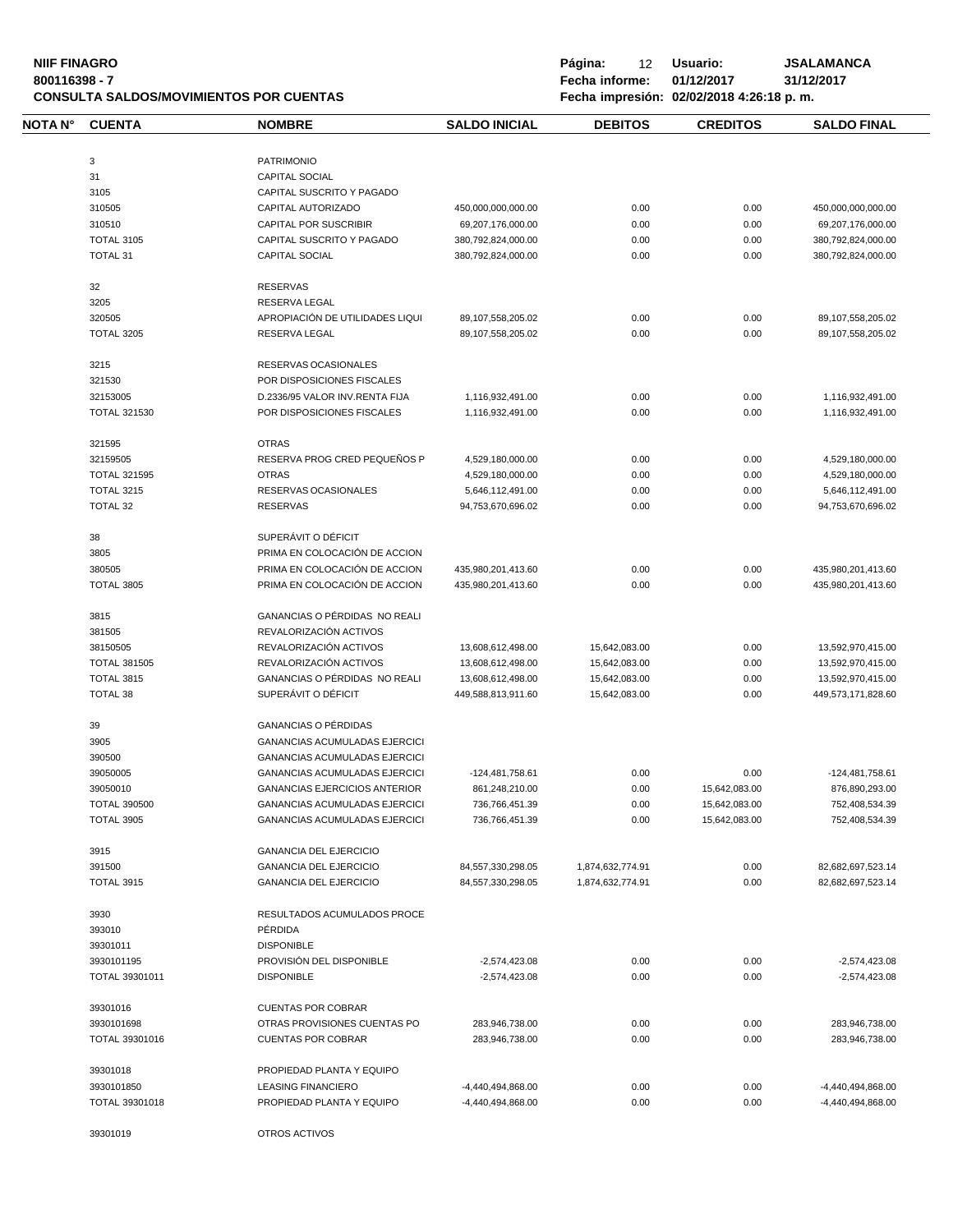# **NIIF FINAGRO P á g i n a :** 13 **U s u a r i o : JSALAMANCA CONSULTA SALDOS/MOVIMIENTOS POR CUENTAS**

| Pagina:        | 13. | Usuario:                                  | JSALAMAN   |
|----------------|-----|-------------------------------------------|------------|
| Fecha informe: |     | 01/12/2017                                | 31/12/2017 |
|                |     | Fecha impresión: 02/02/2018 4:26:18 p. m. |            |

| NOTA N° | <b>CUENTA</b>       | <b>NOMBRE</b>                       | <b>SALDO INICIAL</b>  | <b>DEBITOS</b>   | <b>CREDITOS</b>   | <b>SALDO FINAL</b>   |
|---------|---------------------|-------------------------------------|-----------------------|------------------|-------------------|----------------------|
|         | 3930101910          | <b>IMPUESTO DIFERIDO ACTIVO</b>     | -12,282,000,614.00    | 0.00             | 0.00              | -12,282,000,614.00   |
|         | 3930101920          | <b>CARGOS DIFERIDOS</b>             | 13,859,723,502.19     | 0.00             | 0.00              | 13,859,723,502.19    |
|         | 3930101990          | <b>DIVERSOS</b>                     | 34,547,033.64         | 0.00             | 0.00              | 34,547,033.64        |
|         | TOTAL 39301019      | OTROS ACTIVOS                       | 1,612,269,921.83      | 0.00             | 0.00              | 1,612,269,921.83     |
|         |                     |                                     |                       |                  |                   |                      |
|         | 39301025            | <b>CUENTAS POR PAGAR</b>            |                       |                  |                   |                      |
|         | 3930102502          | GASTOS Y COSTOS POR PAGAR           | 4,870,624,538.44      | 0.00             | 0.00              | 4,870,624,538.44     |
|         | 3930102555          | RETENCIONES Y APORTES LABORA        | $-1,192,114.00$       | 0.00             | 0.00              | $-1,192,114.00$      |
|         | 3930102558          | <b>IMPUESTO DIFERIDO PASIVO</b>     | 7,296,059,462.00      | 0.00             | 0.00              | 7,296,059,462.00     |
|         | 3930102595          | <b>DIVERSAS</b>                     | $-131,954.00$         | 0.00             | 0.00              | $-131,954.00$        |
|         | TOTAL 39301025      | <b>CUENTAS POR PAGAR</b>            | 12, 165, 359, 932. 44 | 0.00             | 0.00              | 12,165,359,932.44    |
|         |                     |                                     |                       |                  |                   |                      |
|         | 39301027            | OBLIGACIONES LABORALES              |                       |                  |                   |                      |
|         | 3930102705          | <b>QUINQUENIOS EMPLEADOS</b>        | 325,372,989.00        | 0.00             | 0.00              | 325,372,989.00       |
|         | TOTAL 39301027      | OBLIGACIONES LABORALES              | 325,372,989.00        | 0.00             | 0.00              | 325,372,989.00       |
|         | 39301034            | <b>SUPERAVITDEFICIT</b>             |                       |                  |                   |                      |
|         | 3930103410          | <b>DONACIONES</b>                   | -4,535,469,249.97     | 0.00             | 0.00              | -4,535,469,249.97    |
|         | 3930103417          | AJUSTES POR INFLACION AL PATRI      | $-2,652.78$           | 0.00             | 0.00              | $-2,652.78$          |
|         |                     | <b>SUPERAVITDEFICIT</b>             |                       |                  |                   |                      |
|         | TOTAL 39301034      |                                     | -4,535,471,902.75     | 0.00             | 0.00              | -4,535,471,902.75    |
|         | <b>TOTAL 393010</b> | PÉRDIDA                             | 5,408,408,387.44      | 0.00             | 0.00              | 5,408,408,387.44     |
|         | <b>TOTAL 3930</b>   | RESULTADOS ACUMULADOS PROCE         | -5,408,408,387.44     | 0.00             | 0.00              | -5,408,408,387.44    |
|         | <b>TOTAL 39</b>     | <b>GANANCIAS O PÉRDIDAS</b>         | 79,885,688,362.00     | 1,874,632,774.91 | 15,642,083.00     | 78,026,697,670.09    |
|         | <b>TOTAL 3</b>      | <b>PATRIMONIO</b>                   | 1,005,020,996,969.62  | 1,890,274,857.91 | 15,642,083.00     | 1,003,146,364,194.71 |
|         | 4                   | INGRESOS DE OPERACIONES             |                       |                  |                   |                      |
|         | 41                  | INGRESOS DE OPERACIONES ORDIN       |                       |                  |                   |                      |
|         |                     |                                     |                       |                  |                   |                      |
|         | 4102                | <b>INGRESOS FINANCIEROS CARTERA</b> |                       |                  |                   |                      |
|         | 410202              | CRÉDITOS COMERCIALES                |                       |                  |                   |                      |
|         | 41020205            | <b>REDESCUENTO</b>                  |                       |                  |                   |                      |
|         | 4102020505          | <b>BANCOS</b>                       | 376,366,037,341.00    | 37,858,756.00    | 30,104,056,989.00 | 406,432,235,574.00   |
|         | 4102020510          | COMPAÑÍAS DE FINANCIAMIENTO C       | 5,440,925,753.00      | 1,279,988.00     | 393,749,871.00    | 5,833,395,636.00     |
|         | 4102020515          | COOP VIG SUPERFINANCIERA            | 419,312,631.00        | 2,154.00         | 32,992,169.00     | 452,302,646.00       |
|         | 4102020520          | COOP VIG SUPERSOLIDARIA             | 1,475,594,406.00      | 367,257.00       | 144,065,818.00    | 1,619,292,967.00     |
|         | 4102020525          | SUBSIDIO DE TASA                    | 553,791,854.00        | 0.00             | 39,952,935.00     | 593,744,789.00       |
|         | TOTAL 41020205      | <b>REDESCUENTO</b>                  | 384,255,661,985.00    | 39,508,155.00    | 30,714,817,782.00 | 414,930,971,612.00   |
|         |                     |                                     |                       |                  |                   |                      |
|         | 41020210            | CARTERA DIRECTA Y CREDITOS DIR      |                       |                  |                   |                      |
|         | 4102021050          | CARTERA DIRECTA (FINAGRO)           | 648,023,855.00        | 0.00             | 51,576,511.00     | 699,600,366.00       |
|         | TOTAL 41020210      | CARTERA DIRECTA Y CREDITOS DIR      | 648,023,855.00        | 0.00             | 51,576,511.00     | 699,600,366.00       |
|         | <b>TOTAL 410202</b> | CRÉDITOS COMERCIALES                | 384,903,685,840.00    | 39,508,155.00    | 30,766,394,293.00 | 415,630,571,978.00   |
|         | 410204              | CRÉDITOS DE CONSUMO                 |                       |                  |                   |                      |
|         |                     | CRÉDITOS DE CONSUMO                 |                       |                  |                   |                      |
|         | 41020405            |                                     |                       |                  |                   |                      |
|         | 4102040505          | CRÉDITOS DE CONSUMO                 | 769,768.00            | 0.00             | 34,209.00         | 803,977.00           |
|         | TOTAL 41020405      | CRÉDITOS DE CONSUMO                 | 769,768.00            | 0.00             | 34,209.00         | 803,977.00           |
|         | <b>TOTAL 410204</b> | CRÉDITOS DE CONSUMO                 | 769,768.00            | 0.00             | 34,209.00         | 803,977.00           |
|         | 410242              | MORATORIOS CARTERA COMERCIA         |                       |                  |                   |                      |
|         | 41024205            | MORATORIOS CARTERA COMERCIA         |                       |                  |                   |                      |
|         | 4102420505          | MORATORIOS CARTERA COMERCIA         | 42,446,266.00         | 0.00             | 9,357,885.00      | 51,804,151.00        |
|         | TOTAL 41024205      | MORATORIOS CARTERA COMERCIA         | 42,446,266.00         | 0.00             | 9,357,885.00      | 51,804,151.00        |
|         |                     |                                     |                       |                  |                   |                      |
|         | <b>TOTAL 410242</b> | MORATORIOS CARTERA COMERCIA         | 42,446,266.00         | 0.00             | 9,357,885.00      | 51,804,151.00        |
|         | <b>TOTAL 4102</b>   | INGRESOS FINANCIEROS CARTERA        | 384,946,901,874.00    | 39,508,155.00    | 30,775,786,387.00 | 415,683,180,106.00   |
|         | 4103                | INGRESOS FINANCIEROS OPERACIO       |                       |                  |                   |                      |
|         | 410305              | DEPÓSITOS A LA VISTA                |                       |                  |                   |                      |
|         | 41030505            | DEPÓSITOS A LA VISTA                | 24,875,717,879.74     | 4,525,821.38     | 2,454,668,274.98  | 27,325,860,333.34    |
|         | <b>TOTAL 410305</b> | DEPÓSITOS A LA VISTA                | 24,875,717,879.74     | 4,525,821.38     | 2,454,668,274.98  | 27,325,860,333.34    |
|         |                     |                                     |                       |                  |                   |                      |
|         | 410310              | FONDOS INTERBANCARIOS VENDID        |                       |                  |                   |                      |
|         | 41031005            | <b>BANCOS</b>                       | 560,440,396.22        | 0.00             | 21,724,417.00     | 582,164,813.22       |
|         | 41031010            | CORPORACIONES FINANCIERAS           | 535,322,529.00        | 0.00             | 35, 158, 711.00   | 570,481,240.00       |
|         | <b>TOTAL 410310</b> | FONDOS INTERBANCARIOS VENDID        | 1,095,762,925.22      | 0.00             | 56,883,128.00     | 1,152,646,053.22     |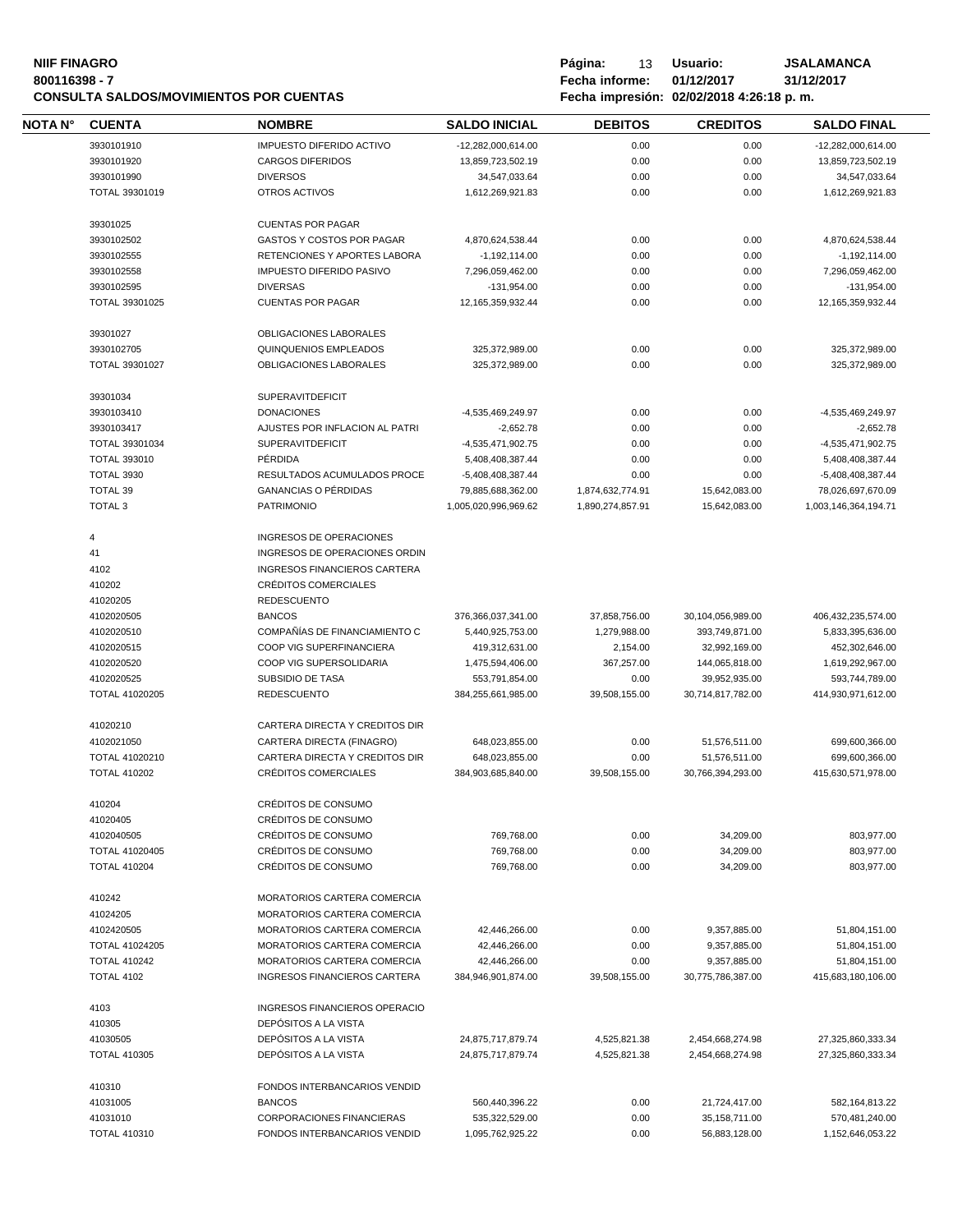## **NIIF FINAGRO P á g i n a :** 14 **U s u a r i o : JSALAMANCA CONSULTA SALDOS/MOVIMIENTOS POR CUENTAS**

| NOTA N° | <b>CUENTA</b>                            | <b>NOMBRE</b>                        | <b>SALDO INICIAL</b>                   | <b>DEBITOS</b>                   | <b>CREDITOS</b>                       | <b>SALDO FINAL</b>                     |
|---------|------------------------------------------|--------------------------------------|----------------------------------------|----------------------------------|---------------------------------------|----------------------------------------|
|         |                                          |                                      |                                        |                                  |                                       |                                        |
|         | 410350                                   | RENDIMIENTOS POR COMPROMISO          |                                        |                                  |                                       |                                        |
|         | 41035005                                 | CERTIF DEPOSITO MCIA ARROZ           | 47,902,823.39                          | 0.00                             | 25,120,914.07                         | 73,023,737.46                          |
|         | <b>TOTAL 410350</b>                      | RENDIMIENTOS POR COMPROMISO          | 47,902,823.39                          | 0.00                             | 25,120,914.07                         | 73,023,737.46                          |
|         | 410395                                   | <b>OTROS INTERESES</b>               |                                        |                                  |                                       |                                        |
|         | 41039505                                 | <b>CREDITOS A EMPLEADOS</b>          | 258,922,862.87                         | 0.00                             | 27,585,248.00                         | 286,508,110.87                         |
|         | <b>TOTAL 410395</b>                      | <b>OTROS INTERESES</b>               | 258,922,862.87                         | 0.00                             | 27,585,248.00                         | 286,508,110.87                         |
|         | <b>TOTAL 4103</b>                        | <b>INGRESOS FINANCIEROS OPERACIO</b> | 26,278,306,491.22                      | 4,525,821.38                     | 2,564,257,565.05                      | 28,838,038,234.89                      |
|         | 4107                                     | POR VALORACIÓN DE INVERSIONES        |                                        |                                  |                                       |                                        |
|         | 410705                                   | POR AUMENTO EN EL VALOR RAZO         |                                        |                                  |                                       |                                        |
|         | 41070535                                 | <b>BONOS</b>                         | 2,018,598,553.30                       | 0.00                             | 462,874,880.00                        | 2,481,473,433.30                       |
|         | 41070540                                 | <b>TÍTULOS HIPOTECARIOS</b>          | 167,333,901.05                         | 0.00                             | 8,071,042.34                          | 175,404,943.39                         |
|         | 41070555                                 | TIT EMIT AVAL ACEP GARAN INST VI     | 77,672,584,674.82                      | 576,000.00                       | 7,849,235,861.86                      | 85,521,244,536.68                      |
|         | <b>TOTAL 410705</b>                      | POR AUMENTO EN EL VALOR RAZO         | 79,858,517,129.17                      | 576,000.00                       | 8,320,181,784.20                      | 88,178,122,913.37                      |
|         | <b>TOTAL 4107</b>                        | POR VALORACIÓN DE INVERSIONES        | 79,858,517,129.17                      | 576,000.00                       | 8,320,181,784.20                      | 88,178,122,913.37                      |
|         | 4111                                     | POR VALORACIÓN A COSTO AMORTI        |                                        |                                  |                                       |                                        |
|         | 411105                                   | POR INCREMENTO EN EL VALOR PR        |                                        |                                  |                                       |                                        |
|         | 41110510                                 | CERTIFICADOS DE DEPOSITO A TER       | 454,608,256.62                         | 0.00                             | 0.00                                  | 454,608,256.62                         |
|         | 41110520                                 | TES EN UVR                           | 783,290,410.46                         | 0.00                             | 81,085,270.03                         | 864,375,680.49                         |
|         | <b>TOTAL 411105</b>                      | POR INCREMENTO EN EL VALOR PR        |                                        |                                  |                                       | 1,318,983,937.11                       |
|         | TOTAL 4111                               | POR VALORACIÓN A COSTO AMORTI        | 1,237,898,667.08<br>1.237.898.667.08   | 0.00<br>0.00                     | 81,085,270.03<br>81,085,270.03        | 1,318,983,937.11                       |
|         |                                          |                                      |                                        |                                  |                                       |                                        |
|         | 4130                                     | POR VENTA DE ACTIVOS NO CORRI        |                                        |                                  |                                       |                                        |
|         | 413005                                   | BIENES RECIBIDOS EN PAGO             |                                        |                                  |                                       |                                        |
|         | 41300505                                 | <b>BIENES INMUEBLES</b>              | 333,300,000.00                         | 0.00                             | 0.00                                  | 333,300,000.00                         |
|         | <b>TOTAL 413005</b>                      | BIENES RECIBIDOS EN PAGO             | 333,300,000.00                         | 0.00                             | 0.00                                  | 333,300,000.00                         |
|         | <b>TOTAL 4130</b>                        | POR VENTA DE ACTIVOS NO CORRI        | 333,300,000.00                         | 0.00                             | 0.00                                  | 333,300,000.00                         |
|         |                                          |                                      |                                        |                                  |                                       |                                        |
|         | 4192                                     | <b>INDEMNIZACIONES</b>               |                                        |                                  |                                       |                                        |
|         | 419205                                   | POR SINIESTRO                        |                                        |                                  |                                       |                                        |
|         | 41920505                                 | SINIESTROS RECONOCIDOS CIA DE        | 3,636,892,101.00                       | 0.00                             | 0.00                                  | 3,636,892,101.00                       |
|         | <b>TOTAL 419205</b>                      | POR SINIESTRO                        | 3,636,892,101.00                       | 0.00                             | 0.00                                  | 3,636,892,101.00                       |
|         | TOTAL 4192                               | <b>INDEMNIZACIONES</b>               | 3,636,892,101.00                       | 0.00                             | 0.00                                  | 3,636,892,101.00                       |
|         | 4195                                     | <b>DIVERSOS</b>                      |                                        |                                  |                                       |                                        |
|         | 419530                                   | RECOBROS Y RECUPERACIONES            |                                        |                                  |                                       |                                        |
|         | 41953040                                 | REINTEGRO INCAPACIDADES PAGA         | 83,487,931.00                          | 0.00                             | 71,601,000.00                         | 155,088,931.00                         |
|         | 41953045                                 | REEMB GRAVAMEN MOVIMIENTOS F         | 73,366,888.06                          | 0.00                             | 10,569,114.93                         | 83,936,002.99                          |
|         | 41953055                                 | RECUPERACIONES PAGOS PROVEE          | 88,168,172.00                          | 0.00                             | 287,077.00                            | 88,455,249.00                          |
|         | 41953060                                 | RECUPERACIONES GTOS COBRANZ          | 0.00                                   | 0.00                             | 909,453,000.00                        | 909,453,000.00                         |
|         | 41953070                                 | REINTEGROS GASTOS BANCARIOS (        | 0.00                                   | 0.00                             | 53,000.48                             | 53,000.48                              |
|         | 41953075                                 | RECUPERACION POR IMPUESTO DIF        | 0.00                                   | 0.00                             | 2,303,240,798.36                      | 2,303,240,798.36                       |
|         | <b>TOTAL 419530</b>                      | RECOBROS Y RECUPERACIONES            | 245,022,991.06                         | 0.00                             | 3,295,203,990.77                      | 3,540,226,981.83                       |
|         | 419595                                   | <b>OTROS</b>                         |                                        |                                  |                                       |                                        |
|         | 41959502                                 | ADMINISTRACION PROGRAMAS             | 10,706,581,341.36                      | 0.00                             | 6,207,115,632.00                      | 16,913,696,973.36                      |
|         | 41959504                                 | <b>VENTA DE MADERA</b>               | 228,717,400.00                         | 0.00                             | 0.00                                  | 228,717,400.00                         |
|         | 41959510                                 | REINTEGRO PROV. IMPTO DE RENTA       | 214,207,482.94                         | 0.00                             | 0.00                                  | 214,207,482.94                         |
|         | 41959511                                 | REINTEGRO PROV.IMPTO DEL CREE        | 76,642,630.00                          | 0.00                             | 0.00                                  | 76,642,630.00                          |
|         | 41959512                                 | REINTEGRO PROV. PROCESOS EN C        | 2,104,719.75                           | 0.00                             | 0.00                                  | 2,104,719.75                           |
|         | 41959514                                 | RECUP.GASTOS PERIODO ANTERIO         | 922,167.48                             | 910,375,167.48                   | 909,453,000.00                        | 0.00                                   |
|         | 41959515                                 | INTERÉS DE MORA                      |                                        |                                  |                                       |                                        |
|         |                                          |                                      | 8,618,213,194.00                       | 0.00                             | 0.00                                  | 8,618,213,194.00                       |
|         | 41959520                                 | REINTEGRO PROVISIONES OTROS A        | 16,788,000.00                          | 0.00                             | 0.00                                  | 16,788,000.00                          |
|         | 41959595                                 | <b>OTROS</b>                         | 7,556,163.54                           | 0.00                             | 592,811.00                            | 8,148,974.54                           |
|         | <b>TOTAL 419595</b><br><b>TOTAL 4195</b> | <b>OTROS</b><br><b>DIVERSOS</b>      | 19,871,733,099.07<br>20,116,756,090.13 | 910,375,167.48<br>910,375,167.48 | 7,117,161,443.00<br>10,412,365,433.77 | 26,078,519,374.59<br>29,618,746,356.42 |
|         |                                          |                                      |                                        |                                  |                                       |                                        |
|         | 4198                                     | RECUPERACIONES DETERIORO (PR         |                                        |                                  |                                       |                                        |
|         | 419805                                   | REINTEGRO PROVISIONES CUENTA         |                                        |                                  |                                       |                                        |
|         | 41980505                                 | REINT PROV OTRAS CTAS X COB          |                                        |                                  |                                       |                                        |
|         | 4198050505                               | REINT PROV OTRAS CTAS X COB          | 149,326,407.00                         | 0.00                             | 389,398.00                            | 149,715,805.00                         |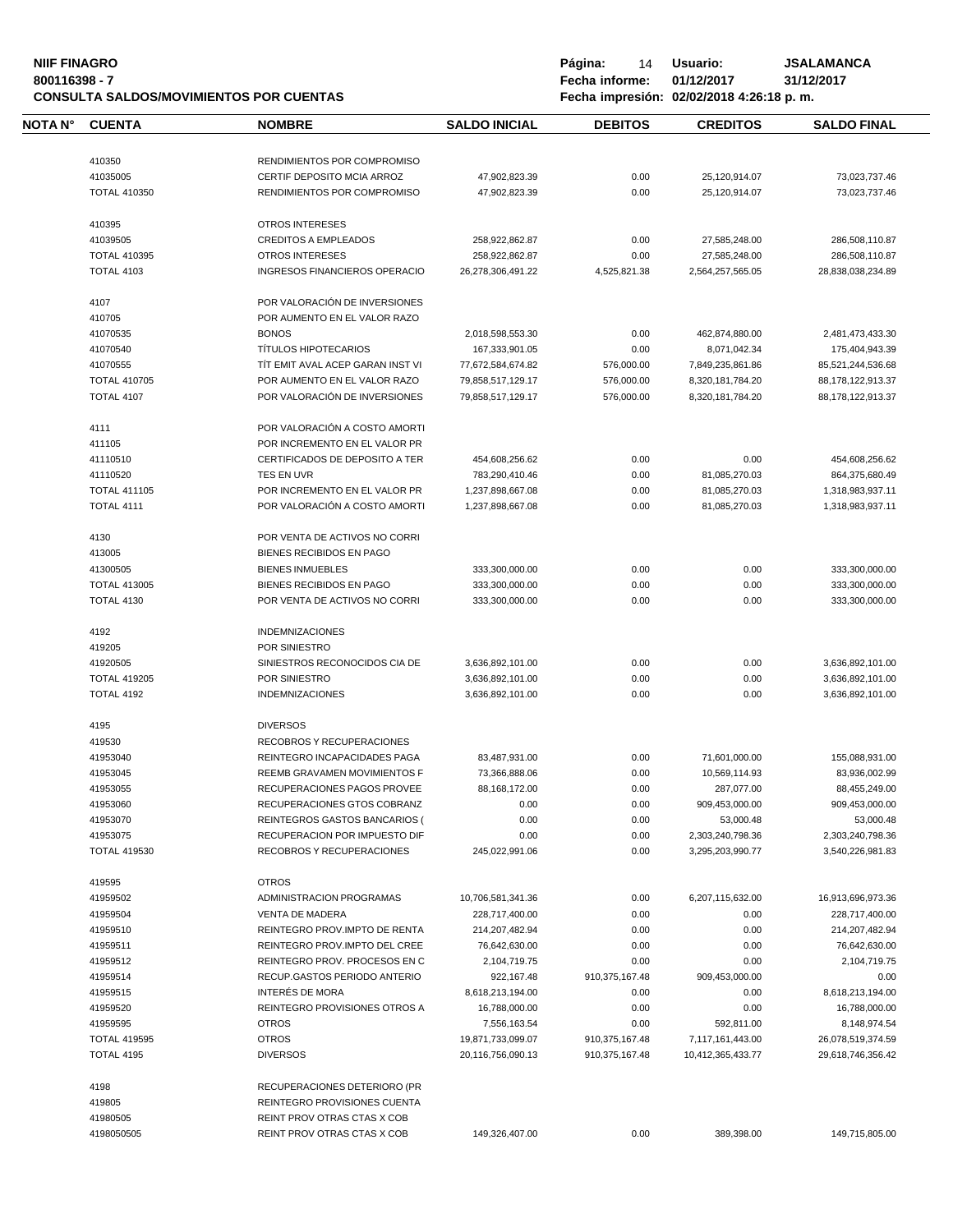#### **NIIF FINAGRO P á g i n a :** 15 **U s u a r i o : JSALAMANCA 800116398 - 7 Fecha informe: 01/12/2017 31/12/2017 CONSULTA SALDOS/MOVIMIENTOS POR CUENTAS Fecha impresión: 02/02/2018 4:26:18 p. m.**

| Página:        | 15 | Usuario:                                              | J |
|----------------|----|-------------------------------------------------------|---|
| Fecha informe: |    | 01/12/2017                                            | 3 |
|                |    | $F_{\alpha\alpha}$ ka impresión: 00/00/0040 4:00:40 m |   |

| <b>NOTA N°</b> | <b>CUENTA</b>                            | <b>NOMBRE</b>                                                    | <b>SALDO INICIAL</b>                 | <b>DEBITOS</b>                   | <b>CREDITOS</b>                | <b>SALDO FINAL</b>                   |
|----------------|------------------------------------------|------------------------------------------------------------------|--------------------------------------|----------------------------------|--------------------------------|--------------------------------------|
|                | TOTAL 41980505                           | REINT PROV OTRAS CTAS X COB                                      | 149,326,407.00                       | 0.00                             | 389,398.00                     | 149,715,805.00                       |
|                | <b>TOTAL 419805</b>                      | REINTEGRO PROVISIONES CUENTA                                     | 149,326,407.00                       | 0.00                             | 389,398.00                     | 149,715,805.00                       |
|                | 419810                                   | REINTEGRO PROVISIONES DE CART                                    |                                      |                                  |                                |                                      |
|                | 41981005                                 | REINT. PROV CAPITAL CARTERA                                      | 3,000,151,433.00                     | 49,754,918.00                    | 136,220,317.00                 | 3,086,616,832.00                     |
|                | <b>TOTAL 419810</b>                      | REINTEGRO PROVISIONES DE CART                                    | 3,000,151,433.00                     | 49,754,918.00                    | 136,220,317.00                 | 3,086,616,832.00                     |
|                | 419835                                   | REIN PROV COMP INDIV CONTRA CA                                   |                                      |                                  |                                |                                      |
|                | 41983505                                 | REIN PROV COMP INDIV CONTRA CA                                   | 151,541,900.00                       | 8,355,637.00                     | 11,649,059.00                  | 154,835,322.00                       |
|                | <b>TOTAL 419835</b>                      | REIN PROV COMP INDIV CONTRA CA                                   | 151,541,900.00                       | 8,355,637.00                     | 11,649,059.00                  | 154,835,322.00                       |
|                | TOTAL 4198                               | RECUPERACIONES DETERIORO (PR                                     | 3,301,019,740.00                     | 58,110,555.00                    | 148,258,774.00                 | 3,391,167,959.00                     |
|                | <b>TOTAL 41</b>                          | INGRESOS DE OPERACIONES ORDIN                                    | 519,709,592,092.60                   | 1,013,095,698.86                 | 52,301,935,214.05              | 570,998,431,607.79                   |
|                | <b>TOTAL 4</b>                           | <b>INGRESOS DE OPERACIONES</b>                                   | 519,709,592,092.60                   | 1,013,095,698.86                 | 52,301,935,214.05              | 570,998,431,607.79                   |
|                | 5                                        | <b>GASTOS</b>                                                    |                                      |                                  |                                |                                      |
|                | 51                                       | <b>GASTOS DE OPERACIONES</b>                                     |                                      |                                  |                                |                                      |
|                | 5104                                     | <b>FINANCIEROS POR OPERACIONES D</b>                             |                                      |                                  |                                |                                      |
|                | 510405                                   | FONDOS INTERBANCARIOS COMPR                                      |                                      |                                  |                                |                                      |
|                | 51040505                                 | FONDOS INTERB COMPRADOS ORDI                                     |                                      |                                  |                                |                                      |
|                | 5104050505                               | <b>BANCOS</b>                                                    | 220,530,403.00                       | 24,521,097.00                    | 0.00                           | 245,051,500.00                       |
|                | 5104050510                               | CORPORACIONES FINANCIERAS                                        | 161,000.00                           | 0.00                             | 0.00                           | 161,000.00                           |
|                | TOTAL 51040505                           | FONDOS INTERB COMPRADOS ORDI                                     | 220,691,403.00                       | 24,521,097.00                    | 0.00                           | 245,212,500.00                       |
|                | <b>TOTAL 510405</b>                      | FONDOS INTERBANCARIOS COMPR                                      | 220,691,403.00                       | 24,521,097.00                    | 0.00                           | 245,212,500.00                       |
|                | 510420                                   | INTERESES Y AMORTIZACION DESC                                    |                                      |                                  |                                |                                      |
|                | 51042005                                 | POR INCREMENTO EN EL VALOR DE                                    |                                      |                                  |                                |                                      |
|                | 5104200505                               | TIT DE DESARROLLO AGROPECUARI                                    | 108,226,200,111.26                   | 16,819,654,907.16                | 9,519,645,260.16               | 115,526,209,758.26                   |
|                | 5104200510                               | TIT DE DESARROLLO AGROPECUARI                                    | 120,283,735,456.66                   | 9,519,645,260.16                 | 0.00                           | 129,803,380,716.82                   |
|                | TOTAL 51042005                           | POR INCREMENTO EN EL VALOR DE                                    | 228,509,935,567.92                   | 26,339,300,167.32                | 9,519,645,260.16               | 245,329,590,475.08                   |
|                | <b>TOTAL 510420</b>                      | INTERESES Y AMORTIZACION DESC                                    | 228,509,935,567.92                   | 26,339,300,167.32                | 9,519,645,260.16               | 245,329,590,475.08                   |
|                | <b>TOTAL 5104</b>                        | FINANCIEROS POR OPERACIONES D                                    | 228,730,626,970.92                   | 26, 363, 821, 264. 32            | 9,519,645,260.16               | 245,574,802,975.08                   |
|                | 5106                                     | VALORACIÓN INVERSIONES A VALO                                    |                                      |                                  |                                |                                      |
|                | 510605                                   | POR DISMINUCION EN EL VALOR RA                                   |                                      |                                  |                                |                                      |
|                |                                          | <b>BONOS</b>                                                     |                                      |                                  |                                |                                      |
|                | 51060535<br>51060540                     | <b>TÍTULOS HIPOTECARIOS</b>                                      | 318,818,053.30                       | 43,885,706.00                    | 0.00<br>0.00                   | 362,703,759.30                       |
|                | 51060555                                 | TIT EMIT AVAL ACEP GARAN INST VI                                 | 31,753,204.06                        | 1,300,715.08                     |                                | 33,053,919.14                        |
|                | <b>TOTAL 510605</b>                      | POR DISMINUCION EN EL VALOR RA                                   | 5,063,985,054.11                     | 431,474,876.22                   | 0.00                           | 5,495,459,930.33                     |
|                | TOTAL 5106                               | VALORACIÓN INVERSIONES A VALO                                    | 5,414,556,311.47<br>5,414,556,311.47 | 476,661,297.30<br>476,661,297.30 | 0.00<br>0.00                   | 5,891,217,608.77<br>5,891,217,608.77 |
|                |                                          |                                                                  |                                      |                                  |                                |                                      |
|                | 5113<br>511325                           | SERVICIOS DE ADMINISTRACIÓN E I<br>CUSTODIA DE VALORES O TÍTULOS |                                      |                                  |                                |                                      |
|                |                                          |                                                                  |                                      |                                  |                                |                                      |
|                | 51132505                                 | SERVICIOS CUSTODIA Y ADMINISTR                                   | 509,914,735.00                       | 84,986,225.00                    | 40,000,000.00                  | 554,900,960.00                       |
|                | <b>TOTAL 511325</b><br><b>TOTAL 5113</b> | CUSTODIA DE VALORES O TÍTULOS<br>SERVICIOS DE ADMINISTRACIÓN E I | 509,914,735.00<br>509,914,735.00     | 84,986,225.00<br>84,986,225.00   | 40,000,000.00<br>40,000,000.00 | 554,900,960.00<br>554,900,960.00     |
|                |                                          | <b>COMISIONES</b>                                                |                                      |                                  |                                |                                      |
|                | 5115                                     |                                                                  |                                      |                                  |                                |                                      |
|                | 511512                                   | SERVICIOS BANCARIOS<br>SERVICIOS BANCARIOS                       |                                      | 8,031,291.37                     |                                |                                      |
|                | 51151205<br><b>TOTAL 511512</b>          | SERVICIOS BANCARIOS                                              | 79,914,154.78<br>79,914,154.78       | 8,031,291.37                     | 0.00<br>0.00                   | 87,945,446.15<br>87,945,446.15       |
|                |                                          |                                                                  |                                      |                                  |                                |                                      |
|                | 511518<br>51151805                       | NEGOCIOS FIDUCIARIOS<br>NEGOCIOS FIDUCIARIOS                     |                                      |                                  |                                |                                      |
|                |                                          |                                                                  | 2,949,393,917.79                     | 299,508,231.04                   | 0.00                           | 3,248,902,148.83                     |
|                | <b>TOTAL 511518</b><br><b>TOTAL 5115</b> | NEGOCIOS FIDUCIARIOS<br><b>COMISIONES</b>                        | 2,949,393,917.79<br>3,029,308,072.57 | 299,508,231.04<br>307,539,522.41 | 0.00<br>0.00                   | 3,248,902,148.83<br>3,336,847,594.98 |
|                |                                          |                                                                  |                                      |                                  |                                |                                      |
|                | 5118<br>511805                           | <b>LEGALES</b><br><b>NOTARIALES</b>                              |                                      |                                  |                                |                                      |
|                | 51180505                                 | <b>NOTARIALES</b>                                                | 5,694,085.00                         | 5,200.00                         | 0.00                           |                                      |
|                | <b>TOTAL 511805</b>                      | <b>NOTARIALES</b>                                                | 5,694,085.00                         | 5,200.00                         | 0.00                           | 5,699,285.00<br>5,699,285.00         |
|                | TOTAL 5118                               | <b>LEGALES</b>                                                   | 5,694,085.00                         | 5,200.00                         | 0.00                           | 5,699,285.00                         |
|                |                                          |                                                                  |                                      |                                  |                                |                                      |
|                | 5120                                     | <b>BENEFICIOS A EMPLEADOS</b>                                    |                                      |                                  |                                |                                      |

512001 SALARIO INTEGRAL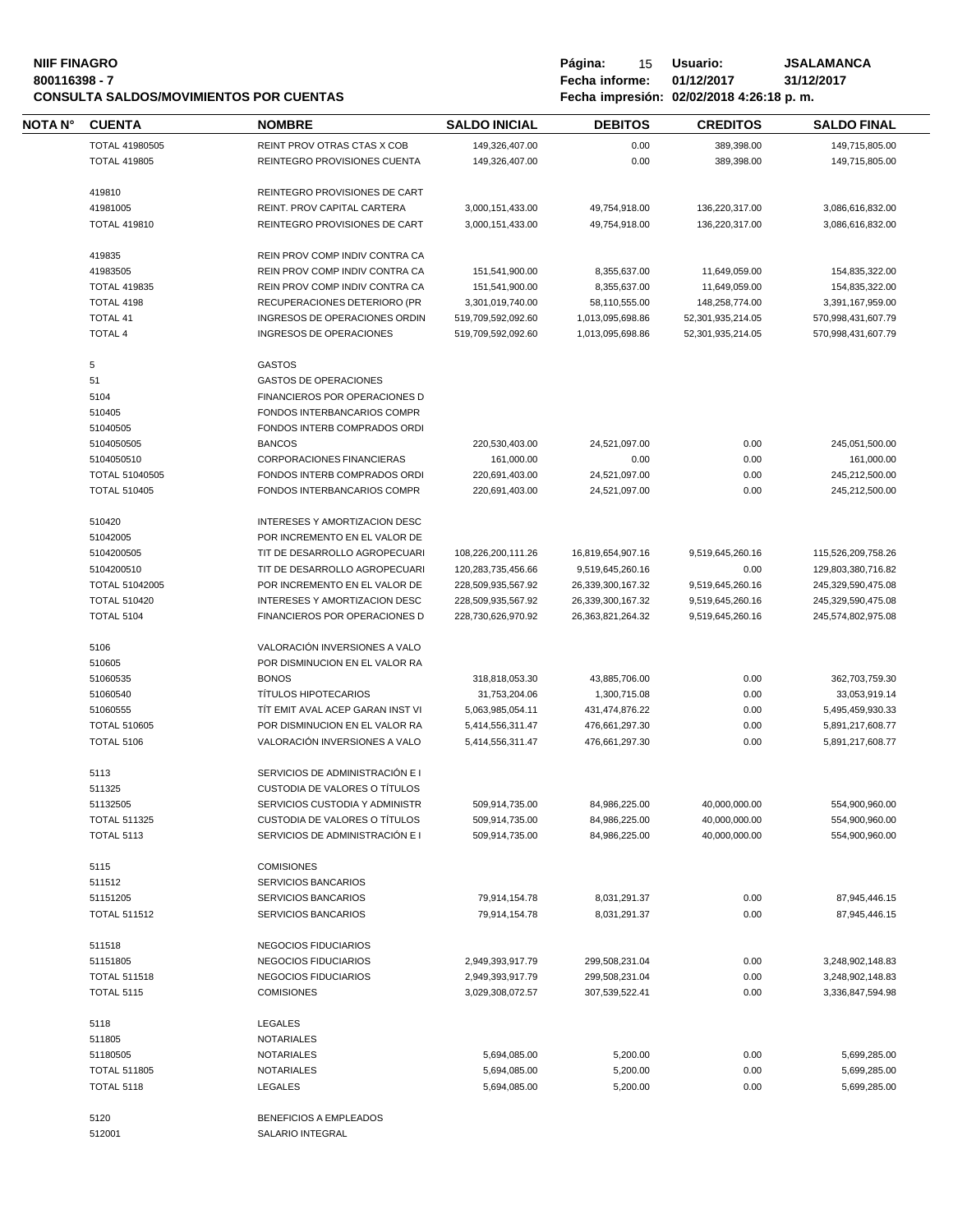## **NIIF FINAGRO P á g i n a :** 16 **U s u a r i o : JSALAMANCA CONSULTA SALDOS/MOVIMIENTOS POR CUENTAS**

**80011639 - Fecha informe: 01/12/2017** - **81/12/**<br>**8001184:26:18 p.m.** 

| NOTA N° | <b>CUENTA</b>       | <b>NOMBRE</b>                                                 | <b>SALDO INICIAL</b> | <b>DEBITOS</b> | <b>CREDITOS</b> | <b>SALDO FINAL</b> |
|---------|---------------------|---------------------------------------------------------------|----------------------|----------------|-----------------|--------------------|
|         | 51200105            | SALARIO INTEGRAL                                              | 8,874,234,492.00     | 820,835,629.00 | 0.00            | 9,695,070,121.00   |
|         | 51200110            | INCAPACIDADES SALARIO INTEGRAL                                | 48,788,520.00        | 2,243,281.00   | 0.00            | 51,031,801.00      |
|         | 51200115            | AUXILIO DE INCAPACIDAD SALARIO I                              | 20,789,814.00        | 961,406.00     | 0.00            | 21,751,220.00      |
|         | 51200120            | AUXILIO LICENCIA DE MATERNIDAD                                | 1,594,268.00         | 0.00           | 0.00            | 1,594,268.00       |
|         | <b>TOTAL 512001</b> | SALARIO INTEGRAL                                              | 8,945,407,094.00     | 824,040,316.00 | 0.00            | 9,769,447,410.00   |
|         |                     |                                                               |                      |                |                 |                    |
|         | 512002              | <b>SUELDOS</b>                                                |                      |                |                 |                    |
|         | 51200205            | <b>SUELDOS</b>                                                | 7,693,658,533.00     | 733,071,115.00 | 0.00            | 8,426,729,648.00   |
|         | 51200210            | <b>INCAPACIDADES SUELDOS</b>                                  | 119,170,135.00       | 6,980,911.00   | 0.00            | 126, 151, 046.00   |
|         | 51200220            | AUXILIO LICENCIA DE MATERNIDAD                                | 39,899,459.00        | 0.00           | 0.00            | 39,899,459.00      |
|         | 51200225            | <b>ACCIDENTES DE TRABAJO</b>                                  | 265,984.00           | 0.00           | 0.00            | 265,984.00         |
|         | <b>TOTAL 512002</b> | <b>SUELDOS</b>                                                | 7,852,994,111.00     | 740,052,026.00 | 0.00            | 8,593,046,137.00   |
|         | 512003              | <b>HORAS EXTRAS</b>                                           |                      |                |                 |                    |
|         | 51200305            | <b>HORAS EXTRAS</b>                                           | 31,823,296.00        | 2,818,244.00   | 0.00            | 34,641,540.00      |
|         | <b>TOTAL 512003</b> | <b>HORAS EXTRAS</b>                                           | 31,823,296.00        | 2,818,244.00   | 0.00            | 34,641,540.00      |
|         |                     |                                                               |                      |                |                 |                    |
|         | 512004              | AUXILIO DE TRANSPORTE                                         |                      |                |                 |                    |
|         | 51200405            | AUXILIO DE TRANSPORTE                                         | 11,700,569.00        | 900,683.00     | 0.00            | 12,601,252.00      |
|         | <b>TOTAL 512004</b> | <b>AUXILIO DE TRANSPORTE</b>                                  | 11,700,569.00        | 900,683.00     | 0.00            | 12,601,252.00      |
|         | 512005              | SUBSIDIO DE ALIMENTACION                                      |                      |                |                 |                    |
|         | 51200505            | SUBSIDIO DE ALIMENTACIÓN                                      | 25,497,920.00        | 2,237,781.00   | 0.00            | 27,735,701.00      |
|         | <b>TOTAL 512005</b> | SUBSIDIO DE ALIMENTACION                                      | 25,497,920.00        | 2,237,781.00   | 0.00            | 27,735,701.00      |
|         |                     |                                                               |                      |                |                 |                    |
|         | 512006              | <b>CESANTIAS</b>                                              |                      |                |                 |                    |
|         | 51200605            | <b>CESANTIAS</b>                                              | 692,735,605.00       | 68,951,343.00  | 995,077.00      | 760,691,871.00     |
|         | <b>TOTAL 512006</b> | <b>CESANTIAS</b>                                              | 692,735,605.00       | 68,951,343.00  | 995,077.00      | 760,691,871.00     |
|         | 512007              | <b>INTERESES SOBRE CESANTIAS</b>                              |                      |                |                 |                    |
|         | 51200705            | <b>INTERESES SOBRE CESANTIAS</b>                              | 74,844,668.00        | 14,691,943.00  | 119,409.00      | 89,417,202.00      |
|         | <b>TOTAL 512007</b> | INTERESES SOBRE CESANTIAS                                     | 74,844,668.00        | 14,691,943.00  | 119,409.00      | 89,417,202.00      |
|         |                     |                                                               |                      |                |                 |                    |
|         | 512008              | PRIMA LEGAL                                                   |                      |                |                 |                    |
|         | 51200805            | PRIMA LEGAL DE SERVICIOS                                      | 690,421,228.00       | 68,692,042.00  | 0.00            | 759,113,270.00     |
|         | <b>TOTAL 512008</b> | PRIMA LEGAL                                                   | 690,421,228.00       | 68,692,042.00  | 0.00            | 759,113,270.00     |
|         | 512009              | PRIMA EXTRALEGAL                                              |                      |                |                 |                    |
|         | 51200910            | PRIMA DE NAVIDAD                                              | 464, 138, 157.00     | 45,414,364.00  | 0.00            | 509,552,521.00     |
|         | <b>TOTAL 512009</b> | PRIMA EXTRALEGAL                                              | 464, 138, 157.00     | 45,414,364.00  | 0.00            | 509,552,521.00     |
|         |                     |                                                               |                      |                |                 |                    |
|         | 512010<br>51201005  | <b>VACACIONES</b><br>VACACIONES DISFRUTADAS                   | 1,233,976,698.00     | 114,550,915.00 | 0.00            | 1,348,527,613.00   |
|         |                     |                                                               |                      | 114,550,915.00 |                 | 1,348,527,613.00   |
|         | <b>TOTAL 512010</b> | <b>VACACIONES</b>                                             | 1,233,976,698.00     |                | 0.00            |                    |
|         | 512011              | PRIMA DE VACACIONES                                           |                      |                |                 |                    |
|         | 51201105            | PRIMA DE VACACIONES                                           | 377,211,992.00       | 36,374,023.00  | 0.00            | 413,586,015.00     |
|         | <b>TOTAL 512011</b> | PRIMA DE VACACIONES                                           | 377,211,992.00       | 36,374,023.00  | 0.00            | 413,586,015.00     |
|         | 512012              | PRIMA DE ANTIGÜEDAD                                           |                      |                |                 |                    |
|         | 51201205            | PRIMA DE ANTIGÜEDAD                                           | 340,865,001.00       | 32,575,531.00  | 0.00            | 373,440,532.00     |
|         | <b>TOTAL 512012</b> | PRIMA DE ANTIGÜEDAD                                           |                      |                | 0.00            | 373,440,532.00     |
|         |                     |                                                               | 340,865,001.00       | 32,575,531.00  |                 |                    |
|         | 512015              | <b>BONIFICACIONES</b>                                         |                      |                |                 |                    |
|         | 51201505            | <b>BONIFICACIONES</b>                                         | 4,000,000.00         | 0.00           | 0.00            | 4,000,000.00       |
|         | 51201510            | <b>BONIFICACIÓN QUINQUENIO</b>                                | 124,932,578.00       | 10,508,815.00  | 0.00            | 135,441,393.00     |
|         | <b>TOTAL 512015</b> | <b>BONIFICACIONES</b>                                         | 128,932,578.00       | 10,508,815.00  | 0.00            | 139,441,393.00     |
|         |                     |                                                               |                      |                |                 |                    |
|         | 512019<br>51201905  | APORTES CAJA COMPENSACION FA<br>CAJA DE COMPENSACIÓN FAMILIAR |                      |                |                 |                    |
|         |                     |                                                               | 325,465,407.00       | 36,153,596.00  | 3,695,403.00    | 357,923,600.00     |
|         | 51201910            | SENA SALARIO BASICO                                           | 30,190,741.00        | 15,483,395.00  | 853,736.00      | 44,820,400.00      |
|         | 51201915            | ICBF SALARIO BASICO                                           | 45,281,323.00        | 23,221,894.00  | 1,280,317.00    | 67,222,900.00      |
|         | 51201920            | CAJA DE COMPENSACIÓN FAMILIAR                                 | 260,573,755.00       | 29,359,585.00  | 4,764,240.00    | 285,169,100.00     |
|         | 51201925            | SENA SALARIO INTEGRAL                                         | 128,418,655.00       | 14,105,283.00  | 2,390,138.00    | 140,133,800.00     |
|         |                     |                                                               |                      |                |                 |                    |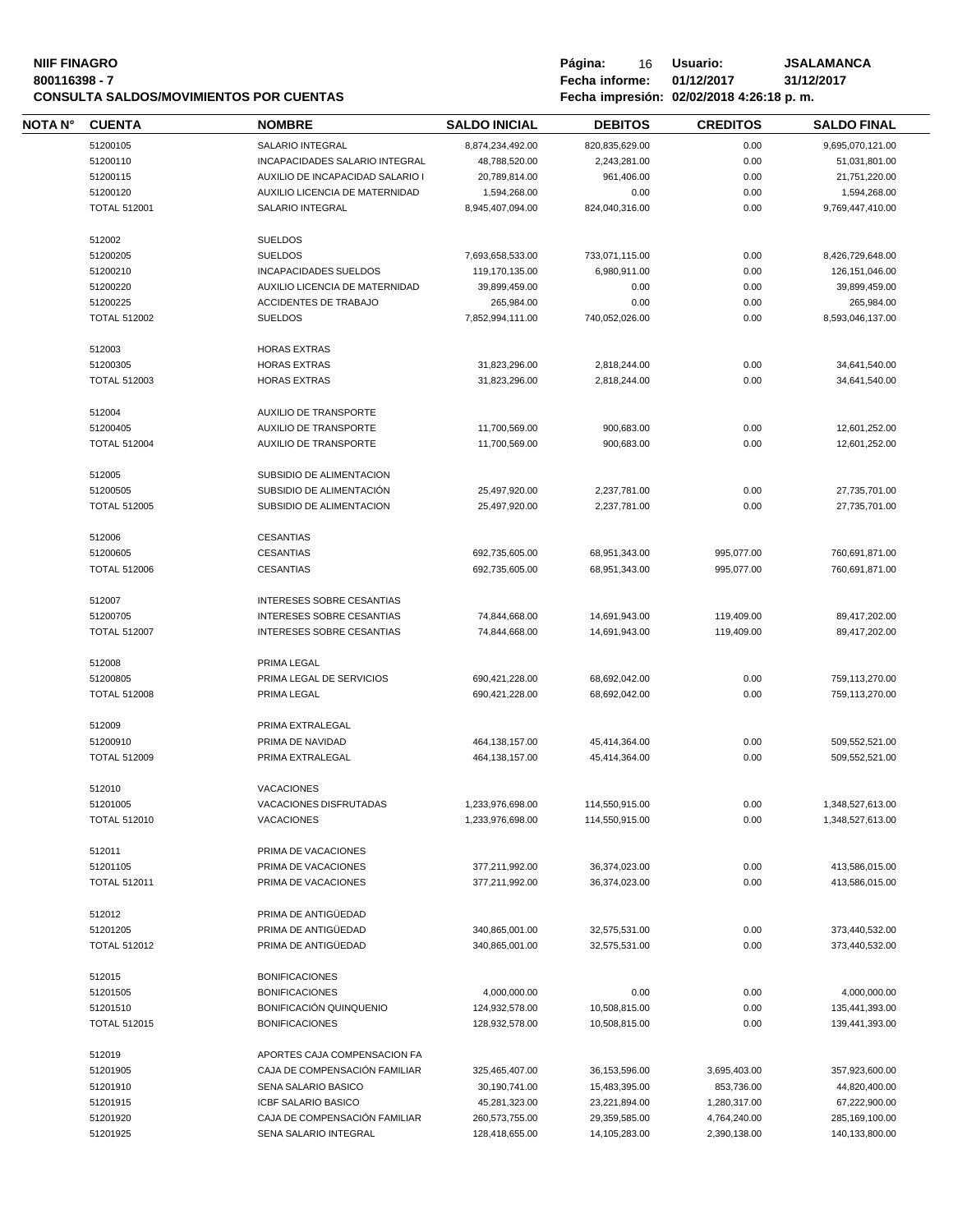## **NIIF FINAGRO Página:** 17 Usuario: JSALAMANCA<br>17 **1998** - 7 **1999 - 1999 - 1999 - 1999 - 1999 - 1999 - 1999 - 1999 - 1999 - 1999 - 1999 - 1999 - 1999 - 1999 - 1 CONSULTA SALDOS/MOVIMIENTOS POR CUENTAS**

**80011639 - Fecha informe: 01/12/2017** - **81/12/**<br>**8001184:26:18 p.m.** 

| NOTA N° | <b>CUENTA</b>        | <b>NOMBRE</b>                                   | <b>SALDO INICIAL</b>            | <b>DEBITOS</b>                 | <b>CREDITOS</b>             | <b>SALDO FINAL</b>              |
|---------|----------------------|-------------------------------------------------|---------------------------------|--------------------------------|-----------------------------|---------------------------------|
|         | 51201930             | <b>ICBF SALARIO INTEGRAL</b>                    | 192,608,375.00                  | 21,155,965.00                  | 3,584,940.00                | 210,179,400.00                  |
|         | <b>TOTAL 512019</b>  | APORTES CAJA COMPENSACION FA                    | 982,538,256.00                  | 139,479,718.00                 | 16,568,774.00               | 1,105,449,200.00                |
|         |                      |                                                 |                                 |                                |                             |                                 |
|         | 512030               | APORTES POR SALUD<br>APORTES OBLIGATORIOS SALUD |                                 |                                |                             |                                 |
|         | 51203005<br>51203010 | <b>APORTES ARL</b>                              | 675,608,660.00<br>73,918,529.00 | 157,578,817.00<br>7,878,121.00 | 45,063,255.00<br>314,596.00 | 788,124,222.00<br>81,482,054.00 |
|         | <b>TOTAL 512030</b>  | APORTES POR SALUD                               | 749,527,189.00                  | 165,456,938.00                 | 45,377,851.00               | 869,606,276.00                  |
|         |                      |                                                 |                                 |                                |                             |                                 |
|         | 512031               | APORTES POR PENSIONES                           |                                 |                                |                             |                                 |
|         | 51203105             | APORTES OBLIGATORIOS FONDOS                     | 1,739,762,145.00                | 243,101,602.00                 | 72,391,433.00               | 1,910,472,314.00                |
|         | <b>TOTAL 512031</b>  | APORTES POR PENSIONES                           | 1,739,762,145.00                | 243,101,602.00                 | 72,391,433.00               | 1,910,472,314.00                |
|         | 512043               | OTROS BENEFICIOS A EMPLEADOS                    |                                 |                                |                             |                                 |
|         | 51204305             | DOTACION AL PERSONAL                            |                                 |                                |                             |                                 |
|         | 5120430505           | DOTACION AL PERSONAL                            | 9,986,878.00                    | 22,443,705.00                  | 0.00                        | 32,430,583.00                   |
|         | TOTAL 51204305       | DOTACION AL PERSONAL                            | 9,986,878.00                    | 22,443,705.00                  | 0.00                        | 32,430,583.00                   |
|         | 51204310             | DESCUENTO AMORTIZADO CRED LI                    |                                 |                                |                             |                                 |
|         | 5120431005           | DESCUENTO AMORTIZADO CRED LI                    | 235,286,848.26                  | 21,820,677.53                  | 0.00                        | 257, 107, 525. 79               |
|         | TOTAL 51204310       | DESCUENTO AMORTIZADO CRED LI                    | 235,286,848.26                  | 21,820,677.53                  | 0.00                        | 257, 107, 525. 79               |
|         | <b>TOTAL 512043</b>  | OTROS BENEFICIOS A EMPLEADOS                    | 245,273,726.26                  | 44,264,382.53                  | 0.00                        | 289,538,108.79                  |
|         | <b>TOTAL 5120</b>    | <b>BENEFICIOS A EMPLEADOS</b>                   | 24.587.650.233.26               | 2,554,110,666.53               | 135,452,544.00              | 27,006,308,355.79               |
|         |                      |                                                 |                                 |                                |                             |                                 |
|         | 5130                 | <b>HONORARIOS</b>                               |                                 |                                |                             |                                 |
|         | 513010               | <b>JUNTA DIRECTIVA</b>                          |                                 |                                |                             |                                 |
|         | 51301005             | <b>JUNTA DIRECTIVA</b>                          | 134,263,494.00                  | 11,803,472.00                  | 0.00                        | 146,066,966.00                  |
|         | <b>TOTAL 513010</b>  | <b>JUNTA DIRECTIVA</b>                          | 134,263,494.00                  | 11,803,472.00                  | 0.00                        | 146,066,966.00                  |
|         | 513015               | REVISORÍA FISCAL Y AUDITORIA EX                 |                                 |                                |                             |                                 |
|         | 51301505             | REVISORÍA FISCAL Y AUDITORIA EX                 | 261,010,624.00                  | 24,329,549.00                  | 0.00                        | 285,340,173.00                  |
|         | <b>TOTAL 513015</b>  | REVISORÍA FISCAL Y AUDITORIA EX                 | 261,010,624.00                  | 24,329,549.00                  | 0.00                        | 285,340,173.00                  |
|         | 513020               | AVALÚOS                                         |                                 |                                |                             |                                 |
|         | 51302005             | AVALÚOS                                         | 4,284,000.00                    | 0.00                           | 0.00                        | 4,284,000.00                    |
|         | <b>TOTAL 513020</b>  | AVALÚOS                                         | 4,284,000.00                    | 0.00                           | 0.00                        | 4,284,000.00                    |
|         |                      |                                                 |                                 |                                |                             |                                 |
|         | 513025               | ASESORÍAS JURÍDICAS                             |                                 |                                |                             |                                 |
|         | 51302505             | ASESORÍAS JURÍDICAS                             | 1,268,893,107.00                | 2,023,042,082.00               | 0.00                        | 3,291,935,189.00                |
|         | <b>TOTAL 513025</b>  | ASESORÍAS JURÍDICAS                             | 1,268,893,107.00                | 2,023,042,082.00               | 0.00                        | 3,291,935,189.00                |
|         | 513095               | <b>OTROS</b>                                    |                                 |                                |                             |                                 |
|         | 51309505             | OTROS HONORARIOS                                | 1,452,296,850.00                | 415,240,688.00                 | 0.00                        | 1,867,537,538.00                |
|         | <b>TOTAL 513095</b>  | <b>OTROS</b>                                    | 1,452,296,850.00                | 415,240,688.00                 | 0.00                        | 1,867,537,538.00                |
|         | <b>TOTAL 5130</b>    | <b>HONORARIOS</b>                               | 3,120,748,075.00                | 2,474,415,791.00               | 0.00                        | 5,595,163,866.00                |
|         | 5140                 | <b>IMPUESTOS Y TASAS</b>                        |                                 |                                |                             |                                 |
|         | 514005               | <b>IMPUESTOS Y TASAS</b>                        |                                 |                                |                             |                                 |
|         | 51400505             | REGISTRO Y ANOTACIÓN                            | 30,390,900.00                   | 0.00                           | 0.00                        | 30,390,900.00                   |
|         | 51400510             | <b>INDUSTRIA Y COMERCIO</b>                     | 4,657,793,000.00                | 435,810,000.00                 | 0.00                        | 5,093,603,000.00                |
|         | 51400515             | PREDIAL                                         | 160,775,000.00                  | 0.00                           | 0.00                        | 160,775,000.00                  |
|         | 51400520             | <b>VEHÍCULOS</b>                                | 6,268,000.00                    | 0.00                           | 0.00                        | 6,268,000.00                    |
|         | 51400535             | <b>GRAVAMEN MOVIMIENTOS FINANCIE</b>            | 3,873,372,945.54                | 50,623,611.35                  | 1,272.82                    | 3,923,995,284.07                |
|         | 51400550             | <b>PEAJES</b>                                   | 12,886,400.00                   | 974,600.00                     | 0.00                        | 13,861,000.00                   |
|         | 51400555             | IMPUESTO A LA RIQUEZA Y SOBRET                  | 3,526,564,000.00                | 0.00                           | 0.00                        | 3,526,564,000.00                |
|         | 51400560             | IMPUESTOS ASUMIDOS (GMF)                        | 15,826.07                       | 0.00                           | 0.00                        | 15,826.07                       |
|         | 51400566             | OTROS IMPUESTOS ASUMIDOS                        | 1,556,052.00                    | 593,313.00                     | 0.00                        | 2,149,365.00                    |
|         | <b>TOTAL 514005</b>  | <b>IMPUESTOS Y TASAS</b>                        | 12,269,622,123.61               | 488,001,524.35                 | 1,272.82                    | 12,757,622,375.14               |
|         | <b>TOTAL 5140</b>    | <b>IMPUESTOS Y TASAS</b>                        | 12,269,622,123.61               | 488,001,524.35                 | 1,272.82                    | 12,757,622,375.14               |
|         | 5145                 | ARRENDAMIENTOS                                  |                                 |                                |                             |                                 |
|         | 514505               | EQUIPO DE COMPUTACIÓN                           |                                 |                                |                             |                                 |
|         | 51450505             | EQUIPO DE COMPUTACIÓN                           | 474,919,083.00                  | 110,480,805.00                 | 5,000,000.00                | 580,399,888.00                  |
|         | <b>TOTAL 514505</b>  | EQUIPO DE COMPUTACIÓN                           | 474,919,083.00                  | 110,480,805.00                 | 5,000,000.00                | 580,399,888.00                  |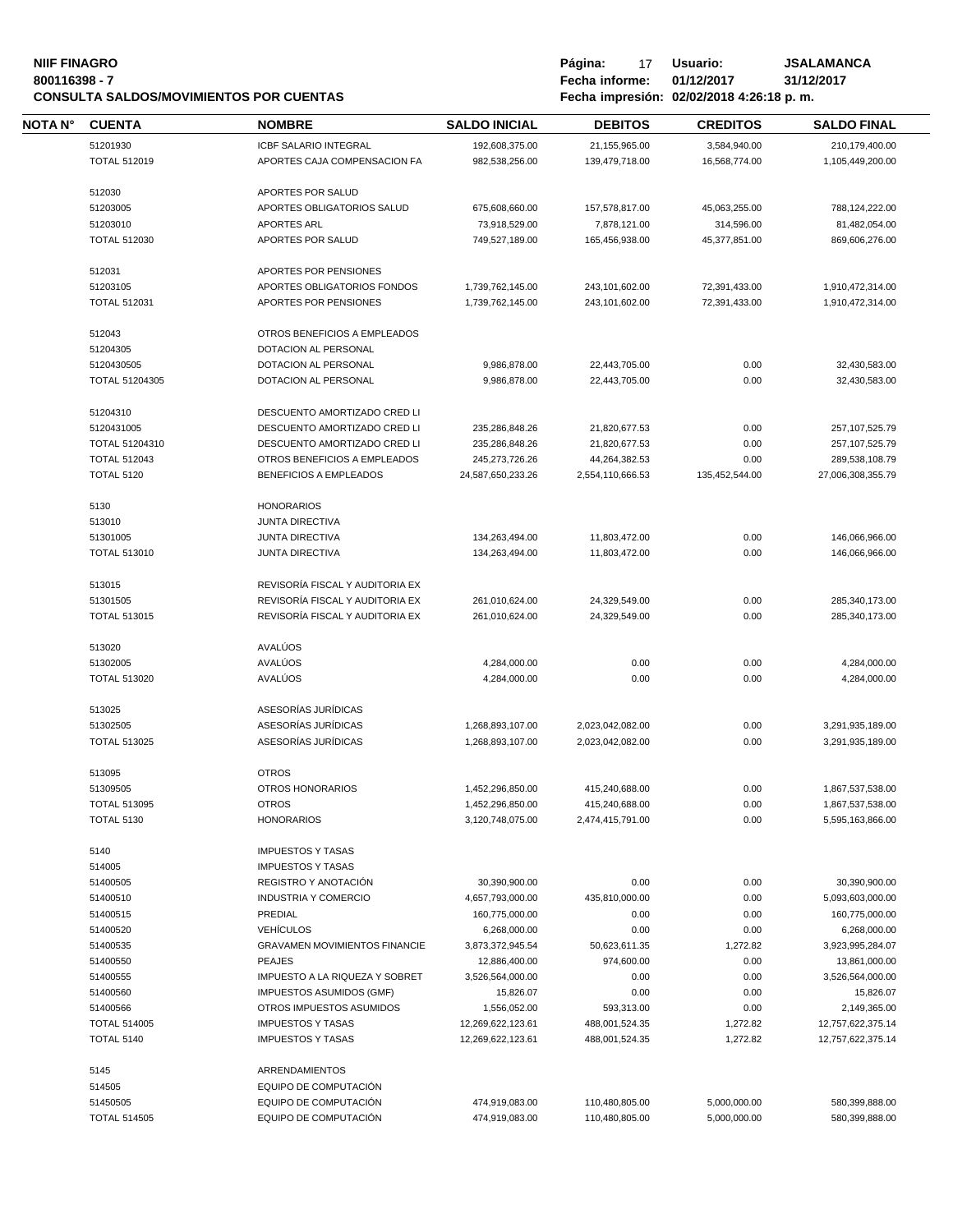## **NIIF FINAGRO P á g i n a :** 18 **U s u a r i o : JSALAMANCA CONSULTA SALDOS/MOVIMIENTOS POR CUENTAS**

| NOTA N° | <b>CUENTA</b>       | <b>NOMBRE</b>                   | <b>SALDO INICIAL</b> | <b>DEBITOS</b>    | <b>CREDITOS</b> | <b>SALDO FINAL</b> |
|---------|---------------------|---------------------------------|----------------------|-------------------|-----------------|--------------------|
|         | 514510              | <b>LOCALES Y OFICINAS</b>       |                      |                   |                 |                    |
|         | 51451005            | LOCALES Y OFICINAS              | 49,249,248.00        | 4,448,671.00      | 0.00            | 53,697,919.00      |
|         | <b>TOTAL 514510</b> | <b>LOCALES Y OFICINAS</b>       | 49,249,248.00        | 4,448,671.00      | 0.00            | 53,697,919.00      |
|         |                     |                                 |                      |                   |                 |                    |
|         | 514515              | PARQUEADEROS                    |                      |                   |                 |                    |
|         | 51451505            | PARQUEADEROS                    | 39,534,170.00        | 3,991,927.00      | 0.00            | 43,526,097.00      |
|         | <b>TOTAL 514515</b> | PARQUEADEROS                    | 39,534,170.00        | 3,991,927.00      | 0.00            | 43,526,097.00      |
|         |                     |                                 |                      |                   |                 |                    |
|         | 514535              | MAQUINARIA Y EQUIPO             |                      |                   |                 |                    |
|         | 51453505            | <b>MAQUINARIA Y EQUIPO</b>      | 1,816,110,820.00     | 185,665,151.00    | 23,738,364.00   | 1,978,037,607.00   |
|         | <b>TOTAL 514535</b> | <b>MAQUINARIA Y EQUIPO</b>      | 1,816,110,820.00     | 185,665,151.00    | 23,738,364.00   | 1,978,037,607.00   |
|         | 514595              | <b>OTROS</b>                    |                      |                   |                 |                    |
|         | 51459505            | <b>OTROS</b>                    | 545,185.00           | 0.00              | 0.00            | 545,185.00         |
|         | <b>TOTAL 514595</b> | <b>OTROS</b>                    | 545,185.00           | 0.00              | 0.00            | 545,185.00         |
|         | <b>TOTAL 5145</b>   | ARRENDAMIENTOS                  | 2,380,358,506.00     | 304,586,554.00    | 28,738,364.00   | 2,656,206,696.00   |
|         |                     |                                 |                      |                   |                 |                    |
|         | 5150                | CONTRIBUCIONES, AFILIACIONES Y  |                      |                   |                 |                    |
|         | 515005              | SUPERINTENDENCIA FINANCIERA D   |                      |                   |                 |                    |
|         | 51500505            | SUPERINTENDENCIA FINANCIERA D   | 1,612,908,606.67     | 124,291,172.33    | 88,295,704.00   | 1,648,904,075.00   |
|         | <b>TOTAL 515005</b> | SUPERINTENDENCIA FINANCIERA D   | 1,612,908,606.67     | 124,291,172.33    | 88,295,704.00   | 1,648,904,075.00   |
|         |                     |                                 |                      |                   |                 |                    |
|         | 515010              | ASOCIACIÓN BANCARIA Y DE ENTID  |                      |                   |                 |                    |
|         | 51501005            | ASOCIACIÓN BANCARIA Y DE ENTID  | 144,313,273.00       | 135,702,020.00    | 0.00            | 280,015,293.00     |
|         | <b>TOTAL 515010</b> | ASOCIACIÓN BANCARIA Y DE ENTID  | 144,313,273.00       | 135,702,020.00    | 0.00            | 280,015,293.00     |
|         | 515055              | CONTRALORÍA GENERAL DE LA REP   |                      |                   |                 |                    |
|         | 51505505            | CONTRALORIA GENERAL DE LA REP   | 68,773,898.42        | 6,252,172.58      | 0.00            | 75,026,071.00      |
|         | <b>TOTAL 515055</b> | CONTRALORÍA GENERAL DE LA REP   | 68,773,898.42        | 6,252,172.58      | 0.00            | 75,026,071.00      |
|         |                     |                                 |                      |                   |                 |                    |
|         | 515095              | OTRAS ENTIDADES Y AGREMIACION   |                      |                   |                 |                    |
|         | 51509505            | <b>CONTRIBUCION AL FAG</b>      | 48,382,074,159.00    | 27,111,236,638.00 | 0.00            | 75,493,310,797.00  |
|         | 51509595            | OTRAS CONTRIBUCIONES            | 158,090,015.00       | 0.00              | 135,702,020.00  | 22,387,995.00      |
|         | <b>TOTAL 515095</b> | OTRAS ENTIDADES Y AGREMIACION   | 48,540,164,174.00    | 27,111,236,638.00 | 135,702,020.00  | 75,515,698,792.00  |
|         | <b>TOTAL 5150</b>   | CONTRIBUCIONES, AFILIACIONES Y  | 50,366,159,952.09    | 27,377,482,002.91 | 223,997,724.00  | 77,519,644,231.00  |
|         |                     |                                 |                      |                   |                 |                    |
|         | 5155                | <b>SEGUROS</b>                  |                      |                   |                 |                    |
|         | 515505              | <b>MANEJO</b>                   |                      |                   |                 |                    |
|         | 51550505            | <b>MANEJO</b>                   | 454,573,644.00       | 347,083.33        | 0.00            | 454,920,727.33     |
|         | <b>TOTAL 515505</b> | <b>MANEJO</b>                   | 454,573,644.00       | 347,083.33        | 0.00            | 454,920,727.33     |
|         | 515510              | <b>CUMPLIMIENTO</b>             |                      |                   |                 |                    |
|         | 51551005            | <b>CUMPLIMIENTO</b>             | 537,660,000.00       | 69,590,208.34     | 0.00            | 607,250,208.34     |
|         | <b>TOTAL 515510</b> | <b>CUMPLIMIENTO</b>             | 537,660,000.00       | 69,590,208.34     | 0.00            | 607,250,208.34     |
|         |                     |                                 |                      |                   |                 |                    |
|         | 515515              | <b>CORRIENTE DÉBIL</b>          |                      |                   |                 |                    |
|         | 51551505            | <b>CORRIENTE DÉBIL</b>          | 6,564,620.00         | 755,218.33        | 0.00            | 7,319,838.33       |
|         | <b>TOTAL 515515</b> | <b>CORRIENTE DÉBIL</b>          | 6,564,620.00         | 755,218.33        | 0.00            | 7,319,838.33       |
|         |                     |                                 |                      |                   |                 |                    |
|         | 515520              | VIDA COLECTIVA                  |                      |                   |                 |                    |
|         | 51552005            | VIDA COLECTIVA EMPLEADOS        | 55,540,504.80        | 27,328,619.84     | 0.00            | 82,869,124.64      |
|         | <b>TOTAL 515520</b> | VIDA COLECTIVA                  | 55,540,504.80        | 27,328,619.84     | 0.00            | 82,869,124.64      |
|         | 515530              | INFIDELIDAD Y RIESGOS FINANCIER |                      |                   |                 |                    |
|         | 51553005            | INFIDELIDAD Y RIESGOS FINANCIER | 368,711,402.00       | 67,433,333.33     | 0.00            | 436, 144, 735. 33  |
|         | <b>TOTAL 515530</b> | INFIDELIDAD Y RIESGOS FINANCIER | 368,711,402.00       | 67,433,333.33     | 0.00            | 436, 144, 735. 33  |
|         |                     |                                 |                      |                   |                 |                    |
|         | 515550              | <b>INCENDIO Y TERREMOTO</b>     |                      |                   |                 |                    |
|         | 51555005            | <b>INCENDIO</b>                 | 29,787,628.00        | 4,402,132.83      | 0.00            | 34,189,760.83      |
|         | 51555010            | <b>TERREMOTO</b>                | 18,452,206.68        | 1,763,686.08      | 0.00            | 20,215,892.76      |
|         | <b>TOTAL 515550</b> | <b>INCENDIO Y TERREMOTO</b>     | 48,239,834.68        | 6,165,818.91      | 0.00            | 54,405,653.59      |
|         | 515555              | <b>SUSTRACCIÓN</b>              |                      |                   |                 |                    |
|         | 51555505            | <b>SUSTRACCIÓN</b>              | 1,966,049.68         | 190,428.33        | 0.00            | 2,156,478.01       |
|         |                     |                                 |                      |                   |                 |                    |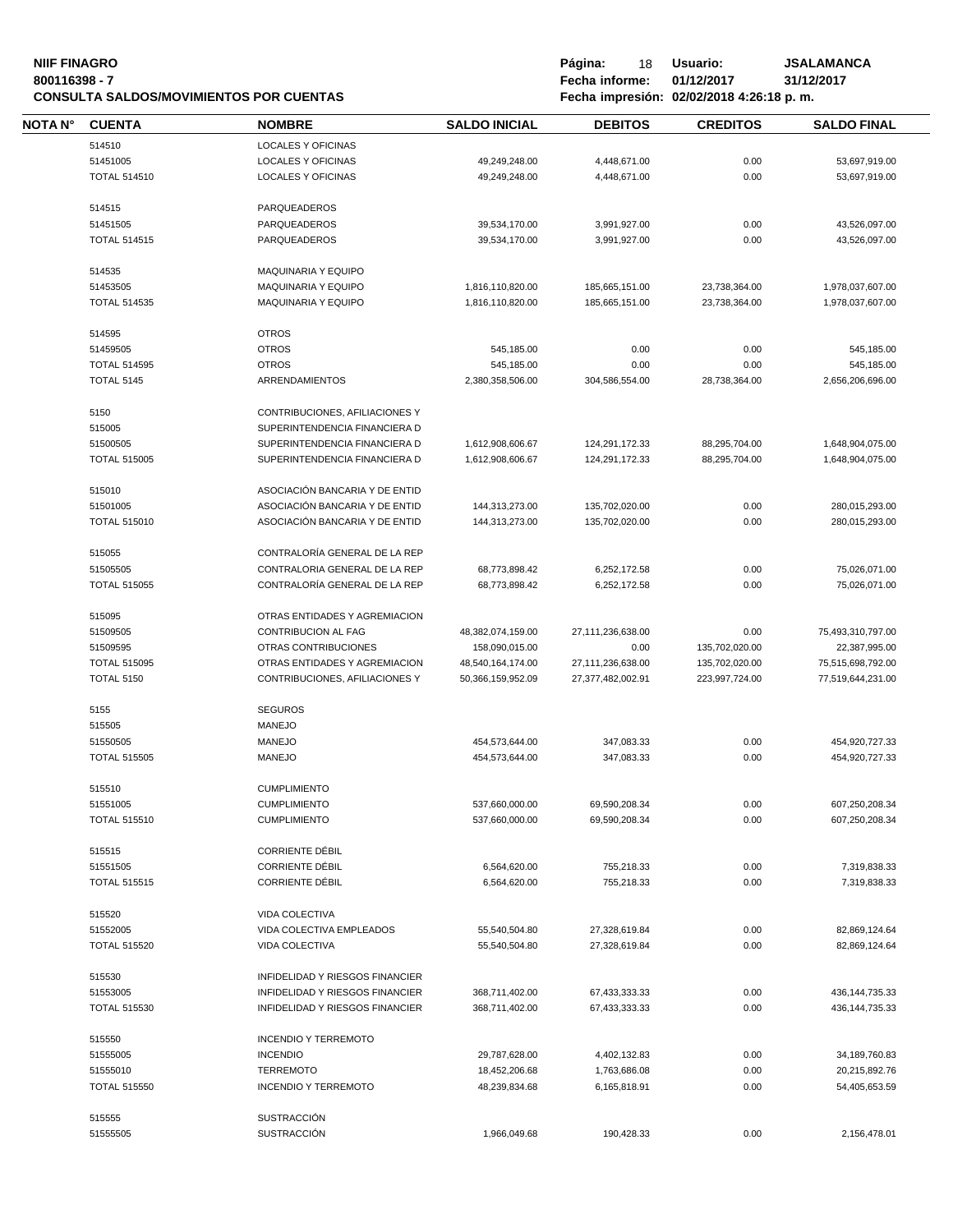## **NIIF FINAGRO Página:** 19 Usuario: JSALAMANCA<br>19 Bourney - The Same Control of the San Fecha informe: 01/12/2017 1/1/2/2017 **CONSULTA SALDOS/MOVIMIENTOS POR CUENTAS**

| NOTA N° | <b>CUENTA</b>                            | <b>NOMBRE</b>                                      | <b>SALDO INICIAL</b>           | <b>DEBITOS</b>                 | <b>CREDITOS</b> | <b>SALDO FINAL</b>             |
|---------|------------------------------------------|----------------------------------------------------|--------------------------------|--------------------------------|-----------------|--------------------------------|
|         | <b>TOTAL 515555</b>                      | <b>SUSTRACCIÓN</b>                                 | 1,966,049.68                   | 190,428.33                     | 0.00            | 2,156,478.01                   |
|         | 515560                                   | <b>VEHÍCULOS</b>                                   |                                |                                |                 |                                |
|         | 51556005                                 | <b>VEHÍCULOS</b>                                   | 15,001,785.00                  | 1,320,800.83                   | 0.00            | 16,322,585.83                  |
|         | <b>TOTAL 515560</b>                      | <b>VEHÍCULOS</b>                                   | 15,001,785.00                  | 1,320,800.83                   | 0.00            | 16,322,585.83                  |
|         |                                          |                                                    |                                |                                |                 |                                |
|         | 515595                                   | <b>OTROS</b>                                       |                                |                                |                 |                                |
|         | 51559505                                 | <b>OTROS SEGUROS</b>                               | 156,931,083.34                 | 9,601,385.67                   | 0.00            | 166,532,469.01                 |
|         | <b>TOTAL 515595</b>                      | <b>OTROS</b>                                       | 156,931,083.34                 | 9,601,385.67                   | 0.00            | 166,532,469.01                 |
|         | <b>TOTAL 5155</b>                        | <b>SEGUROS</b>                                     | 1,645,188,923.50               | 182,732,896.91                 | 0.00            | 1,827,921,820.41               |
|         | 5160                                     | MANTENIMIENTO Y REPARACIONES                       |                                |                                |                 |                                |
|         | 516005                                   | EQUIPO DE COMPUTACIÓN                              |                                |                                |                 |                                |
|         | 51600505                                 | EQUIPO DE COMPUTACIÓN                              | 985,864,970.00                 | 256,921,107.00                 | 16,066,499.00   | 1,226,719,578.00               |
|         | <b>TOTAL 516005</b>                      | EQUIPO DE COMPUTACIÓN                              | 985,864,970.00                 | 256,921,107.00                 | 16,066,499.00   | 1,226,719,578.00               |
|         | 516010                                   | EQUIPO DE OFICINA                                  |                                |                                |                 |                                |
|         |                                          |                                                    |                                |                                |                 |                                |
|         | 51601005                                 | <b>EQUIPO DE OFICINA</b>                           | 35,343,868.00                  | 23,980,655.00                  | 1,359,471.00    | 57,965,052.00                  |
|         | <b>TOTAL 516010</b>                      | <b>EQUIPO DE OFICINA</b>                           | 35,343,868.00                  | 23,980,655.00                  | 1,359,471.00    | 57,965,052.00                  |
|         | 516015                                   | MUEBLES Y ENSERES                                  |                                |                                |                 |                                |
|         | 51601505                                 | <b>MUEBLES Y ENSERES</b>                           | 2,507,600.00                   | 856,800.00                     | 0.00            | 3,364,400.00                   |
|         | <b>TOTAL 516015</b>                      | <b>MUEBLES Y ENSERES</b>                           | 2,507,600.00                   | 856,800.00                     | 0.00            | 3,364,400.00                   |
|         | 516020                                   | <b>VEHÍCULOS</b>                                   |                                |                                |                 |                                |
|         | 51602005                                 | <b>MANTENIMIENTO</b>                               | 7,248,910.00                   | 1,708,270.00                   | 0.00            | 8,957,180.00                   |
|         | 51602010                                 | <b>COMBUSTIBLE</b>                                 | 17,024,625.00                  | 2,291,248.00                   | 1,200,000.00    | 18,115,873.00                  |
|         | <b>TOTAL 516020</b>                      | <b>VEHÍCULOS</b>                                   | 24,273,535.00                  | 3,999,518.00                   | 1,200,000.00    | 27,073,053.00                  |
|         | 516095                                   | <b>OTROS</b>                                       |                                |                                |                 |                                |
|         | 51609505                                 | SUMINISTROS PARA MANTENIMIENT                      | 5,085,287.00                   | 615,200.00                     | 0.00            | 5,700,487.00                   |
|         |                                          |                                                    |                                |                                |                 |                                |
|         | 51609510                                 | MANTENIMIENTO DE OFICINAS                          | 179,255,054.29                 | 3,064,328.00                   | 1,082,164.00    | 181,237,218.29                 |
|         | <b>TOTAL 516095</b>                      | <b>OTROS</b>                                       | 184,340,341.29                 | 3,679,528.00                   | 1,082,164.00    | 186,937,705.29                 |
|         | TOTAL 5160                               | MANTENIMIENTO Y REPARACIONES                       | 1,232,330,314.29               | 289,437,608.00                 | 19,708,134.00   | 1,502,059,788.29               |
|         | 5165                                     | ADECUACIÓN E INSTALACIÓN                           |                                |                                |                 |                                |
|         | 516505                                   | INSTALACIONES ELÉCTRICAS                           |                                |                                |                 |                                |
|         | 51650505                                 | INSTALACIONES ELÉCTRICAS                           | 9,486,592.00                   | 2.469.226.00                   | 0.00            | 11,955,818.00                  |
|         | <b>TOTAL 516505</b>                      | INSTALACIONES ELÉCTRICAS                           | 9,486,592.00                   | 2,469,226.00                   | 0.00            | 11,955,818.00                  |
|         | 516510                                   | ARREGLOS ORNAMENTALES                              |                                |                                |                 |                                |
|         | 51651005                                 | ARREGLOS ORNAMENTALES                              | 3,325,905.00                   | 997,325.00                     | 0.00            | 4,323,230.00                   |
|         | <b>TOTAL 516510</b>                      | ARREGLOS ORNAMENTALES                              | 3,325,905.00                   | 997,325.00                     | 0.00            | 4,323,230.00                   |
|         | 516515                                   | REPARACIONES LOCATIVAS                             |                                |                                |                 |                                |
|         | 51651505                                 | REPARACIONES LOCATIVAS                             | 45,389,633.00                  | 38,287,230.00                  | 0.00            | 83,676,863.00                  |
|         |                                          |                                                    |                                |                                |                 |                                |
|         | <b>TOTAL 516515</b><br><b>TOTAL 5165</b> | REPARACIONES LOCATIVAS<br>ADECUACIÓN E INSTALACIÓN | 45,389,633.00<br>58,202,130.00 | 38,287,230.00<br>41,753,781.00 | 0.00<br>0.00    | 83,676,863.00<br>99,955,911.00 |
|         |                                          |                                                    |                                |                                |                 |                                |
|         | 5170                                     | DETERIORO (PROVISIONES)                            |                                |                                |                 |                                |
|         | 517005                                   | CARTERA DE CRÉDITOS                                |                                |                                |                 |                                |
|         | 51700510                                 | PROCICLICA CARTERA COMERCIAL                       |                                |                                |                 |                                |
|         | 5170051005                               | PROCICLICA CARTERA COMERCIAL                       | 21,316,561,085.00              | 1,072,768,186.00               | 84,893,374.00   | 22,304,435,897.00              |
|         | TOTAL 51700510                           | PROCICLICA CARTERA COMERCIAL                       | 21,316,561,085.00              | 1,072,768,186.00               | 84,893,374.00   | 22,304,435,897.00              |
|         | 51700530                                 | CARTERA CONSUMO                                    |                                |                                |                 |                                |
|         | 5170053005                               | CARTERA CONSUMO EMPLEADOS                          | 31,069,063.00                  | 1,720,766.00                   | 1,376,316.00    | 31,413,513.00                  |
|         | TOTAL 51700530                           | CARTERA CONSUMO                                    | 31,069,063.00                  | 1,720,766.00                   | 1,376,316.00    | 31,413,513.00                  |
|         | <b>TOTAL 517005</b>                      | CARTERA DE CRÉDITOS                                | 21,347,630,148.00              | 1,074,488,952.00               | 86,269,690.00   | 22,335,849,410.00              |
|         | 517020                                   | <b>CUENTAS POR COBRAR</b>                          |                                |                                |                 |                                |
|         | 51702015                                 | SEGURO DE VIDAD DEUDORES                           | 19,743,716.00                  | 544,547.00                     | 14,220,000.00   | 6,068,263.00                   |
|         | 51702020                                 | INTERES CART DIREC CIAL OTRAS G                    |                                |                                | 36,806,687.00   |                                |
|         |                                          |                                                    | 63,706,057.00                  | 3,118,805.00                   |                 | 30,018,175.00                  |
|         | 51702095                                 | OTRAS CUENTAS POR COBRAR                           | 0.00                           | 3,838,850.00                   | 0.00            | 3,838,850.00                   |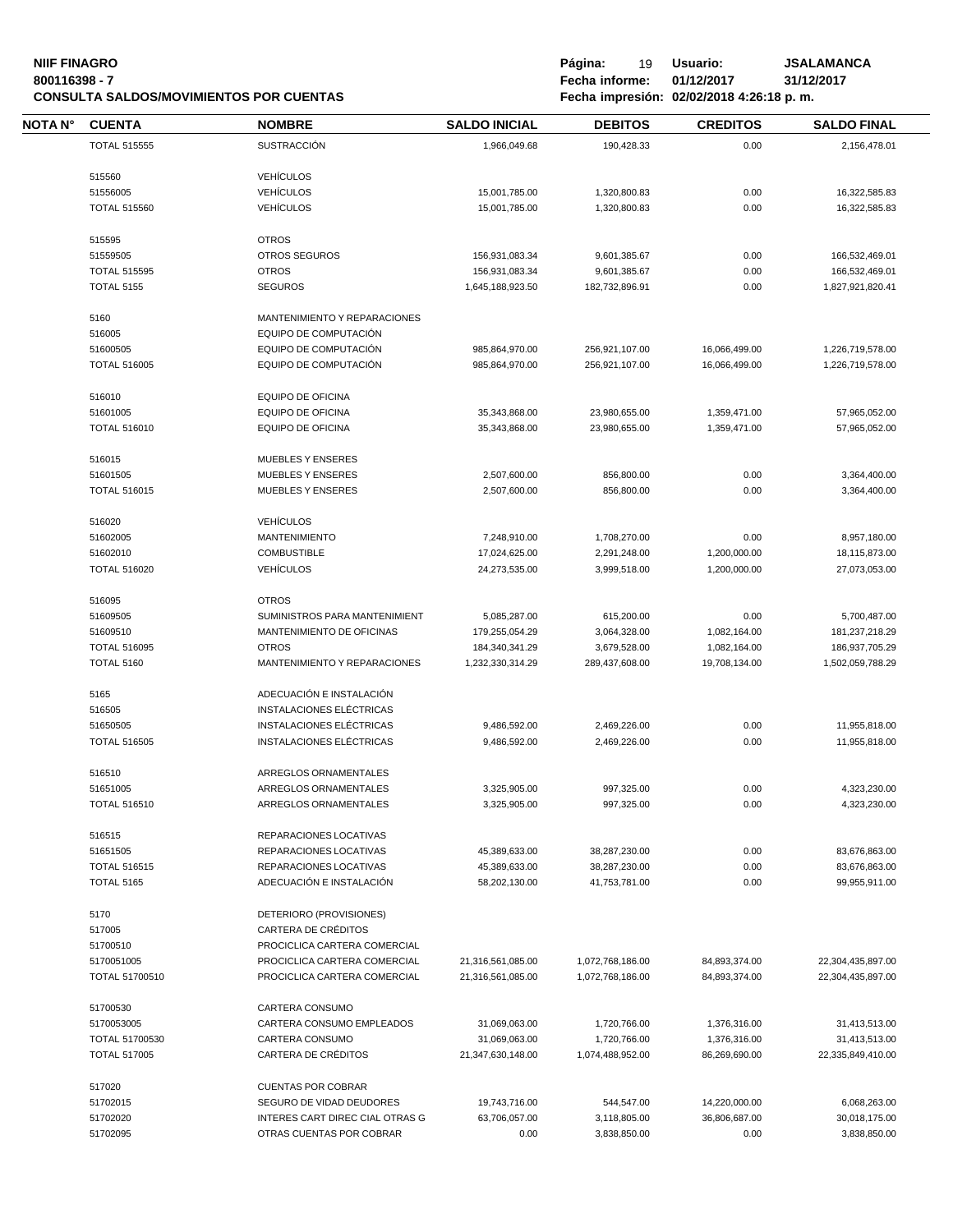## **NIIF FINAGRO P á g i n a :** 20 **U s u a r i o : JSALAMANCA CONSULTA SALDOS/MOVIMIENTOS POR CUENTAS**

| NOTA N° | <b>CUENTA</b>       | <b>NOMBRE</b>                    | <b>SALDO INICIAL</b> | <b>DEBITOS</b>   | <b>CREDITOS</b> | <b>SALDO FINAL</b> |
|---------|---------------------|----------------------------------|----------------------|------------------|-----------------|--------------------|
|         | <b>TOTAL 517020</b> | <b>CUENTAS POR COBRAR</b>        | 83,449,773.00        | 7,502,202.00     | 51,026,687.00   | 39,925,288.00      |
|         |                     |                                  |                      |                  |                 |                    |
|         | 517095              | POR DETERIORO EN EL VALOR DE O   |                      |                  |                 |                    |
|         | 51709505            | PROYECTOS FORESTALES             | 7,910,866,459.25     | 0.00             | 0.00            | 7,910,866,459.25   |
|         | <b>TOTAL 517095</b> | POR DETERIORO EN EL VALOR DE O   | 7,910,866,459.25     | 0.00             | 0.00            | 7,910,866,459.25   |
|         | <b>TOTAL 5170</b>   | DETERIORO (PROVISIONES)          | 29,341,946,380.25    | 1,081,991,154.00 | 137,296,377.00  | 30,286,641,157.25  |
|         |                     |                                  |                      |                  |                 |                    |
|         | 5171                | COMPONENTE CONTRACÍCLICO DET     |                      |                  |                 |                    |
|         | 517115              | CRÉDITOS Y OPERACIONES DE LEA    | 655,034,709.00       | 273,995,038.00   | 62,666.00       | 928,967,081.00     |
|         | <b>TOTAL 5171</b>   | COMPONENTE CONTRACÍCLICO DET     | 655,034,709.00       | 273.995.038.00   | 62,666.00       | 928,967,081.00     |
|         |                     |                                  |                      |                  |                 |                    |
|         | 5172                | MULTAS Y SANCIONES, LITIGIOS, IN |                      |                  |                 |                    |
|         | 517225              | MULTAS Y SANCIONES OTRAS AUTO    |                      |                  |                 |                    |
|         | 51722505            | MULTAS SANCIONES OTRAS AUTORI    | 41,682,225.00        | 0.00             | 0.00            | 41,682,225.00      |
|         | <b>TOTAL 517225</b> | MULTAS Y SANCIONES OTRAS AUTO    | 41,682,225.00        | 0.00             | 0.00            | 41,682,225.00      |
|         |                     |                                  |                      |                  |                 |                    |
|         | 517240              | DEMANDAS LABORALES               |                      |                  |                 |                    |
|         | 51724005            | DEMANDAS LABORALES               | 0.00                 | 1,326,811.00     | 0.00            | 1,326,811.00       |
|         | <b>TOTAL 517240</b> | <b>DEMANDAS LABORALES</b>        | 0.00                 | 1,326,811.00     | 0.00            | 1,326,811.00       |
|         |                     |                                  |                      |                  |                 |                    |
|         | 517255              | OTROS LITIGIOS EN PROCESO ADMI   |                      |                  |                 |                    |
|         | 51725505            | OTROS LITIGIO PROCESO ADTIVO J   | 0.00                 | 101,359,522.00   | 0.00            | 101,359,522.00     |
|         | <b>TOTAL 517255</b> | OTROS LITIGIOS EN PROCESO ADMI   | 0.00                 | 101,359,522.00   | 0.00            | 101,359,522.00     |
|         | <b>TOTAL 5172</b>   | MULTAS Y SANCIONES, LITIGIOS, IN | 41,682,225.00        | 102.686.333.00   | 0.00            | 144,368,558.00     |
|         |                     |                                  |                      |                  |                 |                    |
|         | 5175                | DEPRECIACIÓN DE LA PPE           |                      |                  |                 |                    |
|         | 517506              | <b>VEHÍCULOS</b>                 |                      |                  |                 |                    |
|         | 51750605            | <b>VEHÍCULOS</b>                 | 22,276,935.93        | 2,344,940.63     | 0.00            | 24,621,876.56      |
|         | <b>TOTAL 517506</b> | <b>VEHÍCULOS</b>                 | 22,276,935.93        | 2,344,940.63     | 0.00            | 24,621,876.56      |
|         |                     |                                  |                      |                  |                 |                    |
|         | 517507              | <b>EDIFICIOS</b>                 |                      |                  |                 |                    |
|         | 51750705            | <b>EDIFICIOS</b>                 | 253,654,639.98       | 11,621,100.84    | 24,777,916.96   | 240,497,823.86     |
|         | <b>TOTAL 517507</b> | <b>EDIFICIOS</b>                 | 253,654,639.98       | 11,621,100.84    | 24,777,916.96   | 240,497,823.86     |
|         |                     |                                  |                      |                  |                 |                    |
|         | 517510              | <b>EQUIPO DE OFICINA</b>         |                      |                  |                 |                    |
|         | 51751005            | EQUIPO, MUEBLES Y ENSERES DE O   | 116,138,779.16       | 17,117,904.62    | 285,048.01      | 132,971,635.77     |
|         | <b>TOTAL 517510</b> | <b>EQUIPO DE OFICINA</b>         | 116,138,779.16       | 17,117,904.62    | 285,048.01      | 132,971,635.77     |
|         |                     |                                  |                      |                  |                 |                    |
|         | 517512              | EQUIPO INFORMÁTICO               |                      |                  |                 |                    |
|         | 51751205            | EQUIPO DE COMPUTACIÓN            | 27,739,094.21        | 2,566,195.92     | 0.00            | 30,305,290.13      |
|         | <b>TOTAL 517512</b> | <b>EQUIPO INFORMÁTICO</b>        | 27,739,094.21        | 2,566,195.92     | 0.00            | 30,305,290.13      |
|         | <b>TOTAL 5175</b>   | DEPRECIACIÓN DE LA PPE           | 419.809.449.28       | 33,650,142.01    | 25,062,964.97   | 428,396,626.32     |
|         |                     |                                  |                      |                  |                 |                    |
|         | 5180                | AMORTIZACIÓN DE ACTIVOS INTAN    |                      |                  |                 |                    |
|         | 518020              | PROGRAMAS Y APLICACIONES INFO    |                      |                  |                 |                    |
|         | 51802005            | PROGRAMAS PARA COMPUTADOR (      |                      |                  |                 |                    |
|         | 5180200505          | PROGRAMAS PARA COMPUTADOR (      | 580,058,309.20       | 45,058,248.99    | 0.00            | 625,116,558.19     |
|         | 5180200510          | PROGRAMAS DESARROLLADOS INT      | 3,128,008,211.77     | 276,858,304.39   | 0.00            | 3,404,866,516.16   |
|         | TOTAL 51802005      | PROGRAMAS PARA COMPUTADOR (      | 3,708,066,520.97     | 321.916.553.38   | 0.00            | 4,029,983,074.35   |
|         | <b>TOTAL 518020</b> | PROGRAMAS Y APLICACIONES INFO    | 3,708,066,520.97     | 321,916,553.38   | 0.00            | 4,029,983,074.35   |
|         | <b>TOTAL 5180</b>   | AMORTIZACIÓN DE ACTIVOS INTAN    | 3,708,066,520.97     | 321,916,553.38   | 0.00            | 4,029,983,074.35   |
|         |                     |                                  |                      |                  |                 |                    |
|         | 5190                | <b>DIVERSOS</b>                  |                      |                  |                 |                    |
|         | 519005              | SERVICIO DE ASEO Y VIGILANCIA    |                      |                  |                 |                    |
|         | 51900505            | SERVICIO DE ASEO Y VIGILANCIA    |                      |                  |                 |                    |
|         | 5190050505          | SERVICIO DE ASEO                 | 67,353,739.00        | 22,965,899.00    | 6,390,570.00    | 83,929,068.00      |
|         | 5190050510          | SERVICIO DE VIGILANCIA           | 134,958,676.00       | 24,505,824.00    | 12,252,909.00   | 147,211,591.00     |
|         | TOTAL 51900505      | SERVICIO DE ASEO Y VIGILANCIA    | 202,312,415.00       | 47,471,723.00    | 18,643,479.00   | 231,140,659.00     |
|         | <b>TOTAL 519005</b> | SERVICIO DE ASEO Y VIGILANCIA    | 202,312,415.00       | 47,471,723.00    | 18,643,479.00   | 231,140,659.00     |
|         |                     |                                  |                      |                  |                 |                    |
|         | 519010              | SERVICIOS TEMPORALES             |                      |                  |                 |                    |
|         | 51901005            | <b>SERVICIOS TEMPORALES</b>      |                      |                  |                 |                    |
|         | 5190100505          | <b>SERVICIOS TEMPORALES</b>      | 548,490,896.00       | 57,086,938.00    | 0.00            | 605,577,834.00     |
|         | TOTAL 51901005      | <b>SERVICIOS TEMPORALES</b>      | 548,490,896.00       | 57,086,938.00    | 0.00            | 605,577,834.00     |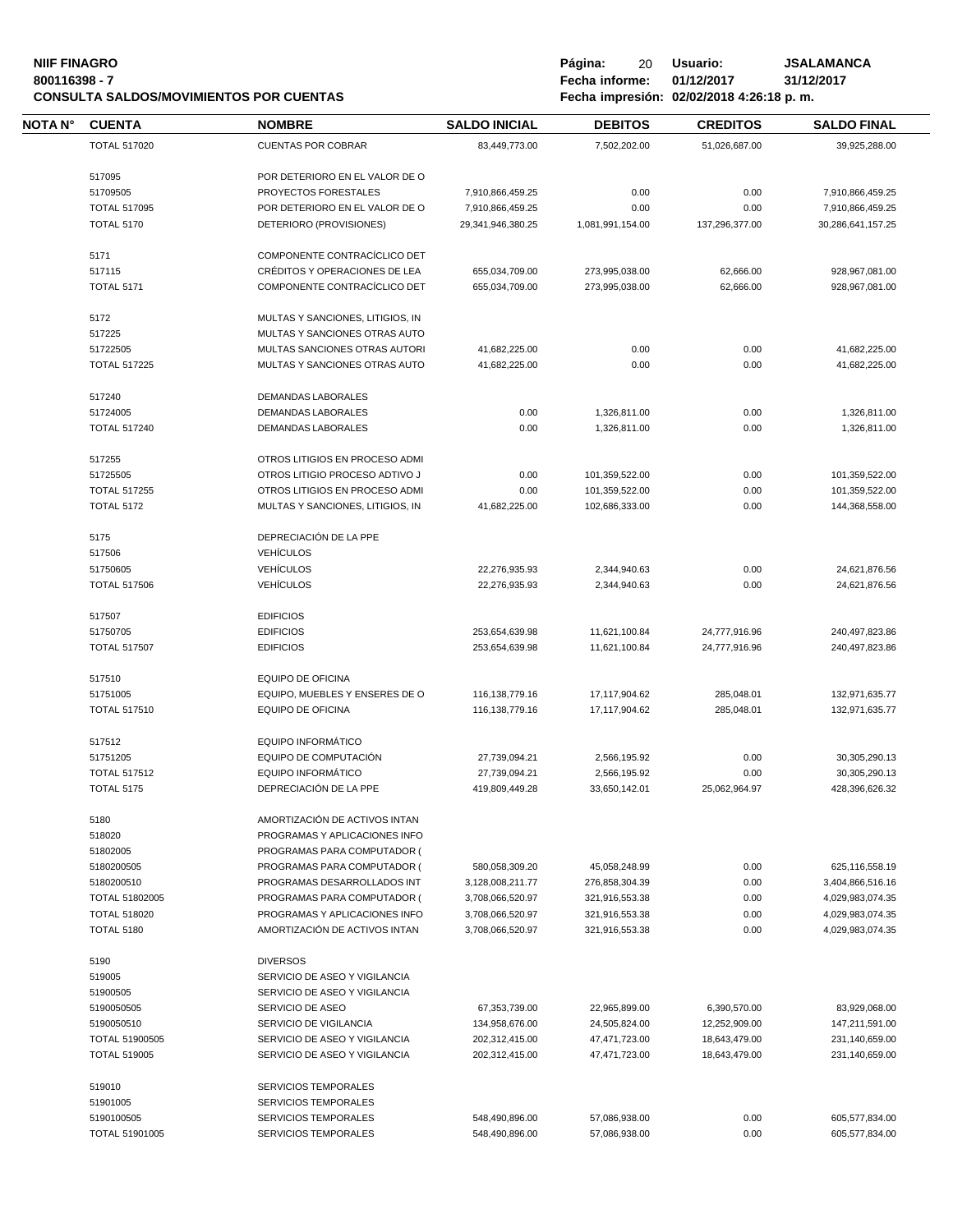| <b>NIIF FINAGRO</b><br>800116398 - 7<br><b>CONSULTA SALDOS/MOVIMIENTOS POR CUENTAS</b> |                                       |                                          | Página:<br>21<br>Fecha informe: | Usuario:<br>01/12/2017<br>Fecha impresión: 02/02/2018 4:26:18 p.m. | <b>JSALAMANCA</b><br>31/12/2017 |                                |
|----------------------------------------------------------------------------------------|---------------------------------------|------------------------------------------|---------------------------------|--------------------------------------------------------------------|---------------------------------|--------------------------------|
| NOTA N°                                                                                | <b>CUENTA</b>                         | <b>NOMBRE</b>                            | <b>SALDO INICIAL</b>            | <b>DEBITOS</b>                                                     | <b>CREDITOS</b>                 | <b>SALDO FINAL</b>             |
|                                                                                        | <b>TOTAL 519010</b>                   | <b>SERVICIOS TEMPORALES</b>              | 548,490,896.00                  | 57,086,938.00                                                      | 0.00                            | 605,577,834.00                 |
|                                                                                        | 519015                                | PUBLICIDAD Y PROPAGANDA                  |                                 |                                                                    |                                 |                                |
|                                                                                        | 51901505                              | PUBLICIDAD Y PROPAGANDA                  |                                 |                                                                    |                                 |                                |
|                                                                                        | 5190150505                            | <b>DIVULGACIÓN</b>                       | 1,327,620,910.00                | 366,348,898.00                                                     | 0.00                            | 1,693,969,808.00               |
|                                                                                        | 5190150510                            | PUBLICIDAD IMPRESA                       | 127,491,420.00                  | 73,673,995.00                                                      | 0.00                            | 201, 165, 415.00               |
|                                                                                        | TOTAL 51901505                        | PUBLICIDAD Y PROPAGANDA                  | 1,455,112,330.00                | 440,022,893.00                                                     | 0.00                            | 1,895,135,223.00               |
|                                                                                        | <b>TOTAL 519015</b>                   | PUBLICIDAD Y PROPAGANDA                  | 1,455,112,330.00                | 440,022,893.00                                                     | 0.00                            | 1,895,135,223.00               |
|                                                                                        | 519020                                | RELACIONES PÚBLICAS                      |                                 |                                                                    |                                 |                                |
|                                                                                        | 51902005                              | RELACIONES PÚBLICAS                      |                                 |                                                                    |                                 |                                |
|                                                                                        | 5190200505                            | RELACIONES PÚBLICAS                      | 587,000.00                      | 57,407.00                                                          | 0.00                            | 644,407.00                     |
|                                                                                        | TOTAL 51902005                        | RELACIONES PÚBLICAS                      | 587,000.00                      | 57,407.00                                                          | 0.00                            | 644,407.00                     |
|                                                                                        | <b>TOTAL 519020</b>                   | RELACIONES PÚBLICAS                      | 587,000.00                      | 57,407.00                                                          | 0.00                            | 644,407.00                     |
|                                                                                        | 519025                                | SERVICIOS PÚBLICOS                       |                                 |                                                                    |                                 |                                |
|                                                                                        | 51902505                              | SERVICIOS PÚBLICOS                       |                                 |                                                                    |                                 |                                |
|                                                                                        | 5190250505                            | <b>ENERGIA ELECTRICA</b>                 | 90,725,847.00                   | 19,011,576.00                                                      | 0.00                            | 109,737,423.00                 |
|                                                                                        | 5190250510                            | ACUEDUCTO Y ALCANTARILLADO               | 23,621,821.00                   | 5,609,803.00                                                       | 0.00                            | 29,231,624.00                  |
|                                                                                        | 5190250515                            | <b>TELEFONO</b>                          | 64,796,328.00                   | 12,658,250.00                                                      | 0.00                            | 77,454,578.00                  |
|                                                                                        | 5190250520                            | CABLES, TELEGRAMAS Y CORREOS             | 38,812,435.00                   | 7,421,171.00                                                       | 0.00                            | 46,233,606.00                  |
|                                                                                        | 5190250525                            | SERVICIO DE CELULAR                      | 44,257,869.00                   | 3,830,649.00                                                       | 0.00                            | 48,088,518.00                  |
|                                                                                        | 5190250597                            | IMPUESTO AL CONSUMO SERVICIOS            | 1,072,824.00                    | 0.00                                                               | 0.00                            | 1,072,824.00                   |
|                                                                                        | TOTAL 51902505                        | SERVICIOS PÚBLICOS                       | 263,287,124.00                  | 48,531,449.00                                                      | 0.00                            | 311,818,573.00                 |
|                                                                                        | <b>TOTAL 519025</b>                   | SERVICIOS PÚBLICOS                       | 263,287,124.00                  | 48,531,449.00                                                      | 0.00                            | 311,818,573.00                 |
|                                                                                        | 519030                                | PROCESAMIENTO ELECTRÓNICO DE             |                                 |                                                                    |                                 |                                |
|                                                                                        | 51903005                              | PROCESAMIENTO ELECTRÓNICO DE             |                                 |                                                                    |                                 |                                |
|                                                                                        | 5190300505                            | SERV ELECTRÓNICO SEBRA BANCO             | 34,094,865.76                   | 3,613,889.00                                                       | 0.00                            | 37,708,754.76                  |
|                                                                                        | 5190300510                            | APLICATIVO CONSULTA MERCADEO             | 5,730,400.00                    | 573,040.00                                                         | 0.00                            | 6,303,440.00                   |
|                                                                                        | 5190300515                            | SERVICIOS SISTEMAS DE INFORMAC           | 346,296,602.00                  | 66,714,205.33                                                      | 62,630,700.00                   | 350,380,107.33                 |
|                                                                                        | 5190300525                            | SISTEMAS TRANSACCIONALES                 | 13,287,884.00                   | 2,317,448.00                                                       | 1,158,000.00                    | 14,447,332.00                  |
|                                                                                        | TOTAL 51903005                        | PROCESAMIENTO ELECTRÓNICO DE             | 399,409,751.76                  | 73,218,582.33                                                      | 63,788,700.00                   | 408,839,634.09                 |
|                                                                                        | <b>TOTAL 519030</b>                   | PROCESAMIENTO ELECTRÓNICO DE             | 399,409,751.76                  | 73,218,582.33                                                      | 63,788,700.00                   | 408,839,634.09                 |
|                                                                                        | 519035                                | <b>GASTOS DE VIAJE</b>                   |                                 |                                                                    |                                 |                                |
|                                                                                        | 51903505                              | <b>GASTOS DE VIAJE</b>                   |                                 |                                                                    |                                 |                                |
|                                                                                        | 5190350505                            | MANUTENCIÓN Y ALOJAMIENTO VIA            | 210,371,826.91                  | 19,877,072.00                                                      | 86,500.00                       | 230, 162, 398.91               |
|                                                                                        | 5190350510                            | MANUT Y ALOJAMIENTO VIAJES AL E          | 9,103,630.00                    | 6,794,826.00                                                       | 3,615,418.00                    | 12,283,038.00                  |
|                                                                                        | 5190350515                            | MANUTENCION Y ALOJAMIENTO CO             | 4,957,900.00                    | 960,000.00                                                         | 0.00                            | 5,917,900.00                   |
|                                                                                        | TOTAL 51903505                        | <b>GASTOS DE VIAJE</b>                   | 224,433,356.91                  | 27,631,898.00                                                      | 3,701,918.00                    | 248,363,336.91                 |
|                                                                                        | <b>TOTAL 519035</b>                   | <b>GASTOS DE VIAJE</b>                   | 224,433,356.91                  | 27,631,898.00                                                      | 3,701,918.00                    | 248,363,336.91                 |
|                                                                                        | 519040                                | TRANSPORTE                               |                                 |                                                                    |                                 |                                |
|                                                                                        | 51904005                              | TRANSPORTE                               |                                 |                                                                    |                                 |                                |
|                                                                                        | 5190400505                            | TRANSPORTE AEREO FUNCIONARIO             | 295,182,583.00                  | 27,559,498.00                                                      | 0.00                            | 322,742,081.00                 |
|                                                                                        | 5190400515                            | TRANSPORTE TERRESTRE FUNCION             | 163,793,434.00                  | 18,280,519.00                                                      | 1,295,000.00                    | 180,778,953.00                 |
|                                                                                        | 5190400525                            | TRANSPORTE EXTERIOR AEREO Y T            | 12,510,116.00                   | 4,201,944.00                                                       | 6,738,655.00                    | 9,973,405.00                   |
|                                                                                        | TOTAL 51904005                        | TRANSPORTE                               | 471,486,133.00                  | 50,041,961.00                                                      | 8,033,655.00                    | 513,494,439.00                 |
|                                                                                        | <b>TOTAL 519040</b>                   | TRANSPORTE                               | 471,486,133.00                  | 50,041,961.00                                                      | 8,033,655.00                    | 513,494,439.00                 |
|                                                                                        | 519045                                | ÚTILES Y PAPELERÍA                       |                                 |                                                                    |                                 |                                |
|                                                                                        | 51904505                              | ÚTILES Y PAPELERÍA                       |                                 |                                                                    |                                 |                                |
|                                                                                        | 5190450505                            | ÚTILES Y PAPELERÍA                       | 59,993,369.00                   | 4,072,260.00                                                       | 0.00                            | 64,065,629.00                  |
|                                                                                        | 5190450510                            | <b>FOTOCOPIAS</b>                        | 1,316,089.00                    | 246,311.00                                                         | 0.00                            | 1,562,400.00                   |
|                                                                                        | TOTAL 51904505<br><b>TOTAL 519045</b> | ÚTILES Y PAPELERÍA<br>ÚTILES Y PAPELERÍA | 61,309,458.00<br>61,309,458.00  | 4,318,571.00<br>4,318,571.00                                       | 0.00<br>0.00                    | 65,628,029.00<br>65,628,029.00 |
|                                                                                        | 519065                                | PUBLICACIONES Y SUSCRIPCIONES            |                                 |                                                                    |                                 |                                |
|                                                                                        | 51906505                              | SUSCRIPCIONES DIARIOS Y REVIST           | 27,669,812.00                   | 2,824,911.00                                                       | 0.00                            | 30,494,723.00                  |
|                                                                                        | <b>TOTAL 519065</b>                   | PUBLICACIONES Y SUSCRIPCIONES            | 27,669,812.00                   | 2,824,911.00                                                       | 0.00                            | 30,494,723.00                  |
|                                                                                        | 519095                                | <b>OTROS</b>                             |                                 |                                                                    |                                 |                                |
|                                                                                        | 51909505                              | OTROS GASTOS                             |                                 |                                                                    |                                 |                                |
|                                                                                        |                                       |                                          |                                 |                                                                    |                                 |                                |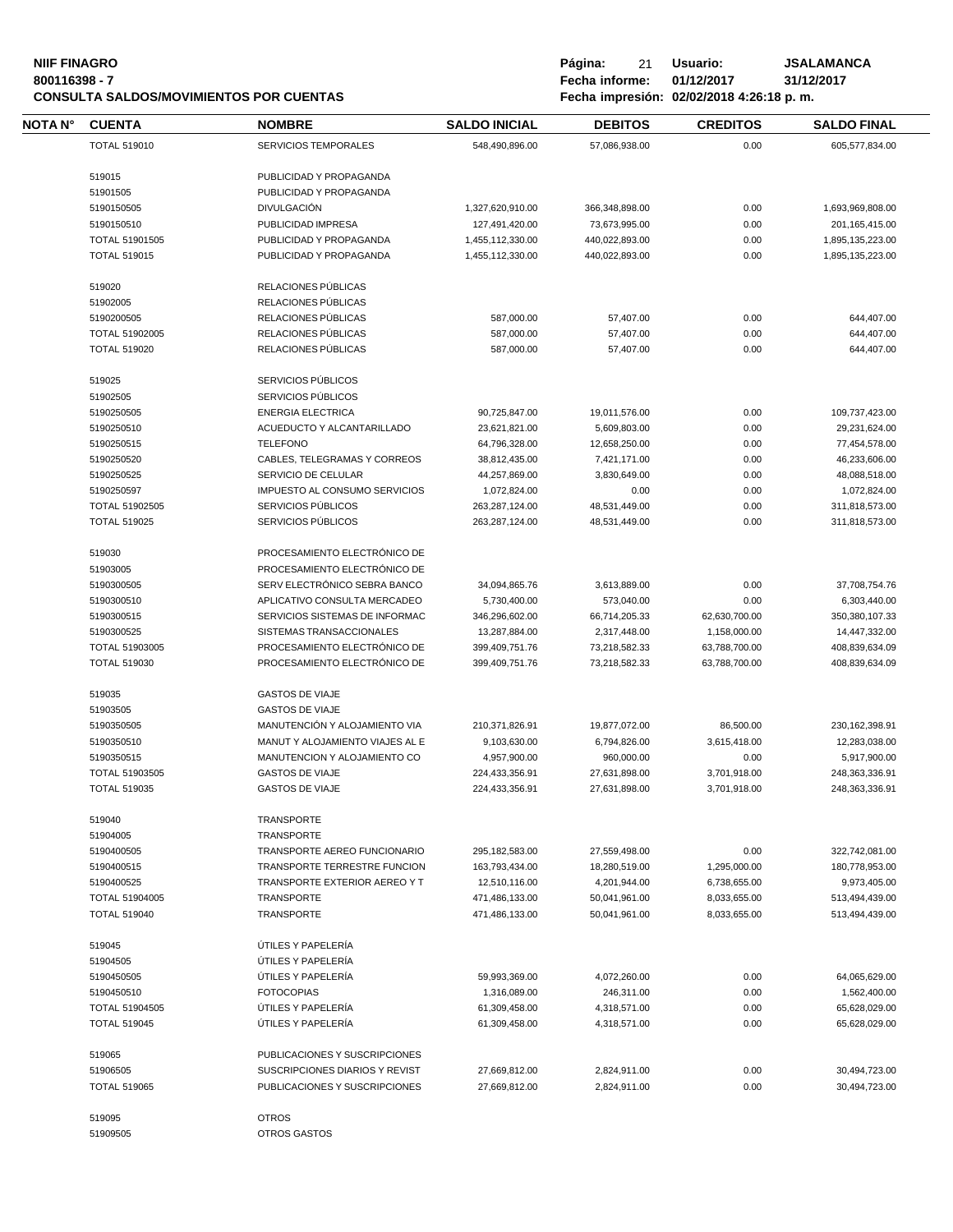### **800116398 - 7 Fecha informe: 01/12/2017 31/12/2017 CONSULTA SALDOS/MOVIMIENTOS POR CUENTAS**

| <b>NIF FINAGRO</b><br>800116398 - 7<br><b>CONSULTA SALDOS/MOVIMIENTOS POR CUENTAS</b> |               |                   |                      | Página:<br>Fecha informe: | 22 | Usuario:<br>01/12/2017<br>Fecha impresión: 02/02/2018 4:26:18 p. m. | <b>JSALAMANCA</b><br>31/12/2017 |
|---------------------------------------------------------------------------------------|---------------|-------------------|----------------------|---------------------------|----|---------------------------------------------------------------------|---------------------------------|
| <b>NOTA N°</b>                                                                        | <b>CUENTA</b> | <b>NOMBRE</b>     | <b>SALDO INICIAL</b> | <b>DEBITOS</b>            |    | <b>CREDITOS</b>                                                     | <b>SALDO FINAL</b>              |
|                                                                                       | 5190950516    | MENSAJES DE TEXTO | 7.228.955.00         | 1.471.471.00              |    | 1.100.000.00                                                        | 7.600.426.00                    |

| 5190950516          | <b>MENSAJES DE TEXTO</b>            | 7,228,955.00       | 1,471,471.00          | 1,100,000.00       | 7,600,426.00       |
|---------------------|-------------------------------------|--------------------|-----------------------|--------------------|--------------------|
| 5190950518          | SALUD OCUPACIONAL                   | 6,822,422.00       | 29,671,583.00         | 0.00               | 36,494,005.00      |
| 5190950520          | SERVICIO DE CAFETERIA               | 92,198,061.00      | 19,145,095.00         | 0.00               | 111,343,156.00     |
| 5190950522          | SUMINISTROS DE ASEO                 | 39,253,225.00      | 5,183,836.00          | 0.00               | 44,437,061.00      |
| 5190950524          | SUMINISTROS DE CAFETERIA            | 47,563,995.00      | 5,137,700.00          | 2,400,000.00       | 50,301,695.00      |
| 5190950526          | <b>IMPUESTO CONS ELEMENTOS SERV</b> | 4,755,342.00       | 2,524,643.00          | 0.00               | 7,279,985.00       |
| 5190950528          | CAPACITACIÓN A TERCEROS             | 40,000,000.00      | 0.00                  | 0.00               | 40,000,000.00      |
| 5190950530          | CAPACITACIÓN                        | 301,892,934.00     | 136,453,872.00        | 0.00               | 438,346,806.00     |
| 5190950532          | APOYOS EDUCATIVOS                   | 17,740,382.00      | 1,154,025.00          | 0.00               | 18,894,407.00      |
| 5190950533          | CONDONACIÓN CRÉD EDU EMPLEA         | 27,631,172.00      | 29,343,053.00         | 0.00               | 56,974,225.00      |
| 5190950534          | MEDICINA PREPAGADA                  | 955,712,073.00     | 95,066,976.00         | 0.00               | 1,050,779,049.00   |
| 5190950536          | <b>BIENESTAR SOCIAL</b>             | 238,810,339.00     | 114,922,342.00        | 0.00               | 353,732,681.00     |
| 5190950540          | PATROCINIO FONDO DE EMPLEADO        | 59,209,778.00      | 11,235,708.00         | 5,700,000.00       | 64,745,486.00      |
| 5190950541          | AUXILIO EMPLEADOS AFILIADOS FO      | 22,113,000.00      | 2,028,000.00          | 0.00               | 24,141,000.00      |
| 5190950542          | SERVICIO EMERGENCIAS MEDICAS        | 3,542,112.00       | 394,228.00            | 0.00               | 3,936,340.00       |
| 5190950543          | AUXILIO DE RODAMIENTO EMPLEAD       | 82,889,959.00      | 11,701,856.00         | 0.00               | 94,591,815.00      |
| 5190950544          | OTROS GASTOS DE PERSONAL            | 66,568,315.00      | 3,982,768.00          | 0.00               | 70,551,083.00      |
| 5190950545          | AUXILIO DE ALIMENTACIÓN - COMIS     | 99,108,267.00      | 10,044,307.00         | 49,182.00          | 109,103,392.00     |
| 5190950546          | CUSTODIA MEDIOS MAGNÉTICOS          | 17,017,333.00      | 5,654,400.00          | 2,000,000.00       | 20,671,733.00      |
| 5190950548          | <b>CUSTODIA DE ARCHIVOS</b>         | 194,045,279.00     | 63,805,342.00         | 10,000,000.00      | 247,850,621.00     |
| 5190950550          | ADMINISTRACIÓN Y CONDOMINIO         | 188,891,949.00     | 17,158,500.00         | 0.00               | 206,050,449.00     |
| 5190950552          | <b>CLUBES SOCIALES</b>              | 32,124,538.61      | 9,616,580.00          | 1,241,286.00       | 40,499,832.61      |
| 5190950556          | SERVICIO DE INTERNET                | 129,068,101.00     | 32,430,848.00         | 9,133,000.00       | 152,365,949.00     |
| 5190950558          | <b>GASTOS DE COBRANZA</b>           | 67,723,894.00      | 15,293,782.00         | 0.00               | 83,017,676.00      |
| 5190950560          | <b>OTROS GASTOS</b>                 | 143,667,880.82     | 21,550,019.01         | 0.00               | 165,217,899.83     |
| 5190950562          | GASTOS BIENES REC EN PAGO Y RE      | 53,063,520.00      | 12,497,544.00         | 0.00               | 65,561,064.00      |
| 5190950566          | <b>INTERESES DE MORA</b>            | 25,222,233.00      | 0.00                  | 0.00               | 25,222,233.00      |
| 5190950568          | PROPIEDADES Y EQUIPO DADOS DE       | 2,666,880.78       | 285,048.01            | 1,044,128.42       | 1,907,800.37       |
| 5190950574          | SERVICIOS CALL CENTER Y MONITO      | 132,537,988.00     | 27,025,531.00         | 9,000,000.00       | 150,563,519.00     |
| 5190950576          | ALOJAMIENTO Y MANUTENCION EXT       | 2,451,576.00       | 0.00                  | 0.00               | 2,451,576.00       |
| TOTAL 51909505      | <b>OTROS GASTOS</b>                 | 3,101,521,504.21   | 684,779,057.02        | 41,667,596.42      | 3,744,632,964.81   |
| <b>TOTAL 519095</b> | <b>OTROS</b>                        | 3,101,521,504.21   | 684,779,057.02        | 41,667,596.42      | 3,744,632,964.81   |
| <b>TOTAL 5190</b>   | <b>DIVERSOS</b>                     | 6,755,619,780.88   | 1,435,985,390.35      | 135,835,348.42     | 8,055,769,822.81   |
| TOTAL 51            | <b>GASTOS DE OPERACIONES</b>        | 374,272,519,498.09 | 64, 195, 758, 944. 47 | 10,265,800,655.37  | 428,202,477,787.19 |
| 57                  | <b>IMPUESTO DE RENTA Y COMPLEME</b> |                    |                       |                    |                    |
| 5705                | <b>IMPUESTO DE RENTA Y COMPLEME</b> |                    |                       |                    |                    |
| 570505              | <b>IMPUESTO DE RENTA Y COMPLEME</b> |                    |                       |                    |                    |
| 57050505            | <b>IMPUESTO DE RENTA COMPLEMENT</b> | 51,586,358,135.46  | 0.00                  | 651.512.999.00     | 50,934,845,136.46  |
| 57050510            | IMPUESTO PARA LA EQUIDAD CREE       | 169,905,161.00     | 0.00                  | 0.00               | 169,905,161.00     |
| 57050515            | SOBRETASA IMPUESTO DE RENTA         | 9,123,479,000.00   | 0.00                  | 114,973,000.00     | 9,008,506,000.00   |
| <b>TOTAL 570505</b> | <b>IMPUESTO DE RENTA Y COMPLEME</b> | 60,879,742,296.46  | 0.00                  | 766,485,999.00     | 60,113,256,297.46  |
| <b>TOTAL 5705</b>   | <b>IMPUESTO DE RENTA Y COMPLEME</b> | 60,879,742,296.46  | 0.00                  | 766,485,999.00     | 60,113,256,297.46  |
| TOTAL 57            | <b>IMPUESTO DE RENTA Y COMPLEME</b> | 60,879,742,296.46  | 0.00                  | 766,485,999.00     | 60,113,256,297.46  |
|                     |                                     |                    |                       |                    |                    |
| 59                  | GANANCIAS (EXCEDENTES) Y PÉRDI      |                    |                       |                    |                    |
| 5905                | <b>GANANCIAS Y PÉRDIDAS</b>         |                    |                       |                    |                    |
| 590500              | <b>GANANCIAS Y PÉRDIDAS</b>         | 84,557,330,298.05  | 0.00                  | 1,874,632,774.91   | 82,682,697,523.14  |
| <b>TOTAL 5905</b>   | <b>GANANCIAS Y PÉRDIDAS</b>         | 84,557,330,298.05  | 0.00                  | 1,874,632,774.91   | 82,682,697,523.14  |
| <b>TOTAL 59</b>     | GANANCIAS (EXCEDENTES) Y PÉRDI      | 84,557,330,298.05  | 0.00                  | 1,874,632,774.91   | 82,682,697,523.14  |
| <b>TOTAL 5</b>      | <b>GASTOS</b>                       | 519,709,592,092.60 | 64, 195, 758, 944. 47 | 12,906,919,429.28  | 570,998,431,607.79 |
| 6                   | CTAS REVELACIÓN INFORMACIÓN FI      |                    |                       |                    |                    |
| 61                  | ACREEDORAS POR CONTRA               |                    |                       |                    |                    |
| 6105                | ACREEDORAS POR CONTRA (DB)          |                    |                       |                    |                    |
| 610500              | ACREEDORAS POR CONTRA (DB)          | 219,597,318,509.00 | 532,390,812,518.98    | 536,734,146,197.98 | 215,253,984,830.00 |
| <b>TOTAL 6105</b>   | ACREEDORAS POR CONTRA (DB)          | 219,597,318,509.00 | 532,390,812,518.98    | 536,734,146,197.98 | 215,253,984,830.00 |
| <b>TOTAL 61</b>     | ACREEDORAS POR CONTRA               | 219,597,318,509.00 | 532,390,812,518.98    | 536,734,146,197.98 | 215,253,984,830.00 |
| 62                  | <b>ACREEDORAS</b>                   |                    |                       |                    |                    |
| 6295                | <b>DIVERSOS</b>                     |                    |                       |                    |                    |
| 629500              | OTRAS CONTINGENCIAS ACREEDOR        |                    |                       |                    |                    |
| 62950095            | <b>OTRAS</b>                        | 219,597,318,509.00 | 4,363,342,171.00      | 20,008,492.00      | 215,253,984,830.00 |
| <b>TOTAL 629500</b> | OTRAS CONTINGENCIAS ACREEDOR        | 219,597,318,509.00 | 4,363,342,171.00      | 20,008,492.00      | 215,253,984,830.00 |
|                     |                                     |                    |                       |                    |                    |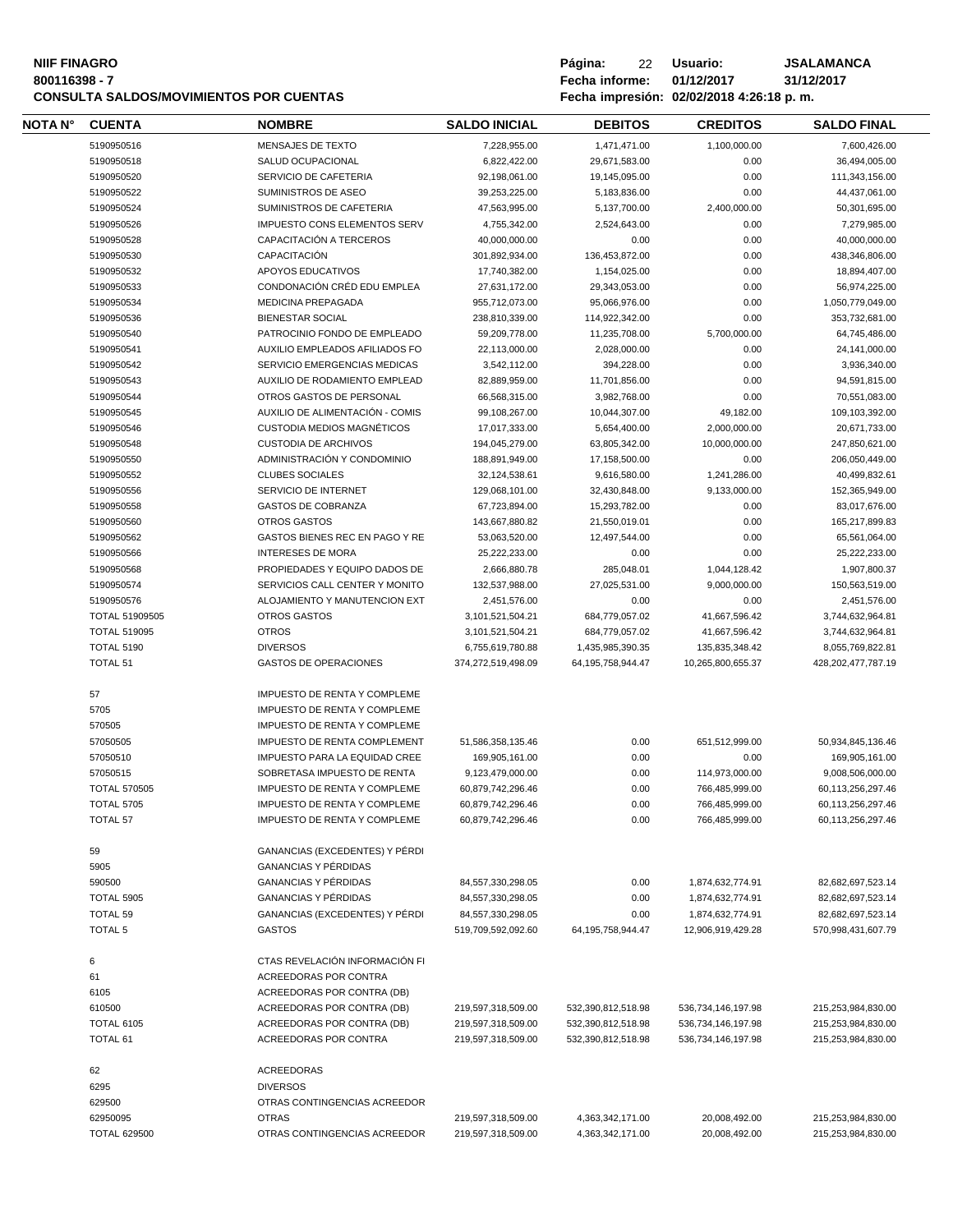#### **NIIF FINAGRO P á g i n a :** 23 **U s u a r i o : JSALAMANCA 800116398 - 7 Fecha informe: 01/12/2017 31/12/2017 CONSULTA SALDOS/MOVIMIENTOS POR CUENTAS Fecha impresión: 02/02/2018 4:26:18 p. m.**

| Página:        | 23  | Usuario:   |  |
|----------------|-----|------------|--|
| Fecha informe: |     | 01/12/2017 |  |
|                | . . | $\cdots$   |  |

| NOTA N° | <b>CUENTA</b>                | <b>NOMBRE</b>                                           | <b>SALDO INICIAL</b>                  | <b>DEBITOS</b>     | <b>CREDITOS</b>        | <b>SALDO FINAL</b>                 |
|---------|------------------------------|---------------------------------------------------------|---------------------------------------|--------------------|------------------------|------------------------------------|
|         | TOTAL 6295                   | <b>DIVERSOS</b>                                         | 219,597,318,509.00                    | 4,363,342,171.00   | 20,008,492.00          | 215,253,984,830.00                 |
|         | TOTAL 62                     | <b>ACREEDORAS</b>                                       | 219,597,318,509.00                    | 4,363,342,171.00   | 20,008,492.00          | 215,253,984,830.00                 |
|         |                              |                                                         |                                       |                    |                        |                                    |
|         | 63<br>6305                   | DEUDORAS POR CONTRA<br><b>DEUDORAS POR CONTRA (CR)</b>  |                                       |                    |                        |                                    |
|         | 630500                       | DEUDORAS POR CONTRA (CR)                                | 320,755,267.00                        | 295,136,092,099.92 | 295, 196, 983, 149. 92 | 381,646,317.00                     |
|         | <b>TOTAL 6305</b>            | DEUDORAS POR CONTRA (CR)                                | 320,755,267.00                        | 295,136,092,099.92 | 295, 196, 983, 149. 92 | 381,646,317.00                     |
|         | TOTAL 63                     | DEUDORAS POR CONTRA                                     |                                       |                    |                        |                                    |
|         |                              |                                                         | 320,755,267.00                        | 295,136,092,099.92 | 295,196,983,149.92     | 381,646,317.00                     |
|         | 64                           | <b>DEUDORAS</b>                                         |                                       |                    |                        |                                    |
|         | 6430                         | INTERESES CARTERA DE CRÉDITOS                           |                                       |                    |                        |                                    |
|         | 643038                       | CATEGORÍA E RIESGO DE INCOBRA                           |                                       |                    |                        |                                    |
|         | 64303805                     | <b>CREDITOS DIRECTOS</b>                                | 18,376,747.00                         | 754,197.00         | 0.00                   | 19,130,944.00                      |
|         | <b>TOTAL 643038</b>          | CATEGORÍA E RIESGO DE INCOBRA                           | 18,376,747.00                         | 754,197.00         | 0.00                   | 19,130,944.00                      |
|         |                              |                                                         |                                       |                    |                        |                                    |
|         | 643058                       | CATEGORÍA E RIESGO DE INCOBRA                           |                                       |                    |                        |                                    |
|         | 64305805                     | INT PAGARE PRINCIPAL                                    | 302,378,520.00                        | 60,136,853.00      | 0.00                   | 362,515,373.00                     |
|         | <b>TOTAL 643058</b>          | CATEGORÍA E RIESGO DE INCOBRA                           | 302,378,520.00                        | 60,136,853.00      | 0.00                   | 362,515,373.00                     |
|         | <b>TOTAL 6430</b>            | INTERESES CARTERA DE CRÉDITOS<br><b>DEUDORAS</b>        | 320,755,267.00                        | 60,891,050.00      | 0.00                   | 381,646,317.00                     |
|         | <b>TOTAL 64</b>              |                                                         | 320,755,267.00                        | 60,891,050.00      | 0.00                   | 381,646,317.00                     |
|         | <b>TOTAL 6</b>               | CTAS REVELACIÓN INFORMACIÓN FI                          | 0.00                                  | 831,951,137,839.90 | 831,951,137,839.90     | 0.00                               |
|         | 8                            | CUENTAS DE REVELACIÓN DE INFO                           |                                       |                    |                        |                                    |
|         | 81                           | <b>DEUDORAS</b>                                         |                                       |                    |                        |                                    |
|         | 8120                         | <b>ACTIVOS CASTIGADOS</b>                               |                                       |                    |                        |                                    |
|         | 812010                       | CARTERA DE CRÉDITOS COMERCIA                            |                                       |                    |                        |                                    |
|         | 81201005                     | CARTERA DE CRÉDITOS COMERCIA                            |                                       |                    |                        |                                    |
|         | 8120100510                   | COMPAÑÍAS DE FINANCIAMIENTO C                           | 27,311,402.46                         | 0.00               | 0.00                   | 27,311,402.46                      |
|         | 8120100525                   | <b>OTRAS ENTIDADES</b>                                  | 29,767,026,703.00                     | 0.00               | 0.00                   | 29,767,026,703.00                  |
|         | 8120100530                   | <b>CARTERA DIRECTA</b>                                  | 973,187,704.03                        | 0.00               | 0.00                   | 973,187,704.03                     |
|         | TOTAL 81201005               | CARTERA DE CRÉDITOS COMERCIA                            | 30,767,525,809.49                     | 0.00               | 0.00                   | 30,767,525,809.49                  |
|         |                              | CUENTAS X COBRAR CRED COMER                             |                                       |                    |                        |                                    |
|         | 81201010                     |                                                         |                                       |                    |                        |                                    |
|         | 8120101005                   | <b>BANCOS</b>                                           | 18,285,383.00                         | 0.00               | 0.00                   | 18,285,383.00                      |
|         | 8120101015                   | <b>OTRAS ENTIDADES</b>                                  | 1,371,221,480.00                      | 0.00               | 0.00                   | 1,371,221,480.00                   |
|         | 8120101030<br>TOTAL 81201010 | <b>CREDITOS DIRECTOS</b><br>CUENTAS X COBRAR CRED COMER | 457,420,192.96                        | 0.00               | 0.00                   | 457,420,192.96<br>1,846,927,055.96 |
|         | <b>TOTAL 812010</b>          | CARTERA DE CRÉDITOS COMERCIA                            | 1,846,927,055.96<br>32,614,452,865.45 | 0.00<br>0.00       | 0.00<br>0.00           | 32,614,452,865.45                  |
|         |                              |                                                         |                                       |                    |                        |                                    |
|         | 812015                       | CARTERA DE CRÉDITOS DE CONSU                            |                                       |                    |                        |                                    |
|         | 81201505                     | <b>CREDITOS DIRECTOS</b>                                |                                       |                    |                        |                                    |
|         | 8120150505                   | <b>CREDITOS DIRECTOS</b>                                | 10,580,750.00                         | 0.00               | 0.00                   | 10,580,750.00                      |
|         | <b>TOTAL 81201505</b>        | <b>CREDITOS DIRECTOS</b>                                | 10,580,750.00                         | 0.00               | 0.00                   | 10,580,750.00                      |
|         |                              |                                                         |                                       |                    |                        |                                    |
|         | 81201510<br>8120151005       | CUENTAS X COBRAR CRED CONSU<br><b>CREDITOS DIRECTOS</b> |                                       | 0.00               | 0.00                   | 677,974.00                         |
|         | TOTAL 81201510               | CUENTAS X COBRAR CRED CONSU                             | 677,974.00<br>677,974.00              | 0.00               | 0.00                   | 677,974.00                         |
|         | <b>TOTAL 812015</b>          | CARTERA DE CRÉDITOS DE CONSU                            | 11,258,724.00                         | 0.00               | 0.00                   | 11,258,724.00                      |
|         |                              |                                                         |                                       |                    |                        |                                    |
|         | 812095                       | OTROS ACTIVOS                                           |                                       |                    |                        |                                    |
|         | 81209505                     | OTROS ACTIVOS                                           |                                       |                    |                        |                                    |
|         | 8120950505                   | OTROS ACTIVOS                                           | 332, 167, 790.00                      | 0.00               | 0.00                   | 332,167,790.00                     |
|         | TOTAL 81209505               | OTROS ACTIVOS                                           | 332,167,790.00                        | 0.00               | 0.00                   | 332, 167, 790.00                   |
|         | <b>TOTAL 812095</b>          | OTROS ACTIVOS                                           | 332, 167, 790.00                      | 0.00               | 0.00                   | 332, 167, 790.00                   |
|         | <b>TOTAL 8120</b>            | <b>ACTIVOS CASTIGADOS</b>                               | 32,957,879,379.45                     | 0.00               | 0.00                   | 32,957,879,379.45                  |
|         | <b>TOTAL 81</b>              | <b>DEUDORAS</b>                                         | 32,957,879,379.45                     | 0.00               | 0.00                   | 32,957,879,379.45                  |
|         | 82                           | <b>ACREEDORAS</b>                                       |                                       |                    |                        |                                    |
|         | 8213                         | BIENES Y VALORES RECIBIDOS EN                           |                                       |                    |                        |                                    |
|         | 821305                       | CRÉDITOS COMERCIALES                                    |                                       |                    |                        |                                    |
|         | 82130505                     | <b>BANCOS</b>                                           | 7,956,469,271,161.00                  | 236,541,792,668.00 | 323,473,798,290.00     | 8,043,401,276,783.00               |
|         |                              |                                                         |                                       |                    |                        |                                    |
|         | 82130510                     | COMPAÑÍAS DE FINANCIAMIENTO C                           | 70,246,806,869.00                     | 1,670,464,289.00   | 1,353,096,400.00       | 69,929,438,980.00                  |
|         | 82130515                     | COOP VIG POR LA SUPER FCIERA D                          | 10,654,186,725.00                     | 211,939,309.00     | 80,118,384.00          | 10,522,365,800.00                  |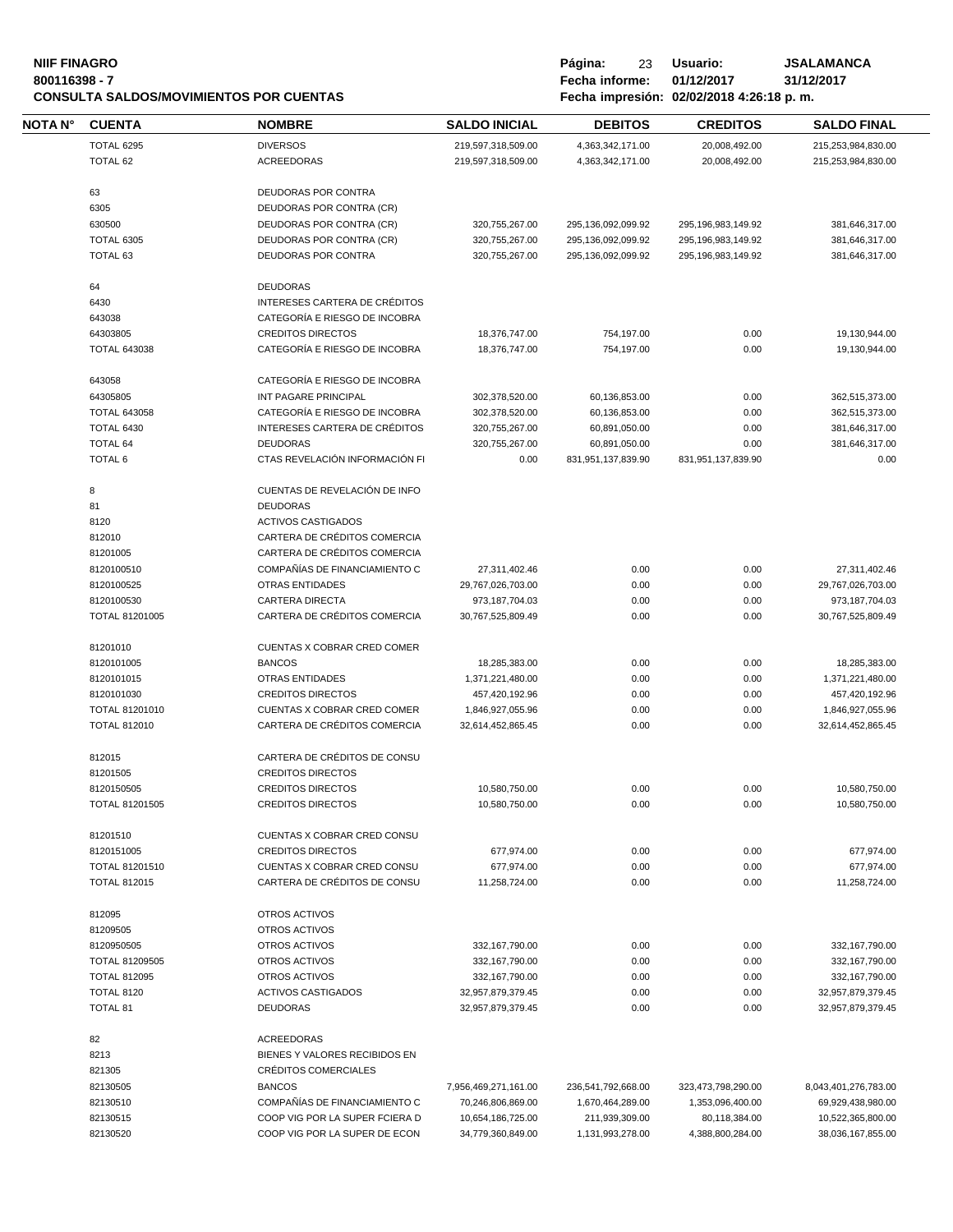## **NIIF FINAGRO P á g i n a :** 24 **U s u a r i o : JSALAMANCA CONSULTA SALDOS/MOVIMIENTOS POR CUENTAS**

**80011639 - Fecha informe: 01/12/2017** - **81/12/**<br>**8001184:26:18 p.m.** 

| NOTA N° | <b>CUENTA</b>       | <b>NOMBRE</b>                         | <b>SALDO INICIAL</b> | <b>DEBITOS</b>     | <b>CREDITOS</b>    | <b>SALDO FINAL</b>   |
|---------|---------------------|---------------------------------------|----------------------|--------------------|--------------------|----------------------|
|         | <b>TOTAL 821305</b> | CRÉDITOS COMERCIALES                  | 8,072,149,625,604.00 | 239,556,189,544.00 | 329,295,813,358.00 | 8,161,889,249,418.00 |
|         | <b>TOTAL 8213</b>   | BIENES Y VALORES RECIBIDOS EN         | 8,072,149,625,604.00 | 239,556,189,544.00 | 329,295,813,358.00 | 8,161,889,249,418.00 |
|         | 8214                | BIENES Y VALORES RECIBIDOS EN         |                      |                    |                    |                      |
|         |                     | <b>CRÉDITOS COMERCIALES</b>           |                      |                    |                    |                      |
|         | 821405              |                                       |                      |                    |                    |                      |
|         | 82140550            | CARTERA DIRECTA.                      | 6,147,427,758.00     | 129,638,184.00     | 0.00               | 6,017,789,574.00     |
|         | <b>TOTAL 821405</b> | CRÉDITOS COMERCIALES                  | 6,147,427,758.00     | 129,638,184.00     | 0.00               | 6,017,789,574.00     |
|         | 821410              | CRÉDITOS DE CONSUMO                   |                      |                    |                    |                      |
|         | 82141025            | <b>CREDITOS DIRECTOS</b>              | 1,685,459,116.00     | 730,706.00         | 12,094,461.23      | 1,696,822,871.23     |
|         | <b>TOTAL 821410</b> | CRÉDITOS DE CONSUMO                   | 1,685,459,116.00     | 730,706.00         | 12,094,461.23      | 1,696,822,871.23     |
|         | <b>TOTAL 8214</b>   | BIENES Y VALORES RECIBIDOS EN         | 7,832,886,874.00     | 130,368,890.00     | 12,094,461.23      | 7,714,612,445.23     |
|         | 8215                | TIT O VLRES RECIBID EN OPERACIO       |                      |                    |                    |                      |
|         | 821510              | EN OTROS INSTRUMENTOS FINANCI         |                      |                    |                    |                      |
|         | 82151005            | CERTIF DEPOSITO MCIA ARROZ            | 3,122,749,077.00     | 259,807,151.25     | 0.00               | 2,862,941,925.75     |
|         | <b>TOTAL 821510</b> | EN OTROS INSTRUMENTOS FINANCI         | 3,122,749,077.00     | 259,807,151.25     | 0.00               | 2,862,941,925.75     |
|         | <b>TOTAL 8215</b>   | TIT O VLRES RECIBID EN OPERACIO       | 3,122,749,077.00     | 259,807,151.25     | 0.00               | 2,862,941,925.75     |
|         |                     |                                       |                      |                    |                    |                      |
|         | 8284                | CALIFICACIÓN CRÉDITOS DE CONSU        |                      |                    |                    |                      |
|         | 828402              | CAPITAL - VIGENTE Y MORA HASTA        |                      |                    |                    |                      |
|         | 82840205            | CALIFICACION DE LA CARTERA            | 1,642,289,404.00     | 730,706.00         | 12,094,461.23      | 1,653,653,159.23     |
|         | <b>TOTAL 828402</b> | CAPITAL - VIGENTE Y MORA HASTA        | 1,642,289,404.00     | 730,706.00         | 12,094,461.23      | 1,653,653,159.23     |
|         | 828410              | CAPITAL - MORA MAYOR A 6 MESES        |                      |                    |                    |                      |
|         | 82841005            | CALIFICACION DE LA CARTERA            | 43,169,712.00        | 0.00               | 0.00               | 43,169,712.00        |
|         | <b>TOTAL 828410</b> | CAPITAL - MORA MAYOR A 6 MESES        | 43,169,712.00        | 0.00               | 0.00               | 43,169,712.00        |
|         |                     |                                       |                      |                    |                    |                      |
|         | 828412              | INTERESES - VIGENTE Y MORA HAS        |                      |                    |                    |                      |
|         | 82841205            | CALIFICACION DE LA CARTERA            | 12,267.00            | 10,351.00          | 0.00               | 1,916.00             |
|         | <b>TOTAL 828412</b> | INTERESES - VIGENTE Y MORA HAS        | 12,267.00            | 10,351.00          | 0.00               | 1,916.00             |
|         | 828420              | <b>INTERESES - MORA MAYOR A 6 MES</b> |                      |                    |                    |                      |
|         | 82842005            | CALIFICACION DE LA CARTERA            | 1,397,754.00         | 0.00               | 0.00               | 1,397,754.00         |
|         | <b>TOTAL 828420</b> | <b>INTERESES - MORA MAYOR A 6 MES</b> | 1,397,754.00         | 0.00               | 0.00               | 1,397,754.00         |
|         | TOTAL 8284          | CALIFICACIÓN CRÉDITOS DE CONSU        | 1,686,869,137.00     | 741,057.00         | 12,094,461.23      | 1,698,222,541.23     |
|         |                     |                                       |                      |                    |                    |                      |
|         | 8287                | CALIFICACIÓN CRÉDITOS COMERCI         |                      |                    |                    |                      |
|         | 828702              | CAPITAL - VIGENTE Y MORA HASTA        |                      |                    |                    |                      |
|         | 82870205            | CALIFICACIÓN DE LA CARTERA            | 8,072,149,625,604.00 | 0.00               | 89,739,623,814.00  | 8,161,889,249,418.00 |
|         | <b>TOTAL 828702</b> | CAPITAL - VIGENTE Y MORA HASTA        | 8,072,149,625,604.00 | 0.00               | 89,739,623,814.00  | 8,161,889,249,418.00 |
|         | 828712              | INTERESES - VIGENTE Y MORA HAS        |                      |                    |                    |                      |
|         | 82871205            | CALIFICACION DE LA CARTERA            | 98,725,378,937.67    | 7,748,369,383.00   | 0.00               | 90,977,009,554.67    |
|         | <b>TOTAL 828712</b> | <b>INTERESES - VIGENTE Y MORA HAS</b> | 98,725,378,937.67    | 7,748,369,383.00   | 0.00               | 90,977,009,554.67    |
|         | TOTAL 8287          | CALIFICACIÓN CRÉDITOS COMERCI         | 8,170,875,004,541.67 | 7,748,369,383.00   | 89,739,623,814.00  | 8,252,866,258,972.67 |
|         |                     |                                       |                      |                    |                    |                      |
|         | 8288                | CALIFICAC CRED COMERCIALES OT         |                      |                    |                    |                      |
|         | 828802              | CAPITAL - VIGENTE Y MORA HASTA        |                      |                    |                    |                      |
|         | 82880205            | CAPITAL - VIGENTE Y MORA HASTA        | 1,301,986,961.00     | 47,138,184.00      | 0.00               | 1,254,848,777.00     |
|         | <b>TOTAL 828802</b> | CAPITAL - VIGENTE Y MORA HASTA        | 1,301,986,961.00     | 47,138,184.00      | 0.00               | 1,254,848,777.00     |
|         |                     |                                       |                      |                    |                    |                      |
|         | 828804              | CAPITAL-MORA MAYOR 1 MES HAST         |                      |                    |                    |                      |
|         | 82880405            | CAPITAL-MORA MAYOR 1 MES HAST         | 3,507,580,816.00     | 82,500,000.00      | 0.00               | 3,425,080,816.00     |
|         | <b>TOTAL 828804</b> | CAPITAL-MORA MAYOR 1 MES HAST         | 3,507,580,816.00     | 82,500,000.00      | 0.00               | 3,425,080,816.00     |
|         | 828810              | CAPITAL - MORA MAYOR A 12 MESE        |                      |                    |                    |                      |
|         | 82881005            | CAPITAL - MORA MAYOR A 12 MESE        | 1,337,859,981.00     | 0.00               | 0.00               | 1,337,859,981.00     |
|         | <b>TOTAL 828810</b> | CAPITAL - MORA MAYOR A 12 MESE        | 1,337,859,981.00     | 0.00               | 0.00               | 1,337,859,981.00     |
|         |                     |                                       |                      |                    |                    |                      |
|         | 828812              | INTERESES - VIGENTE Y MORA HAS        |                      |                    |                    |                      |
|         | 82881205            | INTERESES - VIGENTE Y MORA HAS        | 23,208,851.00        | 0.00               | 2,367,092.00       | 25,575,943.00        |
|         | <b>TOTAL 828812</b> | INTERESES - VIGENTE Y MORA HAS        | 23,208,851.00        | 0.00               | 2,367,092.00       | 25,575,943.00        |